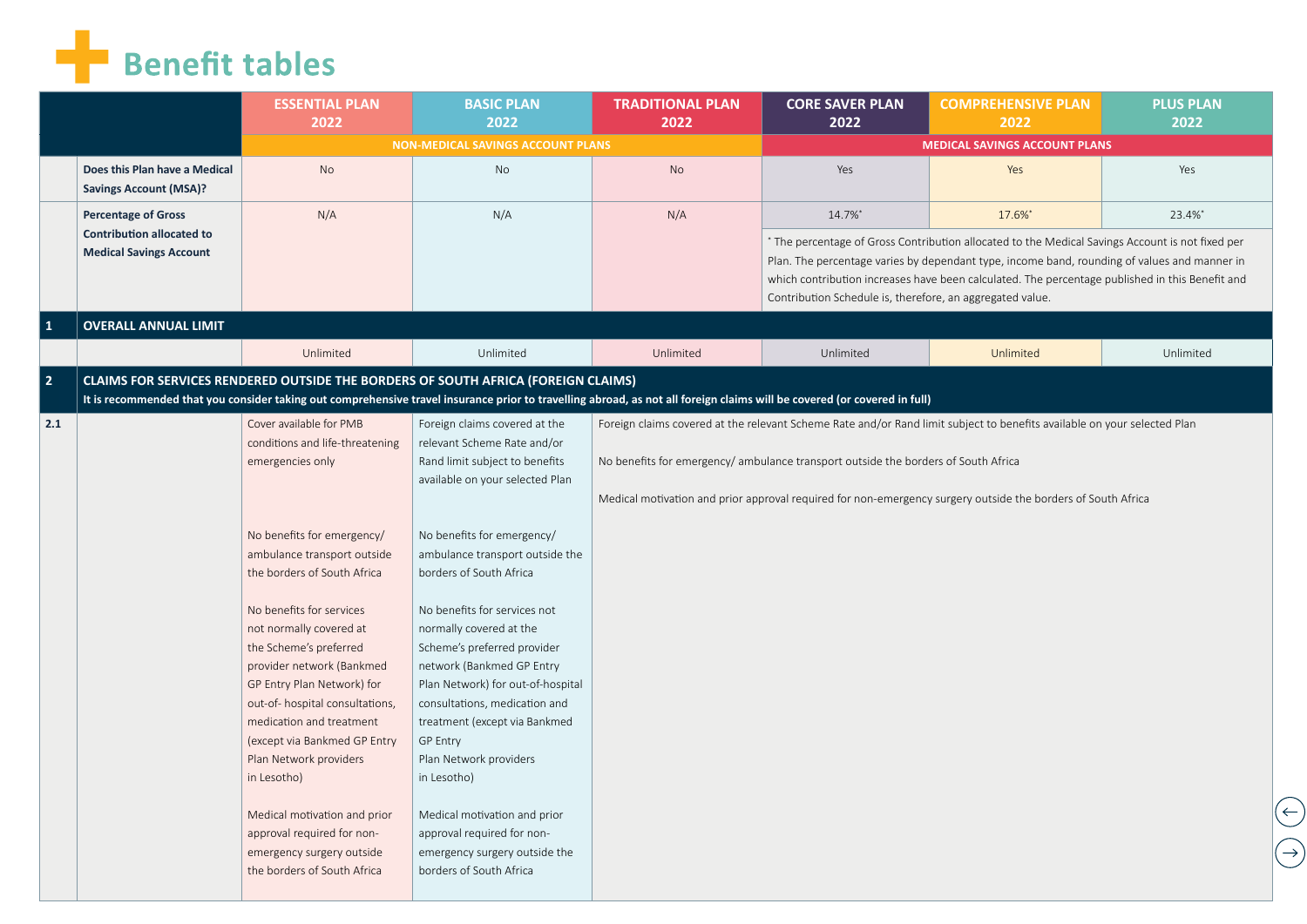|               |                                                                                                                                                                                                                  | <b>ESSENTIAL PLAN</b><br>2022                                                                                                    | <b>BASIC PLAN</b><br>2022                                                                                                                                                                                                                                                                                                                                                                                                                                                      | <b>TRADITIONAL PLAN</b><br>2022 | <b>CORE SAVER PLAN</b><br>2022 | <b>COMPREHENSIVE PLAN</b><br>2022                                                                                                                                                                                              | <b>PLUS PLAN</b><br>2022 |
|---------------|------------------------------------------------------------------------------------------------------------------------------------------------------------------------------------------------------------------|----------------------------------------------------------------------------------------------------------------------------------|--------------------------------------------------------------------------------------------------------------------------------------------------------------------------------------------------------------------------------------------------------------------------------------------------------------------------------------------------------------------------------------------------------------------------------------------------------------------------------|---------------------------------|--------------------------------|--------------------------------------------------------------------------------------------------------------------------------------------------------------------------------------------------------------------------------|--------------------------|
|               |                                                                                                                                                                                                                  |                                                                                                                                  | <b>NON-MEDICAL SAVINGS ACCOUNT PLANS</b>                                                                                                                                                                                                                                                                                                                                                                                                                                       |                                 |                                | <b>MEDICAL SAVINGS ACCOUNT PLANS</b>                                                                                                                                                                                           |                          |
| 3             |                                                                                                                                                                                                                  | WELLNESS AND PREVENTATIVE CARE BENEFITS (INSURED BENEFITS)                                                                       | Tables. The cost of associated consultations is not included in the Wellness and Preventative Care Benefits                                                                                                                                                                                                                                                                                                                                                                    |                                 |                                | Wellness and Preventative Care Benefits are provided as additional Insured Benefits, which do not contribute towards the depletion of any other insured limits (or Medical Savings Account) specified elsewhere in these Benef |                          |
| 3.1           | <b>Flu Vaccine</b>                                                                                                                                                                                               |                                                                                                                                  | 100% of the Scheme Medicine Reference Price, limited to one vaccine pbpa                                                                                                                                                                                                                                                                                                                                                                                                       |                                 |                                |                                                                                                                                                                                                                                |                          |
| 3.2           | <b>Human Papilloma Virus</b><br>(HPV) Vaccine                                                                                                                                                                    |                                                                                                                                  |                                                                                                                                                                                                                                                                                                                                                                                                                                                                                |                                 |                                | 100% of the Scheme Medicine Reference Price, limited to a total course of three doses (depending on product and age) per male and female beneficiary, aged nine to 16 years                                                    |                          |
| 3.3           | <b>Childhood Vaccines</b><br>BCG, oral polio, rotavirus,<br>diphtheria, tetanus, acellular<br>pertussis, inactivated polio<br>and haemophilus influenza<br>type B, hepatitis B, measles,<br>pneumococcal vaccine | up to 12 years                                                                                                                   |                                                                                                                                                                                                                                                                                                                                                                                                                                                                                |                                 |                                | 100% of the Scheme Medicine Reference Price, for immunisations administered in accordance with the Department of Health's Expanded Programme on Immunisation (EPI) guidelines for children                                     |                          |
| 3.4           | <b>Pneumococcal Vaccine</b>                                                                                                                                                                                      | 100% of the Scheme Medicine Reference Price, limited as follows:<br>• One vaccine every five years for adults 60 years and older |                                                                                                                                                                                                                                                                                                                                                                                                                                                                                |                                 |                                | • One vaccine every five years for beneficiaries younger than 60 years, who have been diagnosed with asthma, chronic obstructive pulmonary disease, diabetes, cardiovascular disease or HIV/AIDS                               |                          |
| $3.5^{\circ}$ | <b>Herpes Zoster Virus vaccine</b><br>Reduces the rate of herpes<br>zoster (shingles)                                                                                                                            | 100% of Scheme Medicine Reference Price as follows:<br>• One vaccination every five years for adults 60 years and older          |                                                                                                                                                                                                                                                                                                                                                                                                                                                                                |                                 |                                |                                                                                                                                                                                                                                |                          |
| 3.6           | Mammogram                                                                                                                                                                                                        | 100% of Scheme Rate at a non-DSP                                                                                                 | 100% of cost at a DSP, limited to one pbpa age 40 years and older (benefits for beneficiaries younger than 40 years subject to motivation and prior approval)                                                                                                                                                                                                                                                                                                                  |                                 |                                |                                                                                                                                                                                                                                |                          |
| 3.7           | <b>Breast MRI</b><br>Only for Breast cancer high<br>risk beneficiaries                                                                                                                                           | 100% of Scheme Rate at a non-DSP                                                                                                 | 100% of cost at a DSP, and one pbpa. For high risk beneficiaries only. Subject to clinical entry criteria and pre-authorisation<br>Breast Cancer Risk Calculator available by logging in to the website and clicking on MANAGE YOUR PLAN > Breast Cancer Risk Assessment                                                                                                                                                                                                       |                                 |                                |                                                                                                                                                                                                                                |                          |
| 3.8           | <b>Bone Densitometry</b>                                                                                                                                                                                         | 100% of Scheme Rate at a non-DSP                                                                                                 | 100% of cost at a DSP, limited to one pbpa age 50 years and older (benefits for beneficiaries younger than 50 years subject to motivation and prior approval)<br>Should member not meet clinical entry criteria, and they are younger than age 50, the member may claim the bone densitometry test from their Radiology Benefit<br>Where the Radiology Benefit is exhausted, this test may be claimed from available Medical Savings Account, if applicable to their Plan type |                                 |                                |                                                                                                                                                                                                                                |                          |
| 3.9           | <b>Prostate-specific Antigen</b>                                                                                                                                                                                 | 100% of Scheme Rate at a non-DSP                                                                                                 | 100% of cost at a DSP, limited to one pbpa age 50 years and older (benefits for beneficiaries younger than 50 years subject to motivation and prior approval)                                                                                                                                                                                                                                                                                                                  |                                 |                                |                                                                                                                                                                                                                                |                          |
| 3.10          | <b>Faecal Occult Blood Test</b>                                                                                                                                                                                  | 100% of Scheme Rate at a non-DSP                                                                                                 | 100% of cost at a DSP, limited to one pbpa age 50 years and older (benefits for beneficiaries younger than 50 years subject to motivation and prior approval)                                                                                                                                                                                                                                                                                                                  |                                 |                                |                                                                                                                                                                                                                                |                          |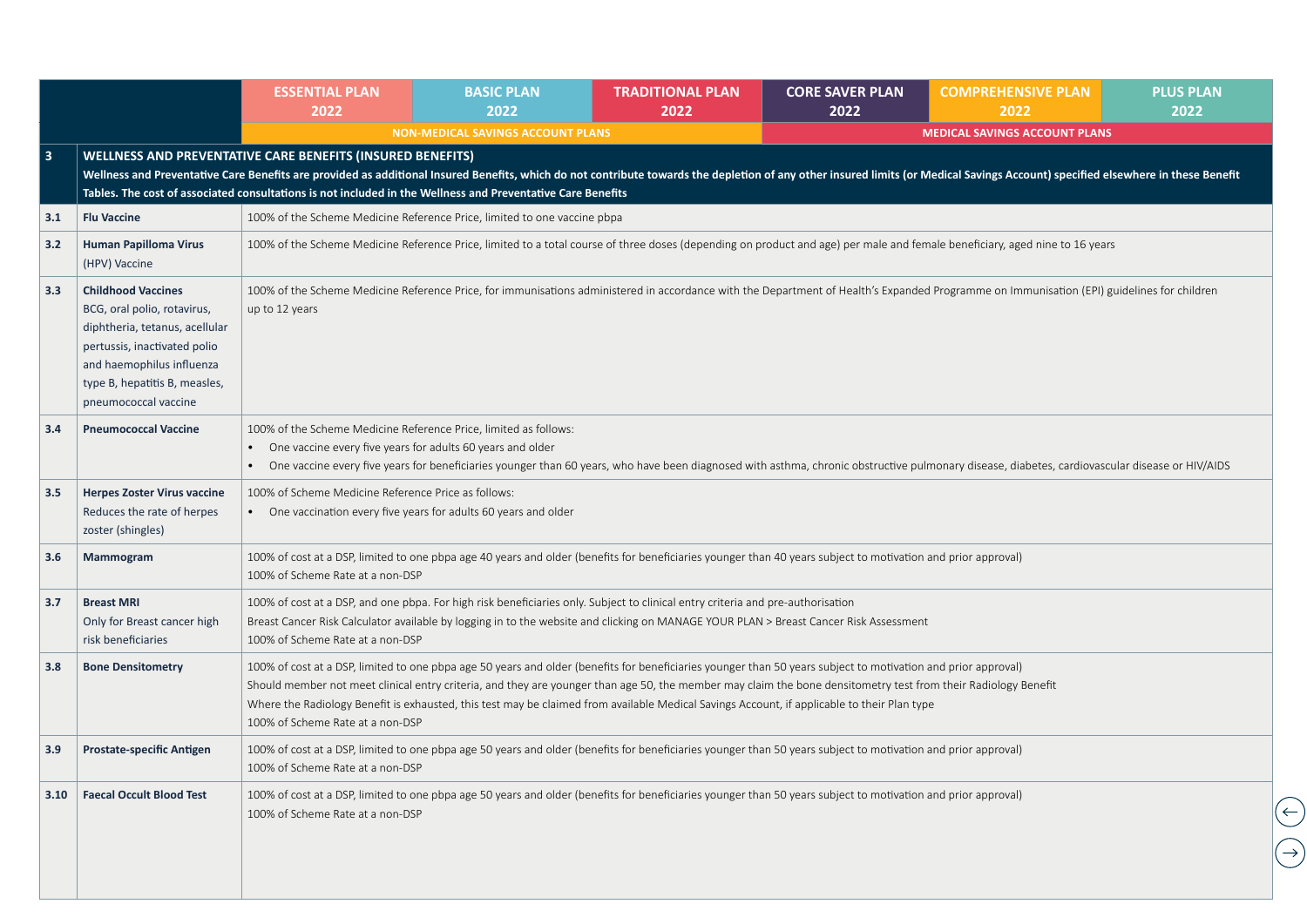|      |                                                                                                                                                           | <b>ESSENTIAL PLAN</b><br>2022                                                                                                                                                                       | <b>BASIC PLAN</b><br>2022                                                                                                                                                                                                                                                                                                                                      | <b>TRADITIONAL PLAN</b><br>2022                                                                                        | <b>CORE SAVER PLAN</b><br>2022 | <b>COMPREHENSIVE PLAN</b><br>2022                                                                                                                                                       | <b>PLUS PLAN</b><br>2022 |
|------|-----------------------------------------------------------------------------------------------------------------------------------------------------------|-----------------------------------------------------------------------------------------------------------------------------------------------------------------------------------------------------|----------------------------------------------------------------------------------------------------------------------------------------------------------------------------------------------------------------------------------------------------------------------------------------------------------------------------------------------------------------|------------------------------------------------------------------------------------------------------------------------|--------------------------------|-----------------------------------------------------------------------------------------------------------------------------------------------------------------------------------------|--------------------------|
|      |                                                                                                                                                           |                                                                                                                                                                                                     | <b>NON-MEDICAL SAVINGS ACCOUNT PLANS</b>                                                                                                                                                                                                                                                                                                                       |                                                                                                                        |                                | <b>MEDICAL SAVINGS ACCOUNT PLANS</b>                                                                                                                                                    |                          |
| 3.11 | <b>Tuberculosis (TB) Screening</b>                                                                                                                        | 100% of cost at a DSP, limited to one chest X-ray pbpa<br>100% of Scheme Rate at a non-DSP                                                                                                          | For TB screening requested by registered private nurse practitioners providing on-site services at Employer Groups<br>All other TB screenings subject to out-of-hospital radiology and/or pathology benefits as indicated elsewhere in these Benefit Tables                                                                                                    |                                                                                                                        |                                |                                                                                                                                                                                         |                          |
| 3.12 | <b>Bankmed Mental Health</b><br>Assessment                                                                                                                | of assessments per beneficiary per annum                                                                                                                                                            |                                                                                                                                                                                                                                                                                                                                                                |                                                                                                                        |                                | Log in to the website and then click on MANAGE YOUR PLAN > Mental Wellbeing Assessments to complete your free online Bankmed Mental Health Assessment. There is no limit on the number  |                          |
| 3.13 | <b>Cholesterol Screening, Blood</b><br><b>Sugar Screening and Blood</b><br><b>Pressure Measurements</b>                                                   | Bankmed GP Entry Plan Network GPs' consulting rooms (DSP)<br>100% of Scheme Rate at a non-DSP                                                                                                       | 100% of cost at a DSP, limited to R340 pbpa at clinics, pharmacies or                                                                                                                                                                                                                                                                                          | 100% of Scheme Rate at a non-DSP                                                                                       |                                | 100% of cost at a DSP, limited to R340 pbpa at clinics, pharmacies or Bankmed Network GPs' consulting rooms (DSPs)                                                                      |                          |
| 3.14 | <b>HIV Counselling and Testing</b><br>(HCT)                                                                                                               | GP Entry Plan Network GPs, Bankmed Pharmacy Network and<br>contracted HCT providers rendering onsite services at Employer<br>Groups, subject to PMB regulations<br>100% of Scheme Rate at a non-DSP | Unlimited, covered at 100% of cost for HCT DSPs namely Bankmed                                                                                                                                                                                                                                                                                                 | site services at Employer Groups<br>100% of Scheme Rate at a non-DSP                                                   |                                | 100% of cost, unlimited, for DSPs: Bankmed Network GPs, Bankmed Pharmacy Network and contracted HCT providers rendering on-                                                             |                          |
| 3.15 | <b>Pap Smear</b>                                                                                                                                          | 100% of cost at a DSP, limited to one pbpa<br>One associated nurse, Bankmed GP Entry Plan Network GP or<br>an additional Insured Benefit limited to R535 pbpa<br>100% of Scheme Rate at a non-DSP   | Bankmed Entry Plan Specialist Network consultation pb covered as                                                                                                                                                                                                                                                                                               | 100% of cost at a DSP, limited to one pbpa<br>Insured Benefit limited to R535 pbpa<br>100% of Scheme Rate at a non-DSP |                                | One associated nurse, Bankmed network GP or Bankmed Prestige A and B Specialist Network consultation pb covered as an additional                                                        |                          |
| 3.16 | <b>Personal Health Assessment</b><br>(PHA)<br>Applies to members and<br>beneficiaries aged 18 years<br>and older only                                     | only<br>Benefit limited to Bankmed GP Entry Plan Network GPs, Bankmed<br>Pharmacy Network and contracted providers rendering on-site<br>services at Employer Groups                                 | 100% of cost, limited to one assessment pbpa, subject to use of DSP                                                                                                                                                                                                                                                                                            | 100% of cost, limited to one assessment pbpa, subject to use of DSP only<br><b>Employer Groups</b>                     |                                | Benefit limited to Bankmed Network GPs, Bankmed Pharmacy Network and contracted providers rendering on-site services at                                                                 |                          |
| 3.17 | <b>Personal Health Assessment</b><br>(PHA) Basket<br>Additional consultations for<br>Dietician and Biokineticist<br>subject to clinical entry<br>criteria | 100% of Scheme Rate at a non-DSP                                                                                                                                                                    | 100% of cost at a DSP only. Limited to two Dietician visits per year plus two Biokineticist visits per year<br>First visit to dietician and biokineticist to take place within 6 weeks of the PHA and second visit within 12 months of the PHA, otherwise funded from day-to-day benefits<br>Applies to members and beneficiaries aged 18 years and older only |                                                                                                                        |                                | Limited to medium and high risk members only. Members identified and risk-rated using results from the PHA, therefore subject to completion of the PHA. Clinical Entry Criteria applies |                          |
|      |                                                                                                                                                           |                                                                                                                                                                                                     |                                                                                                                                                                                                                                                                                                                                                                |                                                                                                                        |                                |                                                                                                                                                                                         |                          |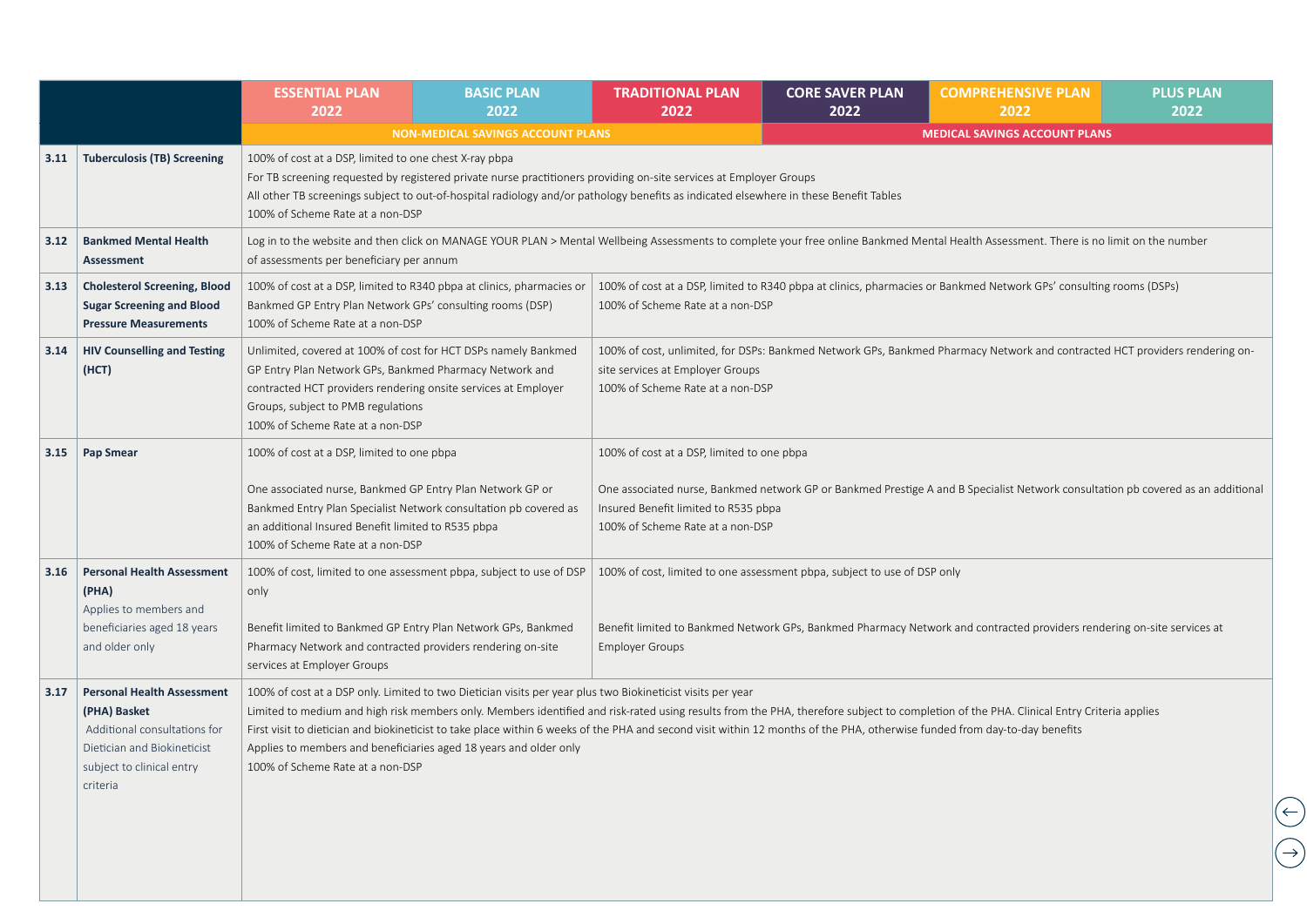|      |                                                                                                                                                                                                                                                                                                                  | <b>ESSENTIAL PLAN</b><br>2022                                                                                                                                                                                                                                                                                                                                                              | <b>BASIC PLAN</b><br>2022                                                                                                                                                                                                                                                                                                                               | <b>TRADITIONAL PLAN</b><br>2022 | <b>CORE SAVER PLAN</b><br>2022 | <b>COMPREHENSIVE PLAN</b><br>2022    | <b>PLUS PLAN</b><br>2022 |
|------|------------------------------------------------------------------------------------------------------------------------------------------------------------------------------------------------------------------------------------------------------------------------------------------------------------------|--------------------------------------------------------------------------------------------------------------------------------------------------------------------------------------------------------------------------------------------------------------------------------------------------------------------------------------------------------------------------------------------|---------------------------------------------------------------------------------------------------------------------------------------------------------------------------------------------------------------------------------------------------------------------------------------------------------------------------------------------------------|---------------------------------|--------------------------------|--------------------------------------|--------------------------|
|      |                                                                                                                                                                                                                                                                                                                  |                                                                                                                                                                                                                                                                                                                                                                                            | <b>NON-MEDICAL SAVINGS ACCOUNT PLANS</b>                                                                                                                                                                                                                                                                                                                |                                 |                                | <b>MEDICAL SAVINGS ACCOUNT PLANS</b> |                          |
| 3.18 | <b>Contraception: Oral</b><br><b>Contraceptives, Devices and</b><br>Injectables                                                                                                                                                                                                                                  | No benefit                                                                                                                                                                                                                                                                                                                                                                                 | 100% of Scheme Medicine Reference Price, limited to R2 130 per female beneficiary per annum<br>Oral contraceptives limited to one prescription or repeat prescription pb per month                                                                                                                                                                      |                                 |                                |                                      |                          |
| 3.19 | <b>Antenatal Screening</b><br>T21 Chromosome Test or<br>Non-invasive Prenatal Testing<br>(NIPT) to test for chromosomal<br>abnormalities. Clinical entry<br>criteria apply. South African<br>testing only. Applies to high risk<br>beneficiaries only, who are aged<br>35 years and older at time of<br>delivery | 100% of cost at a DSP<br>100% of Scheme Rate at a non-DSP<br>Limited to one test pb per pregnancy<br>Test to be conducted at $10 - 12$ weeks of pregnancy                                                                                                                                                                                                                                  | If member does not meet clinical entry criteria, the screening test is not covered by the Scheme                                                                                                                                                                                                                                                        |                                 |                                |                                      |                          |
| 3.20 | <b>New-born Screening</b><br>To test for the presence<br>of certain metabolic and<br>endocrine disorders                                                                                                                                                                                                         | 100% of cost at a DSP<br>100% of Scheme Rate at a non-DSP<br>South African testing only                                                                                                                                                                                                                                                                                                    | Limited to one test pb per pregnancy - Test to be carried out within 72 hours of birth                                                                                                                                                                                                                                                                  |                                 |                                |                                      |                          |
| 3.21 | <b>New-born Hearing Test</b>                                                                                                                                                                                                                                                                                     | 100% of cost at a DSP, limited<br>to one test per beneficiary and<br>must be carried out within<br>eight weeks of birth<br>100% of Scheme Rate at a<br>non-DSP<br>Only the hearing test is<br>covered by the Wellness and<br>Preventative Care Benefit with<br>a registered Audiologist<br>If consultation charged, the<br>cost of the consultation will be<br>for the member's own pocket | 100% of cost at a DSP, limited to one test per beneficiary and must be carried out within eight weeks of birth<br>100% of Scheme Rate at a non-DSP<br>Only the hearing test is covered by the Wellness and Preventative Care Benefit with a registered Audiologist<br>If consultation charged, consultation fee to be funded from consultation benefits |                                 |                                |                                      |                          |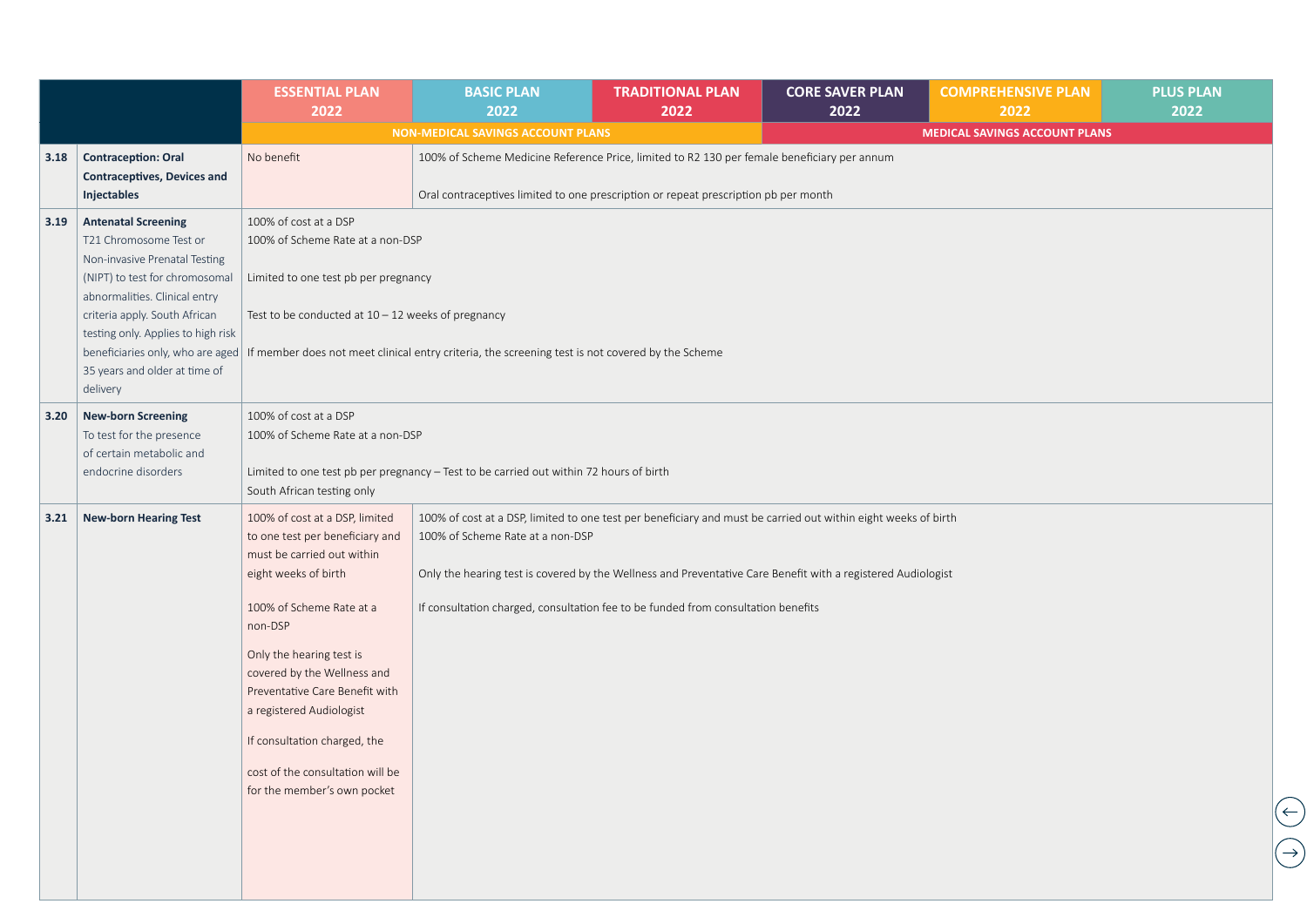|            |                                                                                                         | <b>ESSENTIAL PLAN</b><br>2022                                                                                                                                                                   | <b>BASIC PLAN</b><br>2022                                                                                                                                                                                                                                                                         | <b>TRADITIONAL PLAN</b><br>2022            | <b>CORE SAVER PLAN</b><br>2022 | <b>COMPREHENSIVE PLAN</b><br>2022                                                                                                                                                                                                                                                                                                                                                                                                                  | <b>PLUS PLAN</b><br>2022 |  |  |
|------------|---------------------------------------------------------------------------------------------------------|-------------------------------------------------------------------------------------------------------------------------------------------------------------------------------------------------|---------------------------------------------------------------------------------------------------------------------------------------------------------------------------------------------------------------------------------------------------------------------------------------------------|--------------------------------------------|--------------------------------|----------------------------------------------------------------------------------------------------------------------------------------------------------------------------------------------------------------------------------------------------------------------------------------------------------------------------------------------------------------------------------------------------------------------------------------------------|--------------------------|--|--|
|            |                                                                                                         |                                                                                                                                                                                                 | <b>NON-MEDICAL SAVINGS ACCOUNT PLANS</b>                                                                                                                                                                                                                                                          |                                            |                                | <b>MEDICAL SAVINGS ACCOUNT PLANS</b>                                                                                                                                                                                                                                                                                                                                                                                                               |                          |  |  |
| 3.22       | <b>Diabetes Management</b><br>For members registered<br>on the Scheme's Disease<br>Management Programme | Unlimited and 100% of cost<br>for services covered in the<br>Scheme's Basket of Care if<br>referred by the Scheme's<br>DSP and member utilises the<br>Scheme's DSP as their service<br>provider | Unlimited and 100% of cost for<br>services covered in the Scheme's<br>Basket of Care<br>if referred by the Scheme's<br>DSP and member utilises the<br>Scheme's DSP as their service<br>provider                                                                                                   | the Scheme's DSP as their service provider |                                | Unlimited and 100% of cost for services covered in the Scheme's Basket of Care if referred by the Scheme's DSP and member utilises                                                                                                                                                                                                                                                                                                                 |                          |  |  |
|            | Basket of Care set by the<br>Scheme, subject to PMB<br>regulations                                      | 100% of Scheme Rate<br>if non-DSP used                                                                                                                                                          | 100% of Scheme Rate if<br>non-DSP used. Out-of-network<br>GP benefit limit applies if the<br>doctor is not the member's<br>nominated GP                                                                                                                                                           | 100% of Scheme Rate if non-DSP used        |                                | Additional benefits subject to registration on the Scheme's HIV/AIDS Programme. These additional benefits do not contribute to the depletion of other Insured Benefits provided by the Scheme. Beneficiaries who do not<br>register on the HIV/AIDS Programme will be entitled to all other benefits as specified in these Benefit Tables, with continued funding for PMBs, subject to PMB regulations, after depletion of the relevant sub-limits |                          |  |  |
| $\sqrt{4}$ | <b>HIV/AIDS PROGRAMME</b>                                                                               |                                                                                                                                                                                                 |                                                                                                                                                                                                                                                                                                   |                                            |                                |                                                                                                                                                                                                                                                                                                                                                                                                                                                    |                          |  |  |
| 4.1        | <b>Consultations and Pathology</b>                                                                      | Subject to benefits available in Scheme's Basket of Care                                                                                                                                        |                                                                                                                                                                                                                                                                                                   |                                            |                                |                                                                                                                                                                                                                                                                                                                                                                                                                                                    |                          |  |  |
|            |                                                                                                         | 100% of cost at a DSP<br>100% of Scheme Rate at a non-DSP                                                                                                                                       |                                                                                                                                                                                                                                                                                                   |                                            |                                |                                                                                                                                                                                                                                                                                                                                                                                                                                                    |                          |  |  |
| 4.2        | <b>Medication via Bankmed</b><br><b>Pharmacy Network (DSP)</b>                                          | Unlimited                                                                                                                                                                                       | 100% of cost via Bankmed Pharmacy Network (DSP), as communicated to registered beneficiaries from time to time<br>A motivation is required for the use of a non-DSP for medication. Subject to Scheme's approved formulary<br>Scheme Medicine Reference Price applies to non-formulary medication |                                            |                                |                                                                                                                                                                                                                                                                                                                                                                                                                                                    |                          |  |  |
| 4.3        | <b>Medication via non-DSP:</b><br>Voluntary use of a non-DSP                                            | Unlimited<br>80% of Scheme Medicine Reference Price                                                                                                                                             | A motivation is required for the use of a non-DSP for medication. Subject to Scheme's approved formulary<br>Scheme Medicine Reference Price applies to non-formulary medication                                                                                                                   |                                            |                                |                                                                                                                                                                                                                                                                                                                                                                                                                                                    |                          |  |  |
| 4.4        | <b>Medication via non-DSP:</b><br>Involuntary use of a non-DSP                                          | Unlimited<br>100% of cost, unlimited                                                                                                                                                            | A motivation is required for the use of a non-DSP for medication. Subject to Scheme's approved formulary<br>Scheme Medicine Reference Price applies to non-formulary medication                                                                                                                   |                                            |                                |                                                                                                                                                                                                                                                                                                                                                                                                                                                    |                          |  |  |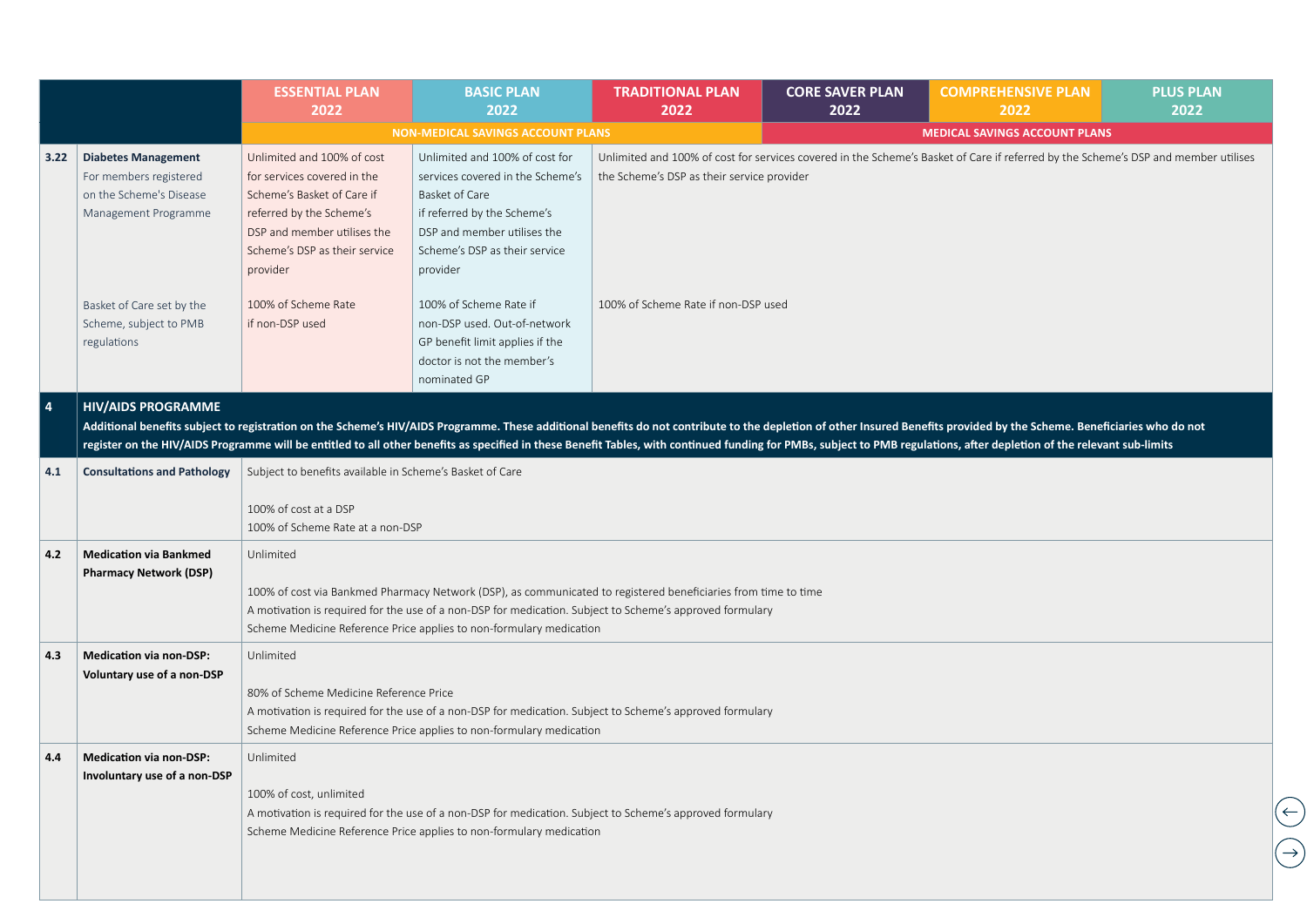|                             | <b>ESSENTIAL PLAN</b><br>2022 | <b>BASIC PLAN</b><br>2022                                                                                                                                                                                       | <b>TRADITIONAL PLAN</b><br>2022                                                                                                                                       | <b>CORE SAVER PLAN</b><br>2022                                                                                                                                                                                                                                                                                                                                                                                                                                                                                                                                                                                                                                                                                  | <b>COMPREHENSIVE PLAN</b><br>2022                                                                                                                                                                                                                                                                                                                                                                                                                                                                                                                                                                                                         | <b>PLUS PLAN</b><br>2022                                                                                                                                                                                                                                                                                                                                                                                                                                                                                                                                                                                                                                                                                                                                                                                                                                                                                                                                                                                                                                                                                                                                                                                                                                                                        |
|-----------------------------|-------------------------------|-----------------------------------------------------------------------------------------------------------------------------------------------------------------------------------------------------------------|-----------------------------------------------------------------------------------------------------------------------------------------------------------------------|-----------------------------------------------------------------------------------------------------------------------------------------------------------------------------------------------------------------------------------------------------------------------------------------------------------------------------------------------------------------------------------------------------------------------------------------------------------------------------------------------------------------------------------------------------------------------------------------------------------------------------------------------------------------------------------------------------------------|-------------------------------------------------------------------------------------------------------------------------------------------------------------------------------------------------------------------------------------------------------------------------------------------------------------------------------------------------------------------------------------------------------------------------------------------------------------------------------------------------------------------------------------------------------------------------------------------------------------------------------------------|-------------------------------------------------------------------------------------------------------------------------------------------------------------------------------------------------------------------------------------------------------------------------------------------------------------------------------------------------------------------------------------------------------------------------------------------------------------------------------------------------------------------------------------------------------------------------------------------------------------------------------------------------------------------------------------------------------------------------------------------------------------------------------------------------------------------------------------------------------------------------------------------------------------------------------------------------------------------------------------------------------------------------------------------------------------------------------------------------------------------------------------------------------------------------------------------------------------------------------------------------------------------------------------------------|
|                             |                               |                                                                                                                                                                                                                 |                                                                                                                                                                       |                                                                                                                                                                                                                                                                                                                                                                                                                                                                                                                                                                                                                                                                                                                 |                                                                                                                                                                                                                                                                                                                                                                                                                                                                                                                                                                                                                                           |                                                                                                                                                                                                                                                                                                                                                                                                                                                                                                                                                                                                                                                                                                                                                                                                                                                                                                                                                                                                                                                                                                                                                                                                                                                                                                 |
|                             |                               |                                                                                                                                                                                                                 |                                                                                                                                                                       |                                                                                                                                                                                                                                                                                                                                                                                                                                                                                                                                                                                                                                                                                                                 |                                                                                                                                                                                                                                                                                                                                                                                                                                                                                                                                                                                                                                           |                                                                                                                                                                                                                                                                                                                                                                                                                                                                                                                                                                                                                                                                                                                                                                                                                                                                                                                                                                                                                                                                                                                                                                                                                                                                                                 |
|                             |                               |                                                                                                                                                                                                                 |                                                                                                                                                                       |                                                                                                                                                                                                                                                                                                                                                                                                                                                                                                                                                                                                                                                                                                                 |                                                                                                                                                                                                                                                                                                                                                                                                                                                                                                                                                                                                                                           |                                                                                                                                                                                                                                                                                                                                                                                                                                                                                                                                                                                                                                                                                                                                                                                                                                                                                                                                                                                                                                                                                                                                                                                                                                                                                                 |
|                             |                               |                                                                                                                                                                                                                 |                                                                                                                                                                       |                                                                                                                                                                                                                                                                                                                                                                                                                                                                                                                                                                                                                                                                                                                 |                                                                                                                                                                                                                                                                                                                                                                                                                                                                                                                                                                                                                                           |                                                                                                                                                                                                                                                                                                                                                                                                                                                                                                                                                                                                                                                                                                                                                                                                                                                                                                                                                                                                                                                                                                                                                                                                                                                                                                 |
|                             |                               |                                                                                                                                                                                                                 |                                                                                                                                                                       |                                                                                                                                                                                                                                                                                                                                                                                                                                                                                                                                                                                                                                                                                                                 |                                                                                                                                                                                                                                                                                                                                                                                                                                                                                                                                                                                                                                           |                                                                                                                                                                                                                                                                                                                                                                                                                                                                                                                                                                                                                                                                                                                                                                                                                                                                                                                                                                                                                                                                                                                                                                                                                                                                                                 |
|                             |                               |                                                                                                                                                                                                                 |                                                                                                                                                                       |                                                                                                                                                                                                                                                                                                                                                                                                                                                                                                                                                                                                                                                                                                                 |                                                                                                                                                                                                                                                                                                                                                                                                                                                                                                                                                                                                                                           |                                                                                                                                                                                                                                                                                                                                                                                                                                                                                                                                                                                                                                                                                                                                                                                                                                                                                                                                                                                                                                                                                                                                                                                                                                                                                                 |
| <b>HOSPITALISATION</b>      |                               |                                                                                                                                                                                                                 |                                                                                                                                                                       |                                                                                                                                                                                                                                                                                                                                                                                                                                                                                                                                                                                                                                                                                                                 |                                                                                                                                                                                                                                                                                                                                                                                                                                                                                                                                                                                                                                           |                                                                                                                                                                                                                                                                                                                                                                                                                                                                                                                                                                                                                                                                                                                                                                                                                                                                                                                                                                                                                                                                                                                                                                                                                                                                                                 |
| <b>DECLINED UPON REVIEW</b> |                               |                                                                                                                                                                                                                 |                                                                                                                                                                       |                                                                                                                                                                                                                                                                                                                                                                                                                                                                                                                                                                                                                                                                                                                 |                                                                                                                                                                                                                                                                                                                                                                                                                                                                                                                                                                                                                                           |                                                                                                                                                                                                                                                                                                                                                                                                                                                                                                                                                                                                                                                                                                                                                                                                                                                                                                                                                                                                                                                                                                                                                                                                                                                                                                 |
|                             |                               |                                                                                                                                                                                                                 |                                                                                                                                                                       |                                                                                                                                                                                                                                                                                                                                                                                                                                                                                                                                                                                                                                                                                                                 |                                                                                                                                                                                                                                                                                                                                                                                                                                                                                                                                                                                                                                           |                                                                                                                                                                                                                                                                                                                                                                                                                                                                                                                                                                                                                                                                                                                                                                                                                                                                                                                                                                                                                                                                                                                                                                                                                                                                                                 |
| $\bullet$                   |                               |                                                                                                                                                                                                                 |                                                                                                                                                                       |                                                                                                                                                                                                                                                                                                                                                                                                                                                                                                                                                                                                                                                                                                                 |                                                                                                                                                                                                                                                                                                                                                                                                                                                                                                                                                                                                                                           |                                                                                                                                                                                                                                                                                                                                                                                                                                                                                                                                                                                                                                                                                                                                                                                                                                                                                                                                                                                                                                                                                                                                                                                                                                                                                                 |
|                             |                               |                                                                                                                                                                                                                 |                                                                                                                                                                       |                                                                                                                                                                                                                                                                                                                                                                                                                                                                                                                                                                                                                                                                                                                 |                                                                                                                                                                                                                                                                                                                                                                                                                                                                                                                                                                                                                                           |                                                                                                                                                                                                                                                                                                                                                                                                                                                                                                                                                                                                                                                                                                                                                                                                                                                                                                                                                                                                                                                                                                                                                                                                                                                                                                 |
|                             | DSPs for the Essential Plan   | for the Basic Plan                                                                                                                                                                                              | DSPs for the Traditional Plan                                                                                                                                         |                                                                                                                                                                                                                                                                                                                                                                                                                                                                                                                                                                                                                                                                                                                 |                                                                                                                                                                                                                                                                                                                                                                                                                                                                                                                                                                                                                                           |                                                                                                                                                                                                                                                                                                                                                                                                                                                                                                                                                                                                                                                                                                                                                                                                                                                                                                                                                                                                                                                                                                                                                                                                                                                                                                 |
|                             |                               |                                                                                                                                                                                                                 |                                                                                                                                                                       |                                                                                                                                                                                                                                                                                                                                                                                                                                                                                                                                                                                                                                                                                                                 |                                                                                                                                                                                                                                                                                                                                                                                                                                                                                                                                                                                                                                           |                                                                                                                                                                                                                                                                                                                                                                                                                                                                                                                                                                                                                                                                                                                                                                                                                                                                                                                                                                                                                                                                                                                                                                                                                                                                                                 |
|                             | <b>Hospital Network (DSP)</b> | 24-HOUR MEDICAL ADVICE LINE (CALL 0860 999 911)<br><b>Free service to Bankmed members</b><br>Subject to pre-authorisation and PMB regulations<br>relevant benefit categories<br><b>Bankmed Hospital Network</b> | Call 0860 999 911 for 24-hour medical advice from a registered nurse<br>AMBULANCE SERVICES (CALL 0860 999 911 FOR PRE-AUTHORISATION)<br>Bankmed Hospital Network DSPs | <b>NON-MEDICAL SAVINGS ACCOUNT PLANS</b><br>100% of cost via the Scheme's DSP and 100% of Scheme Rate via a non-DSP. Unlimited. No benefit outside the borders of South Africa<br>Pre-authorisation for a hospital admission does not guarantee that all claims related to the hospital event will be covered in full<br>The onus is on the member to ensure that the Healthcare Professional has submitted the account for payment<br>Please take care to determine the limits for your Plan (if any) and at what rate the Scheme will cover your claims<br>website for a list of procedures that can be safely performed in a doctor's rooms as an alternative to hospitalisation<br>Bankmed Hospital Network | BENEFITS FOR EMERGENCY SERVICES ARE SUBJECT TO USE OF THE SCHEME'S DSP. FAILURE TO USE THE DSP MAY LEAD TO CO-PAYMENTS BEING APPLIED<br>Call 0860 999 911 - 24 hours a day, seven days a week for pre-authorisation and you will be connected with highly qualified Bankmed Emergency Services personnel<br>Subject to pre-authorisation and PMB regulations. Bankmed reserves the right to obtain a second opinion prior to granting authorisation for spinal surgery<br>The onus is on the member to ensure that the Hospital and Healthcare Professionals are Designated Service Providers and within the Network to avoid co-payments | <b>MEDICAL SAVINGS ACCOUNT PLANS</b><br>HOSPITALISATION AND ASSOCIATED IN-HOSPITAL BENEFITS ARE SUBJECT TO PRE-AUTHORISATION AND PMB REGULATIONS. FAILURE TO OBTAIN PRE-AUTHORISATION MAY LEAD TO CO-PAYMENTS BEING APPLIED OR BENEFITS BEING<br>CONTACT US ON 0800 226 5633 FOR AUTHORISATION PRIOR TO ANY PLANNED HOSPITAL ADMISSION, MRI SCAN, CT SCAN OR RADIONUCLIDE SCAN, OR WITHIN 24 HOURS OF AN EMERGENCY ADMISSION<br>Benefits available for your Plan, as well as annual limits for individual benefit categories, are set out in these Benefit Tables. The benefits under "hospitalisation" refer only to the hospital account<br>Any Healthcare Professionals attending to you during your hospital stay must submit a valid account for payment. The payment will be subject to the benefits, limits and/or any special conditions set out in these Benefit Ta<br>Always understand the fees to be charged by your Healthcare Professional, and where necessary, negotiate fees with your attending Healthcare Professionals before incurring costs to avoid out-of-pocket payments. Please log<br>All contracted Netcare, National Hospital Network (NHN), Life Healthcare, Mediclinic and Clinix<br>hospitals, any other independent private hospitals contracted to the Scheme |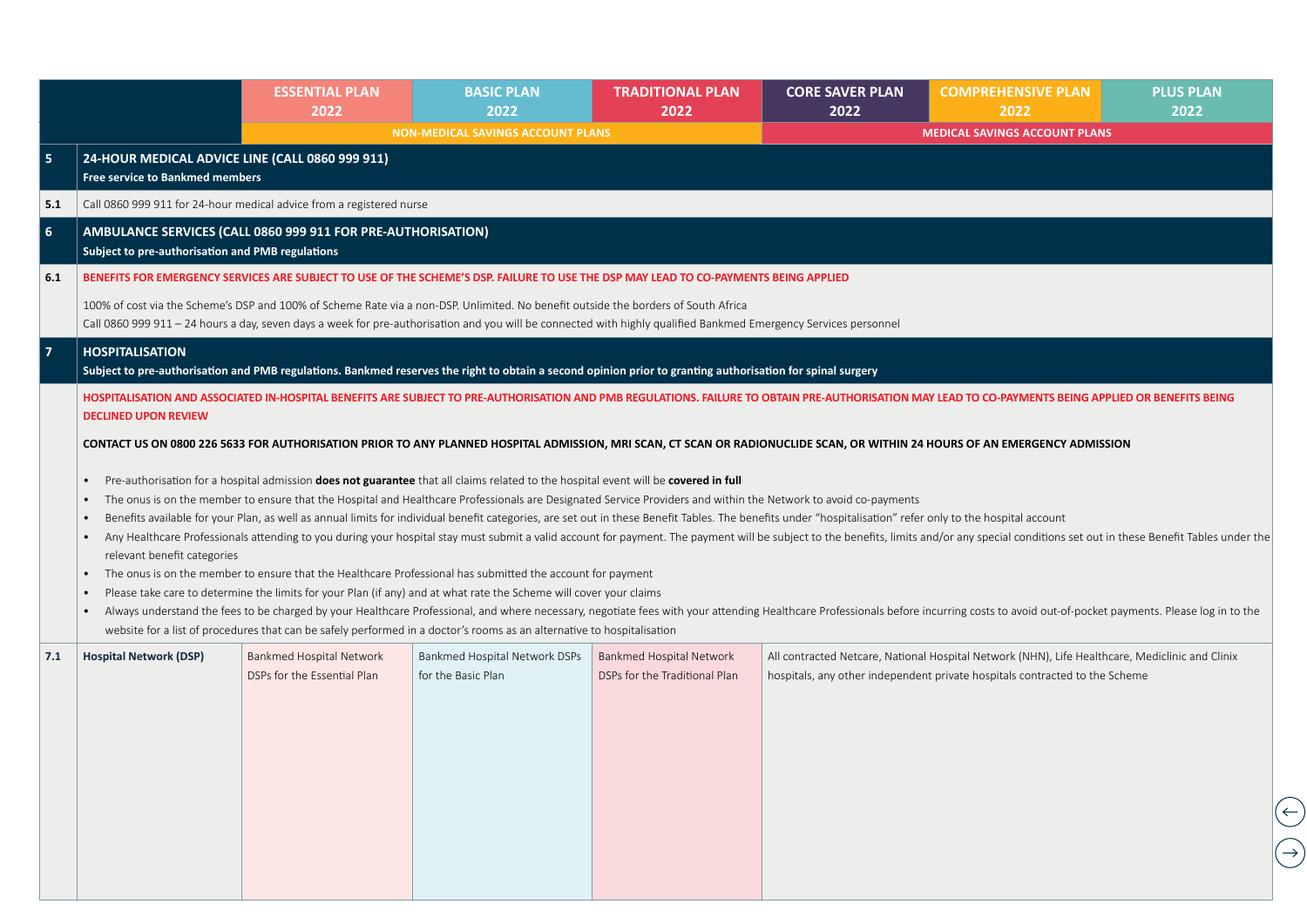|                        | <b>ESSENTIAL PLAN</b><br>2022                                                                                          | <b>BASIC PLAN</b><br>2022                                                                                                               | <b>TRADITIONAL PLAN</b><br>2022                                                                                    | <b>CORE SAVER PLAN</b><br>2022                        | <b>COMPREHENSIVE PLAN</b><br>2022                           | <b>PLUS PLAN</b><br>2022                                                                                                        |
|------------------------|------------------------------------------------------------------------------------------------------------------------|-----------------------------------------------------------------------------------------------------------------------------------------|--------------------------------------------------------------------------------------------------------------------|-------------------------------------------------------|-------------------------------------------------------------|---------------------------------------------------------------------------------------------------------------------------------|
|                        |                                                                                                                        | NON-MEDICAL SAVINGS ACCOUNT PLANS                                                                                                       |                                                                                                                    |                                                       | <b>MEDICAL SAVINGS ACCOUNT PLANS</b>                        |                                                                                                                                 |
| Hospitalisation<br>7.2 | Limited to PMBs                                                                                                        | Benefits for PMBs and<br>non-PMBs                                                                                                       | Benefit unlimited                                                                                                  | Benefit unlimited                                     |                                                             | Benefit unlimited                                                                                                               |
|                        | 100% of cost at network<br><b>DSPs</b>                                                                                 | • 100% of cost at contracted<br>rate<br>in-hospital network DSPs                                                                        | 100% of cost in contracted<br>private hospitals (DSPs)                                                             | 100% of cost in contracted private hospitals (DSPs)   |                                                             | 100% of cost in contracted<br>private hospitals (DSPs)                                                                          |
|                        | 80% of Scheme Rate for<br>voluntary use of non-DSPs                                                                    | 80% of Scheme Rate for<br>voluntary use of non-DSPs                                                                                     | • 100% of cost in non-<br>contracted private<br>hospitals for a PMB<br>admission (involuntary use<br>of a non-DSP) | $\bullet$<br>admission (involuntary use of a non-DSP) | 100% of cost in non-contracted private hospitals for a PMB  | 100% of cost in non-<br>$\bullet$<br>contracted private<br>hospitals for a PMB<br>admission (involuntary use<br>of a non-DSP)   |
|                        | 100% of cost for<br>involuntary use of non-<br><b>DSPs</b>                                                             | 100% of cost for involuntary<br>use of<br>non-DSPs                                                                                      | 100% of Scheme Rate in<br>non-contracted private<br>hospitals for a PMB<br>admission (voluntary use<br>of non-DSP) | a PMB admission (voluntary use of a non-DSP)          | 100% of Scheme Rate in non-contracted private hospitals for | 100% of Scheme Rate in<br>$\bullet$<br>non-contracted private<br>hospitals for a PMB<br>admission (voluntary use<br>of non-DSP) |
|                        | No benefit for non-PMB<br>admissions                                                                                   |                                                                                                                                         | 100% of Scheme Rate in<br>non-contracted private<br>hospitals for a non-PMB<br>admission                           | $\bullet$<br>a non-PMB admission                      | 100% of Scheme Rate in non-contracted private hospitals for | 100% of Scheme Rate in<br>non-contracted private<br>hospitals for a non-PMB<br>admission                                        |
|                        | Benefits limited to general<br>ward rate                                                                               | Benefits limited to general ward<br>rate                                                                                                | Benefits limited to general<br>ward rate                                                                           | Benefits limited to general ward rate                 |                                                             | Benefits limited to general and<br>private ward rates                                                                           |
|                        | No benefit for dental surgery<br>and auxiliary services, except<br>for PMBs                                            | No benefit for dental surgery<br>and auxiliary services, except for<br>PMBs                                                             | No benefit for dental surgery<br>and auxiliary services, except<br>for PMBs                                        |                                                       |                                                             |                                                                                                                                 |
|                        | Benefits only available on<br>referral from a Bankmed GP<br>Entry Plan Network GP or<br>referred specialist subject to | Benefits only available on referral<br>from a Bankmed GP Entry Plan<br>Network GP or referred specialist<br>subject to PMB regulations. |                                                                                                                    |                                                       |                                                             |                                                                                                                                 |
|                        | PMB regulations                                                                                                        |                                                                                                                                         |                                                                                                                    |                                                       |                                                             |                                                                                                                                 |
|                        |                                                                                                                        |                                                                                                                                         |                                                                                                                    |                                                       |                                                             |                                                                                                                                 |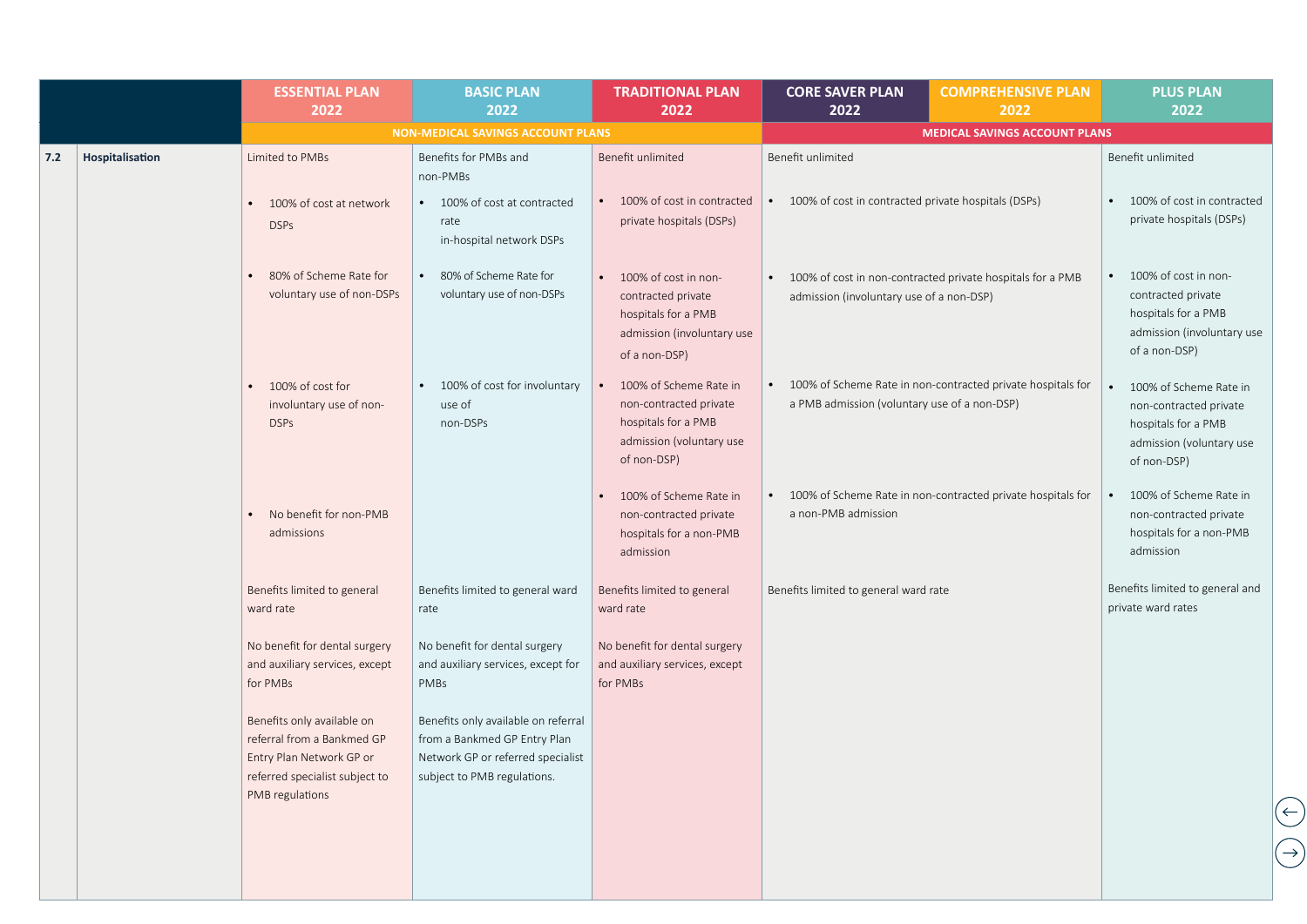|     |                                                                                                                                                                   | <b>ESSENTIAL PLAN</b><br>2022            | <b>BASIC PLAN</b><br>2022                                                                                                                                                                                                                                                                                                                                                                                | <b>TRADITIONAL PLAN</b><br>2022                            | <b>CORE SAVER PLAN</b><br>2022                             | <b>COMPREHENSIVE PLAN</b><br>2022                                                                                                                                                                                                                                                                                                                                                                                                                                                                                                                                                                                                                                                         | <b>PLUS PLAN</b><br>2022 |
|-----|-------------------------------------------------------------------------------------------------------------------------------------------------------------------|------------------------------------------|----------------------------------------------------------------------------------------------------------------------------------------------------------------------------------------------------------------------------------------------------------------------------------------------------------------------------------------------------------------------------------------------------------|------------------------------------------------------------|------------------------------------------------------------|-------------------------------------------------------------------------------------------------------------------------------------------------------------------------------------------------------------------------------------------------------------------------------------------------------------------------------------------------------------------------------------------------------------------------------------------------------------------------------------------------------------------------------------------------------------------------------------------------------------------------------------------------------------------------------------------|--------------------------|
|     |                                                                                                                                                                   |                                          | <b>NON-MEDICAL SAVINGS ACCOUNT PLANS</b>                                                                                                                                                                                                                                                                                                                                                                 |                                                            |                                                            | <b>MEDICAL SAVINGS ACCOUNT PLANS</b>                                                                                                                                                                                                                                                                                                                                                                                                                                                                                                                                                                                                                                                      |                          |
| 7.3 | <b>Deductibles</b><br>admissions, except under the following circumstances:<br>2. Confinements are excluded from deductibles<br>4. Admissions to a State Hospital |                                          | 3. Re-admissions to hospital within six weeks of discharge following complications directly related to a prior admission in respect of which a deductible was levied<br>5. Authorised day clinic admissions for specified procedures, as communicated to members from time to time                                                                                                                       |                                                            |                                                            | A beneficiary will be responsible for a deductible in respect of the hospital account for certain hospital events, unless the admission is related to a Prescribed Minimum Benefit diagnosis, typically as a result of an emer<br>will apply regardless of whether the procedure attracting the deductible was the primary reason for the admission or not. Member to pay hospital or day clinic directly upon admission. Deductibles are payable for all specif<br>1. Prescribed Minimum Benefit conditions where admission to a non-DSP is on an involuntary basis. In the case of other PMB conditions, where a DSP has been used on a voluntary basis, the deductible will be applied |                          |
|     |                                                                                                                                                                   |                                          | Detailed deductible information is set out on pages 21 - 22 of this 2022 Benefit and Contribution Schedule                                                                                                                                                                                                                                                                                               |                                                            |                                                            |                                                                                                                                                                                                                                                                                                                                                                                                                                                                                                                                                                                                                                                                                           |                          |
|     | 7.3.1 Deductible applicable to a use of a non-DSP Facility<br>admission                                                                                           |                                          |                                                                                                                                                                                                                                                                                                                                                                                                          |                                                            |                                                            | A deductible will apply to all beneficiaries on the below Plans when the beneficiary chooses to utilise a non-DSP facility (both hospital and day clinics). The deductible applies upfront and will need to be settled at the                                                                                                                                                                                                                                                                                                                                                                                                                                                             |                          |
|     | <b>PMB admission: Involuntary</b><br>use of non-DSP                                                                                                               | No deductible payable for<br><b>PMBs</b> | No deductible                                                                                                                                                                                                                                                                                                                                                                                            | No deductible                                              | No deductible                                              |                                                                                                                                                                                                                                                                                                                                                                                                                                                                                                                                                                                                                                                                                           |                          |
|     | <b>PMB admission: Voluntary</b><br>use of non-DSP<br>Applies to all admissions                                                                                    |                                          | Day clinic: R275 deductible<br>Hospital: R690 deductible                                                                                                                                                                                                                                                                                                                                                 | Day clinic: R275 deductible<br>Hospital: R5 720 deductible | Day clinic: R275 deductible<br>Hospital: R1 805 deductible |                                                                                                                                                                                                                                                                                                                                                                                                                                                                                                                                                                                                                                                                                           |                          |
|     | <b>Non-PMB admission</b><br>Applies to all admissions                                                                                                             |                                          | Day clinic: R275 deductible<br>Hospital: R690 deductible                                                                                                                                                                                                                                                                                                                                                 | Day clinic: R275 deductible<br>Hospital: R5 720 deductible | Day clinic: R275 deductible<br>Hospital: R690 deductible   |                                                                                                                                                                                                                                                                                                                                                                                                                                                                                                                                                                                                                                                                                           |                          |
|     |                                                                                                                                                                   |                                          | 7.3.2 Deductible applicable to a specific list of treatment/procedures carried out in a Day Surgery Network<br>The following conditions/procedures will NOT attract a deductible at a Day Surgery Network (list of conditions/procedures applies to DSP only):                                                                                                                                           |                                                            |                                                            |                                                                                                                                                                                                                                                                                                                                                                                                                                                                                                                                                                                                                                                                                           |                          |
|     | 1. Adenoidectomy                                                                                                                                                  |                                          | 7. Cystourethroscopy                                                                                                                                                                                                                                                                                                                                                                                     | 13. Nasal cautery                                          |                                                            | 19. Tonsillectomy                                                                                                                                                                                                                                                                                                                                                                                                                                                                                                                                                                                                                                                                         |                          |
|     | 2. Arthrocentesis                                                                                                                                                 |                                          | 8. Diagnostic D and C                                                                                                                                                                                                                                                                                                                                                                                    |                                                            | 14. Nasal plugging for nose bleeds                         | 20. Treatment of Bartholins cyst/gland                                                                                                                                                                                                                                                                                                                                                                                                                                                                                                                                                                                                                                                    |                          |
|     | 3. Cataract Surgery                                                                                                                                               |                                          | 9. Gastroscopy                                                                                                                                                                                                                                                                                                                                                                                           | 15. Proctoscopy                                            |                                                            | 21. Vasectomy                                                                                                                                                                                                                                                                                                                                                                                                                                                                                                                                                                                                                                                                             |                          |
|     | 4. Cautery of vulva warts                                                                                                                                         |                                          | 10. Hysteroscopy                                                                                                                                                                                                                                                                                                                                                                                         | 16. Prostate biopsy                                        |                                                            | 22. Vulva/cone biopsy                                                                                                                                                                                                                                                                                                                                                                                                                                                                                                                                                                                                                                                                     |                          |
|     | 5. Circumcision                                                                                                                                                   |                                          | 11. Myringotomy                                                                                                                                                                                                                                                                                                                                                                                          |                                                            | 17. Removal of pins and plates                             |                                                                                                                                                                                                                                                                                                                                                                                                                                                                                                                                                                                                                                                                                           |                          |
|     | 6. Colonoscopy                                                                                                                                                    |                                          | 12. Myringotomy with intubation (grommets)                                                                                                                                                                                                                                                                                                                                                               | 18. Sigmoidoscopy                                          |                                                            |                                                                                                                                                                                                                                                                                                                                                                                                                                                                                                                                                                                                                                                                                           |                          |
|     |                                                                                                                                                                   |                                          | If the member chooses to have the abovementioned procedures/treatments performed in a non-network Day Surgery facility or in a hospital, the member will be liable for a deductible per admission<br>Important note for Essential Plan members: No access to full list of treatments/procedures listed above. Cover is limited to PMBs. If underlying diagnosis is a PMB, member qualifies for treatment |                                                            |                                                            |                                                                                                                                                                                                                                                                                                                                                                                                                                                                                                                                                                                                                                                                                           |                          |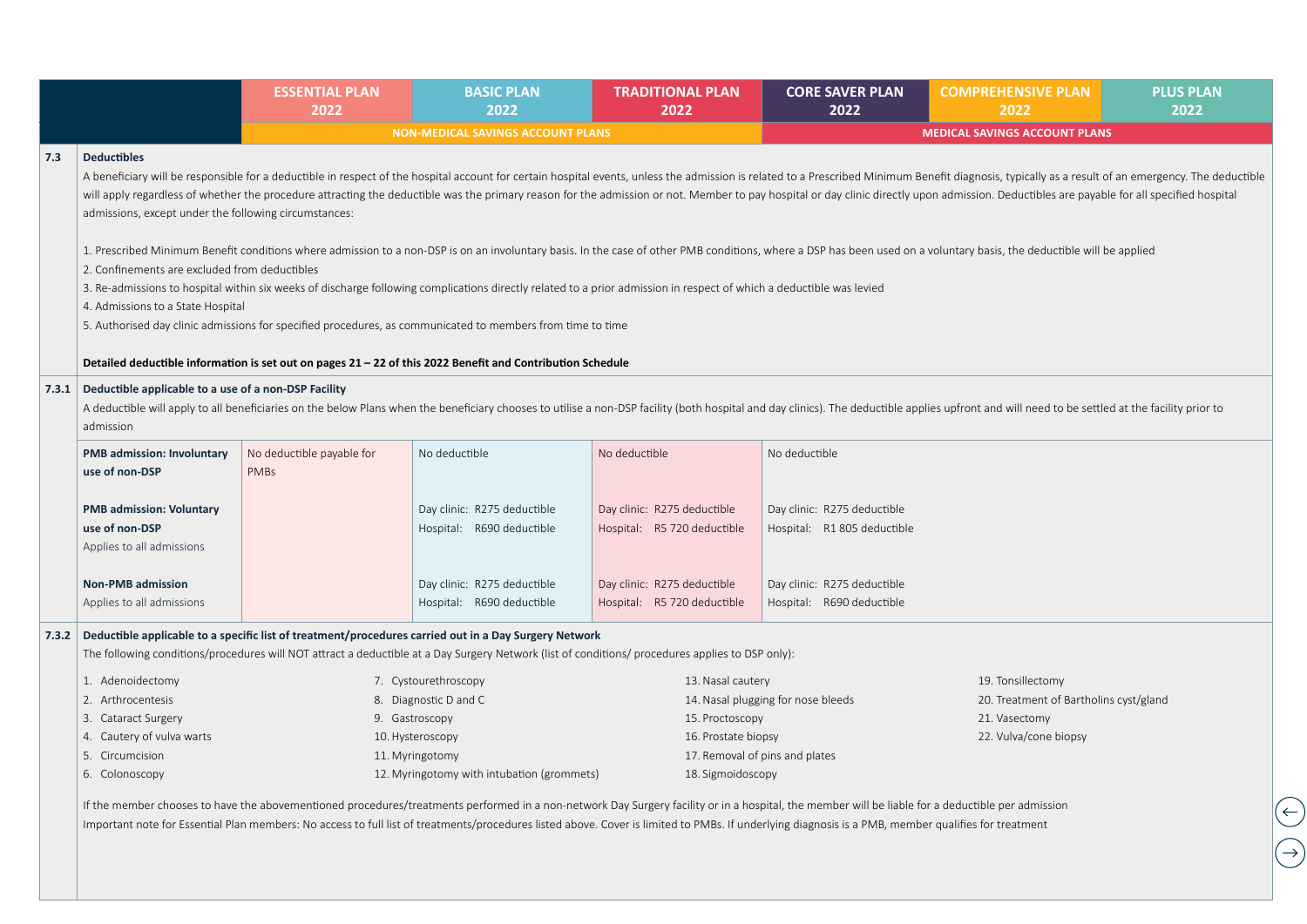|           |                                                                                                                                     | <b>ESSENTIAL PLAN</b><br>2022                                                                                                                              | <b>BASIC PLAN</b><br>2022                                                                                                                                                                                                                                                                                                                  | <b>TRADITIONAL PLAN</b><br>2022                            | <b>CORE SAVER PLAN</b><br>2022                                                            | <b>COMPREHENSIVE PLAN</b><br>2022                                                                                                                                                                                              | <b>PLUS PLAN</b><br>2022                   |
|-----------|-------------------------------------------------------------------------------------------------------------------------------------|------------------------------------------------------------------------------------------------------------------------------------------------------------|--------------------------------------------------------------------------------------------------------------------------------------------------------------------------------------------------------------------------------------------------------------------------------------------------------------------------------------------|------------------------------------------------------------|-------------------------------------------------------------------------------------------|--------------------------------------------------------------------------------------------------------------------------------------------------------------------------------------------------------------------------------|--------------------------------------------|
|           |                                                                                                                                     |                                                                                                                                                            | <b>NON-MEDICAL SAVINGS ACCOUNT PLANS</b>                                                                                                                                                                                                                                                                                                   |                                                            |                                                                                           | <b>MEDICAL SAVINGS ACCOUNT PLANS</b>                                                                                                                                                                                           |                                            |
|           | <b>PMB admission: Involuntary</b><br>use of a non-DSP                                                                               | No deductible                                                                                                                                              | No deductible                                                                                                                                                                                                                                                                                                                              |                                                            |                                                                                           |                                                                                                                                                                                                                                |                                            |
|           | <b>PMB admission: Voluntary</b><br>use of non-DSP<br>Applies to all admissions                                                      | Non-DSP: R1 805 deductible                                                                                                                                 | Non-DSP: R1 805 deductible                                                                                                                                                                                                                                                                                                                 |                                                            |                                                                                           |                                                                                                                                                                                                                                |                                            |
|           | <b>Non-PMB admission</b><br>Applies to all admissions                                                                               | No benefit                                                                                                                                                 | Non-PMB: R1 805 deductible                                                                                                                                                                                                                                                                                                                 |                                                            |                                                                                           |                                                                                                                                                                                                                                |                                            |
| 7.3.3     |                                                                                                                                     | Deductible applicable to Dental Admissions to Private Hospitals and Day Clinics                                                                            |                                                                                                                                                                                                                                                                                                                                            |                                                            |                                                                                           | A deductible will apply to all beneficiaries on the below Plans when the beneficiary is admitted to hospital or a day clinic for dental treatment. The deductible applies upfront and will need to be settled at the facility  |                                            |
|           | <b>Applies to both DSP</b><br>and non-DSP Facilities                                                                                | No benefit for in-hospital dental treatment, except PMBs                                                                                                   |                                                                                                                                                                                                                                                                                                                                            | Day clinic: R275 deductible<br>Hospital: R2 040 deductible | No benefit for in-hospital<br>dental treatment, except PMBs   Hospital: R2 040 deductible | Day clinic: R275 deductible                                                                                                                                                                                                    |                                            |
| 7.3.4     |                                                                                                                                     |                                                                                                                                                            | Deductible applicable to a specific list of treatment/procedures performed in Hospital Network DSPs<br>or a day clinic that falls within the list of DSP/network providers. The deductible applies upfront and will need to be settled at the facility prior to admission                                                                  |                                                            |                                                                                           | A deductible will apply to all beneficiaries on the below Plans when the beneficiary obtains treatment for the specified treatment/procedures set out below. The deductible applies when the beneficiary is admitted to hospit |                                            |
|           | The following procedures will<br>always attract a deductible at<br>a hospital/day clinic at a DSP<br>facility:<br>1. Oesophagoscopy | No deductible payable for<br><b>PMBs</b>                                                                                                                   | Day clinic: R275 deductible<br>Hospital: R690 deductible                                                                                                                                                                                                                                                                                   |                                                            |                                                                                           |                                                                                                                                                                                                                                |                                            |
|           | 2. Simple abdominal<br>hernia repair                                                                                                |                                                                                                                                                            |                                                                                                                                                                                                                                                                                                                                            |                                                            |                                                                                           |                                                                                                                                                                                                                                |                                            |
|           | Applies to all admissions                                                                                                           |                                                                                                                                                            |                                                                                                                                                                                                                                                                                                                                            |                                                            |                                                                                           |                                                                                                                                                                                                                                |                                            |
| 7.4       |                                                                                                                                     | To-take-out drugs supplied by the hospital when a patient is discharged<br>100% of cost, limited to PMBs and a maximum of seven days' supply per admission | Must be charged on the hospital account where a hospital event has taken place. Not payable if obtained via a pharmacy after discharge<br>If procedure took place in a day clinic, a maximum of a seven day supply will be funded from Insured Benefits if obtained from a retail pharmacy on the date of discharge only                   |                                                            |                                                                                           |                                                                                                                                                                                                                                |                                            |
| $\vert$ 8 |                                                                                                                                     | <b>OUTPATIENT CONSULTATIONS AND FACILITY FEES FOR OUTPATIENT VISITS</b>                                                                                    |                                                                                                                                                                                                                                                                                                                                            |                                                            |                                                                                           |                                                                                                                                                                                                                                |                                            |
| 8.1       |                                                                                                                                     |                                                                                                                                                            | Outpatient consultations with GPs and Specialists at hospital emergency rooms and outpatient units<br>Regarded as an out-of-hospital GP/specialist consultation in rooms, unless resulting in an authorised hospital admission<br>See "GPs: Consultations in rooms" and "Specialists: Consultations in rooms", set out under 32.4 and 33.2 |                                                            |                                                                                           |                                                                                                                                                                                                                                | $\left(\leftarrow\right)$<br>$\rightarrow$ |
|           |                                                                                                                                     |                                                                                                                                                            |                                                                                                                                                                                                                                                                                                                                            |                                                            |                                                                                           |                                                                                                                                                                                                                                |                                            |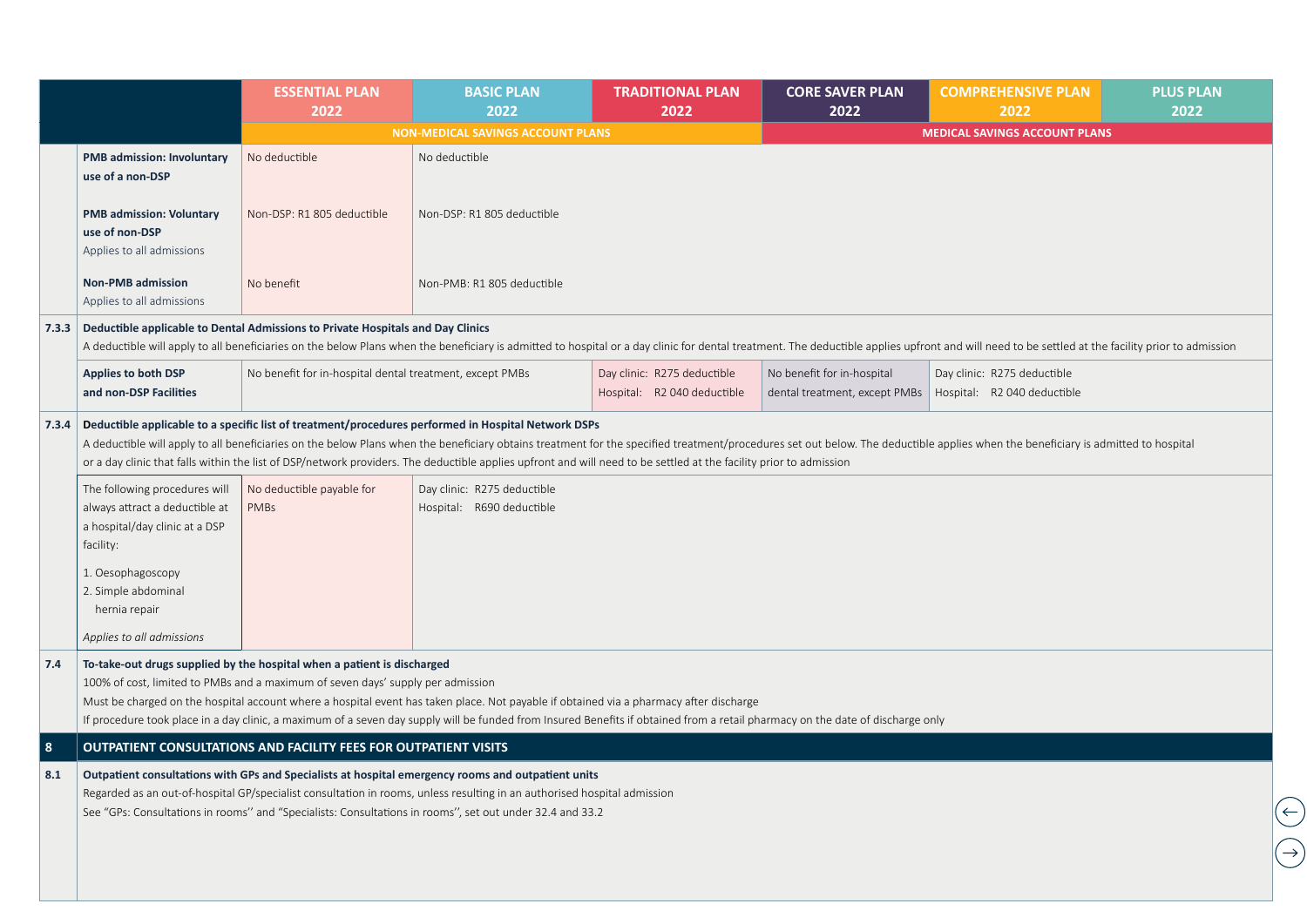|            |                                                                               | <b>ESSENTIAL PLAN</b><br>2022                                                                                  | <b>BASIC PLAN</b><br>2022                                                                                                                                                                 | <b>TRADITIONAL PLAN</b><br>2022                                                           | <b>CORE SAVER PLAN</b><br>2022                                                                      | <b>COMPREHENSIVE PLAN</b><br>2022                                                                                                                                                                            | <b>PLUS PLAN</b><br>2022         |
|------------|-------------------------------------------------------------------------------|----------------------------------------------------------------------------------------------------------------|-------------------------------------------------------------------------------------------------------------------------------------------------------------------------------------------|-------------------------------------------------------------------------------------------|-----------------------------------------------------------------------------------------------------|--------------------------------------------------------------------------------------------------------------------------------------------------------------------------------------------------------------|----------------------------------|
|            |                                                                               |                                                                                                                | <b>NON-MEDICAL SAVINGS ACCOUNT PLANS</b>                                                                                                                                                  |                                                                                           |                                                                                                     | <b>MEDICAL SAVINGS ACCOUNT PLANS</b>                                                                                                                                                                         |                                  |
| 8.2        | <b>Facility fees for outpatient</b><br>visits to hospital emergency<br>rooms  | Facility fees for outpatient visits<br>not covered, unless resulting<br>in an authorised hospital<br>admission |                                                                                                                                                                                           |                                                                                           |                                                                                                     | Facility fees for outpatient visits subject to out-of-hospital Specialist Consultation in Rooms Limit, unless resulting in an authorised hospital admission                                                  |                                  |
| 9          |                                                                               | GP CONSULTATION WITHIN 30 DAYS OF DISCHARGE FROM HOSPITAL                                                      |                                                                                                                                                                                           |                                                                                           |                                                                                                     |                                                                                                                                                                                                              |                                  |
| 9.1        | Post-hospital GP consultation<br>within 30 days of discharge<br>from hospital |                                                                                                                |                                                                                                                                                                                           |                                                                                           |                                                                                                     | Additional Insured Benefits. See "General Practitioners (GPs): Post-hospital GP consultation within 30 days of Discharge from Hospital (excluding day cases) as set out in Section 32.3 of the Benefit Table |                                  |
| $\vert$ 10 | <b>BLOOD TRANSFUSIONS</b><br>Subject to pre-authorisation and PMB regulations |                                                                                                                |                                                                                                                                                                                           |                                                                                           |                                                                                                     |                                                                                                                                                                                                              |                                  |
| 10.1       | <b>Blood Transfusions</b>                                                     | 100% of cost, limited to PMBs                                                                                  | 100% of cost, unlimited                                                                                                                                                                   |                                                                                           |                                                                                                     |                                                                                                                                                                                                              |                                  |
| <b>11</b>  | ORGAN AND BONE MARROW TRANSPLANTS                                             |                                                                                                                | Subject to pre-authorisation and PMB regulations. Organ recipient must be a Bankmed beneficiary for benefits to apply; no benefits for travelling and non-hospital accommodation expenses |                                                                                           |                                                                                                     |                                                                                                                                                                                                              |                                  |
| 11.1       | Hospitalisation/Organ and<br>patient preparation                              | Benefits for hospitalisation as specified in Section 7 of the Benefit<br>Tables, limited to PMBs               |                                                                                                                                                                                           | Benefits for hospitalisation as<br>specified in Section 7 of the<br><b>Benefit Tables</b> | Benefits for hospitalisation as<br>specified in Section 7 of the<br>Benefit Tables, limited to PMBs | Benefits for hospitalisation as specified in Section 7 of the Benefit<br>Tables                                                                                                                              |                                  |
| 11.2       | <b>Medication</b><br>In- and out-of-hospital                                  | Limited to PMBs                                                                                                |                                                                                                                                                                                           | Unlimited                                                                                 | Limited to PMBs                                                                                     | Unlimited                                                                                                                                                                                                    |                                  |
|            | <b>Medication via</b><br>designated pharmacy<br>(DSP)                         | • 100% of cost, limited to PMBs                                                                                |                                                                                                                                                                                           | 100% of cost                                                                              | 100% of cost, limited<br>to PMBs                                                                    | $\bullet$ 100% of cost                                                                                                                                                                                       |                                  |
|            | <b>Medication via non-DSP</b><br>Voluntary use of non-DSP                     | limited to PMBs                                                                                                | 80% of Scheme Medicine Reference Price plus dispensing fee,                                                                                                                               | 80% of Scheme Medicine<br>Reference Price plus<br>dispensing fee                          | 80% of Scheme Medicine<br>Reference Price plus<br>dispensing fee, limited<br>to PMBs                | • 80% of Scheme Medicine Reference Price plus dispensing fee                                                                                                                                                 |                                  |
|            | <b>Medication via non-DSP</b><br>Involuntary use of non-<br><b>DSP</b>        | 100% of cost, limited to PMBs                                                                                  |                                                                                                                                                                                           | 100% of cost                                                                              | 100% of cost, limited to<br>PMBs                                                                    | $\bullet$ 100% of cost                                                                                                                                                                                       |                                  |
| 11.3       | Harvesting and transporting<br>of organs and other donor<br>costs             | 100% of cost, limited to PMBs                                                                                  |                                                                                                                                                                                           | 100% of cost, unlimited                                                                   | 100% of cost, limited to PMBs                                                                       | 100% of cost, unlimited                                                                                                                                                                                      | $(\rightarrow)$<br>$\rightarrow$ |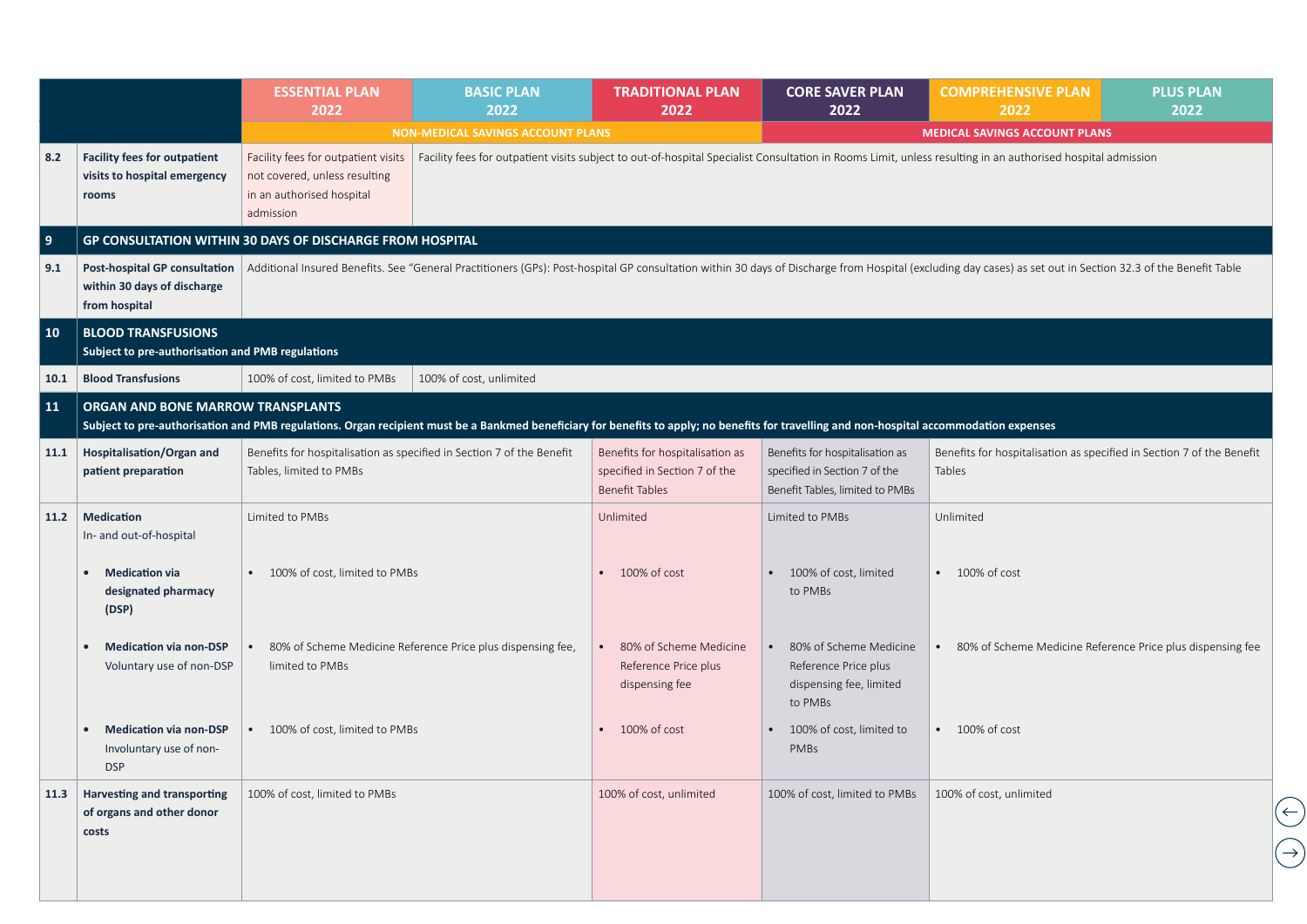|      |                                                                                                       | <b>ESSENTIAL PLAN</b><br>2022                                                | <b>BASIC PLAN</b><br>2022                                   | <b>TRADITIONAL PLAN</b><br>2022                                               | <b>CORE SAVER PLAN</b><br>2022                                                                    | <b>COMPREHENSIVE PLAN</b><br>2022                                      | <b>PLUS PLAN</b><br>2022 |
|------|-------------------------------------------------------------------------------------------------------|------------------------------------------------------------------------------|-------------------------------------------------------------|-------------------------------------------------------------------------------|---------------------------------------------------------------------------------------------------|------------------------------------------------------------------------|--------------------------|
|      |                                                                                                       |                                                                              | <b>NON-MEDICAL SAVINGS ACCOUNT PLANS</b>                    |                                                                               |                                                                                                   | <b>MEDICAL SAVINGS ACCOUNT PLANS</b>                                   |                          |
| 12   | <b>ONCOLOGY</b><br>Subject to pre-authorisation and PMB regulations                                   |                                                                              |                                                             |                                                                               |                                                                                                   |                                                                        |                          |
| 12.1 | In- and out-of-hospital<br>consultations, treatment and<br>materials                                  | 100% of cost at a DSP<br>100% of Scheme Rate at a non-DSP<br>Limited to PMBs |                                                             | 100% of cost at a DSP<br>100% of Scheme Rate at a<br>non-DSP<br>Unlimited     | 100% of cost at a DSP<br>100% of Scheme Rate at a<br>non-DSP<br>Limited to PMBs                   | 100% of cost at a DSP<br>100% of Scheme Rate at a non-DSP<br>Unlimited |                          |
| 12.2 | Radiotherapy fees,<br>chemotherapy facility and<br>professional fees                                  | 100% of cost at a DSP<br>100% of Scheme Rate at a non-DSP<br>Limited to PMBs |                                                             | 100% of cost at a DSP<br>100% of Scheme Rate at a<br>non-DSP<br>Unlimited     | 100% of cost at a DSP<br>100% of Scheme Rate at a<br>non-DSP<br>Limited to PMBs                   | 100% of cost at a DSP<br>100% of Scheme Rate at a non-DSP<br>Unlimited |                          |
| 12.3 | <b>Medication</b><br>In- and out-of-hospital<br><b>Medication via</b><br>designated pharmacy<br>(DSP) | Limited to PMBs<br>• 100% of cost, limited to PMBs                           |                                                             | Unlimited<br>$\bullet$ 100% of cost                                           | Limited to PMBs<br>100% of cost, limited to<br>PMBs                                               | Unlimited<br>$\cdot$ 100% of cost                                      |                          |
|      | <b>Medication via non-DSP</b><br>Voluntary use of non-DSP                                             | limited to PMBs                                                              | 80% of Scheme Medicine Reference Price plus dispensing fee, | 80% of Scheme Medicine<br>$\bullet$<br>Reference Price plus<br>dispensing fee | 80% of Scheme Medicine<br>$\bullet$<br>Reference Price plus<br>dispensing fee, limited to<br>PMBs | • 80% of Scheme Medicine Reference Price plus dispensing fee           |                          |
|      | <b>Medication via non-DSP</b><br>Involuntary use of non-<br><b>DSP</b>                                | • 100% of cost, limited to PMBs                                              |                                                             | $\bullet$ 100% of cost                                                        | 100% of cost, limited to<br>PMBs                                                                  | $\bullet$ 100% of cost                                                 |                          |
| 13   | <b>RENAL DIALYSIS</b><br>Subject to pre-authorisation and PMB regulations                             |                                                                              |                                                             |                                                                               |                                                                                                   |                                                                        |                          |
| 13.1 | <b>Procedures and treatment</b>                                                                       | Limited to PMBs, 100% of cost at a DSP or 100% of Scheme Rate at<br>non-DSP  |                                                             |                                                                               | 100% of cost at a DSP or 100% of Scheme Rate at non-DSP, unlimited                                |                                                                        |                          |
| 13.2 | Medication<br>In- and out-of-hospital                                                                 | Limited to PMBs                                                              |                                                             | Unlimited                                                                     |                                                                                                   |                                                                        |                          |
|      | <b>Medication via</b><br>designated pharmacy<br>(DSP)                                                 | • 100% of cost, limited to PMBs                                              |                                                             | $\bullet$ 100% of cost                                                        |                                                                                                   |                                                                        | $\left(\rightleftarrow)$ |
|      | <b>Medication via non-DSP</b><br>Voluntary use of non-DSP                                             | limited to PMBs                                                              | 80% of Scheme Medicine Reference Price plus dispensing fee, |                                                                               | • 80% of Scheme Medicine Reference Price plus dispensing fee                                      |                                                                        | $(\rightarrow)$          |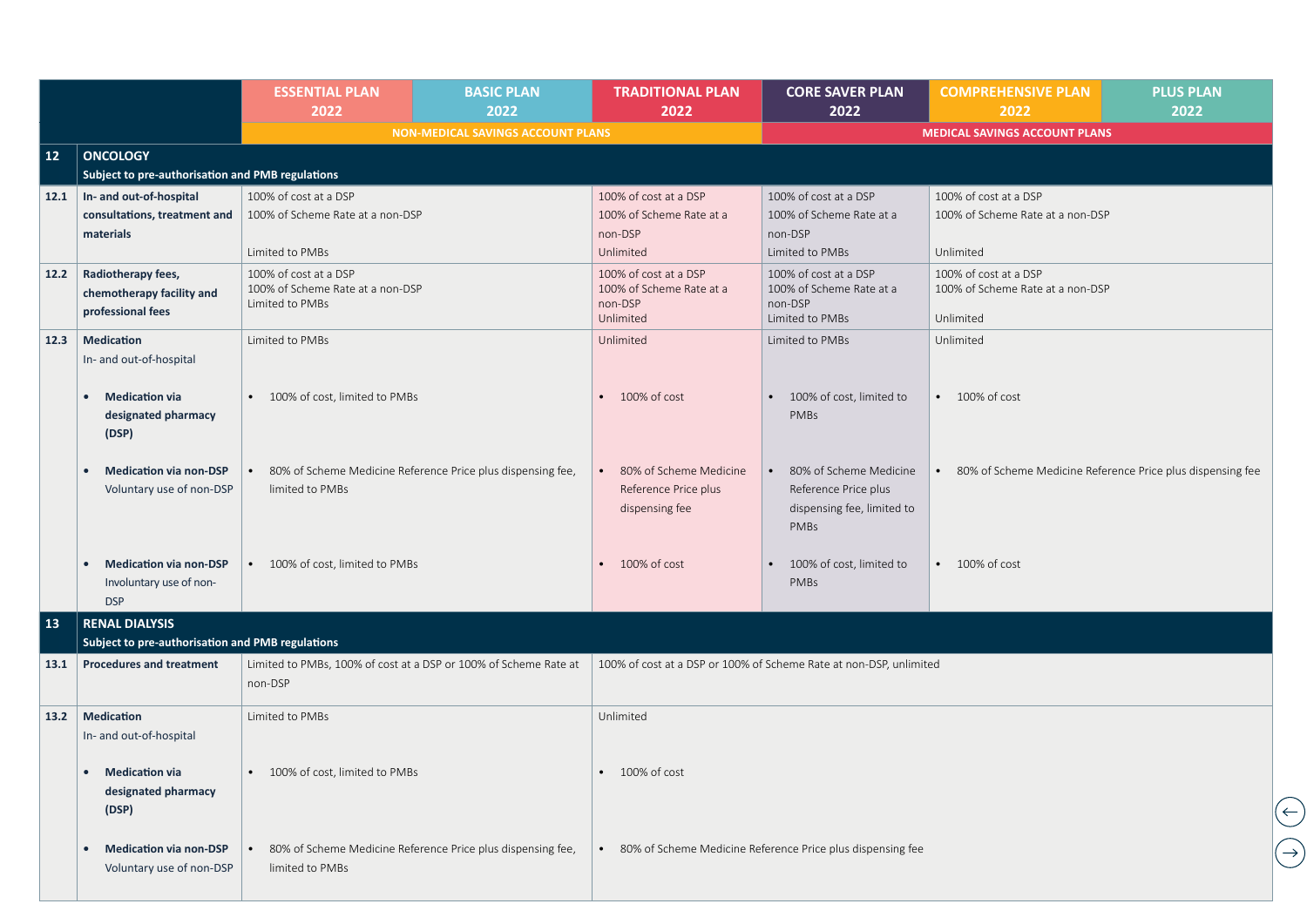| <b>Medication via non-DSP</b><br>Involuntary use of non-DSP<br>PREGNANCY AND CHILDBIRTH<br>Subject to pre-authorisation and PMB regulations<br><b>Baby-and-Me Programme</b><br>for expectant mothers             | • 100% of cost, limited to PMBs                                                                                        | <b>NON-MEDICAL SAVINGS ACCOUNT PLANS</b>                                                                                                                   | 100% of cost                                                                       |           | <b>MEDICAL SAVINGS ACCOUNT PLANS</b>                                                                                                       |                                                                             |
|------------------------------------------------------------------------------------------------------------------------------------------------------------------------------------------------------------------|------------------------------------------------------------------------------------------------------------------------|------------------------------------------------------------------------------------------------------------------------------------------------------------|------------------------------------------------------------------------------------|-----------|--------------------------------------------------------------------------------------------------------------------------------------------|-----------------------------------------------------------------------------|
|                                                                                                                                                                                                                  |                                                                                                                        |                                                                                                                                                            |                                                                                    |           |                                                                                                                                            |                                                                             |
|                                                                                                                                                                                                                  |                                                                                                                        |                                                                                                                                                            |                                                                                    |           |                                                                                                                                            |                                                                             |
|                                                                                                                                                                                                                  |                                                                                                                        |                                                                                                                                                            |                                                                                    |           |                                                                                                                                            |                                                                             |
|                                                                                                                                                                                                                  |                                                                                                                        |                                                                                                                                                            |                                                                                    |           |                                                                                                                                            |                                                                             |
|                                                                                                                                                                                                                  | No benefit                                                                                                             |                                                                                                                                                            | Call 0800 BANKMED (0800 226 5633) to register                                      |           |                                                                                                                                            |                                                                             |
| <b>Hospitalisation and</b><br>associated in-hospital<br>services<br>Subject to pre-authorisation                                                                                                                 | Benefits as specified under<br>Hospitalisation - see section 7,<br>limited to PMBs and hospital<br>network rules apply | Benefits as specified under Hospitalisation - see section 7<br>Hospital network rules apply                                                                |                                                                                    |           |                                                                                                                                            |                                                                             |
| Midwife care and delivery<br>Subject to pre-authorisation                                                                                                                                                        | 100% of cost at a DSP<br>100% of Scheme Rate at a non-DSP                                                              |                                                                                                                                                            | 100% of cost at a DSP<br>100% of Scheme Rate at a non-DSP                          |           |                                                                                                                                            |                                                                             |
| <b>Birthing facilities as an</b><br>alternative to hospitalisation<br>Subject to pre-authorisation<br>Only available where hospital<br>services are not used (except<br>for registered active birthing<br>units) | 100% of cost at a DSP<br>Limited to PMBs                                                                               |                                                                                                                                                            | 100% of cost at a DSP<br>Unlimited                                                 |           |                                                                                                                                            |                                                                             |
| Antenatal and postnatal care:<br><b>GP and Specialist consultations</b><br>and procedures in rooms                                                                                                               | Benefits for GPs and specialists<br>as specified under section 32<br>and 33. Limited to PMBs                           | Benefits for GPs and specialists<br>as specified under section 32<br>and 33                                                                                | <b>Additional Insured Benefits</b><br>- see 14.8                                   |           |                                                                                                                                            | Benefits for GPs and specialists<br>as specified under section 32<br>and 33 |
| Antenatal and postnatal care:<br><b>Ultrasonic investigations</b><br>Radiology                                                                                                                                   | Benefits for radiology as<br>specified under section 15<br>Limited to PMBs                                             | Ultrasonic investigations limited<br>to:<br>• One first trimester 2D<br>scan (per pregnancy) at<br>contracted rate via Bankmed<br>GP Entry Plan Network GP | Additional Insured Benefits<br>$-$ see 14.8                                        |           |                                                                                                                                            | Benefits for radiology as<br>specified under section 15                     |
|                                                                                                                                                                                                                  |                                                                                                                        | Limited to PMBs                                                                                                                                            | 100% of Scheme Rate at a non-DSP<br>Cost of disposables limited to R1 225 per case | Unlimited | 100% of Scheme Rate at a non-DSP<br>Cost of disposables limited to R1 225 per case<br>Benefits for radiology as specified under section 15 | Benefits for GPs and specialists as specified under section 32 and 33       |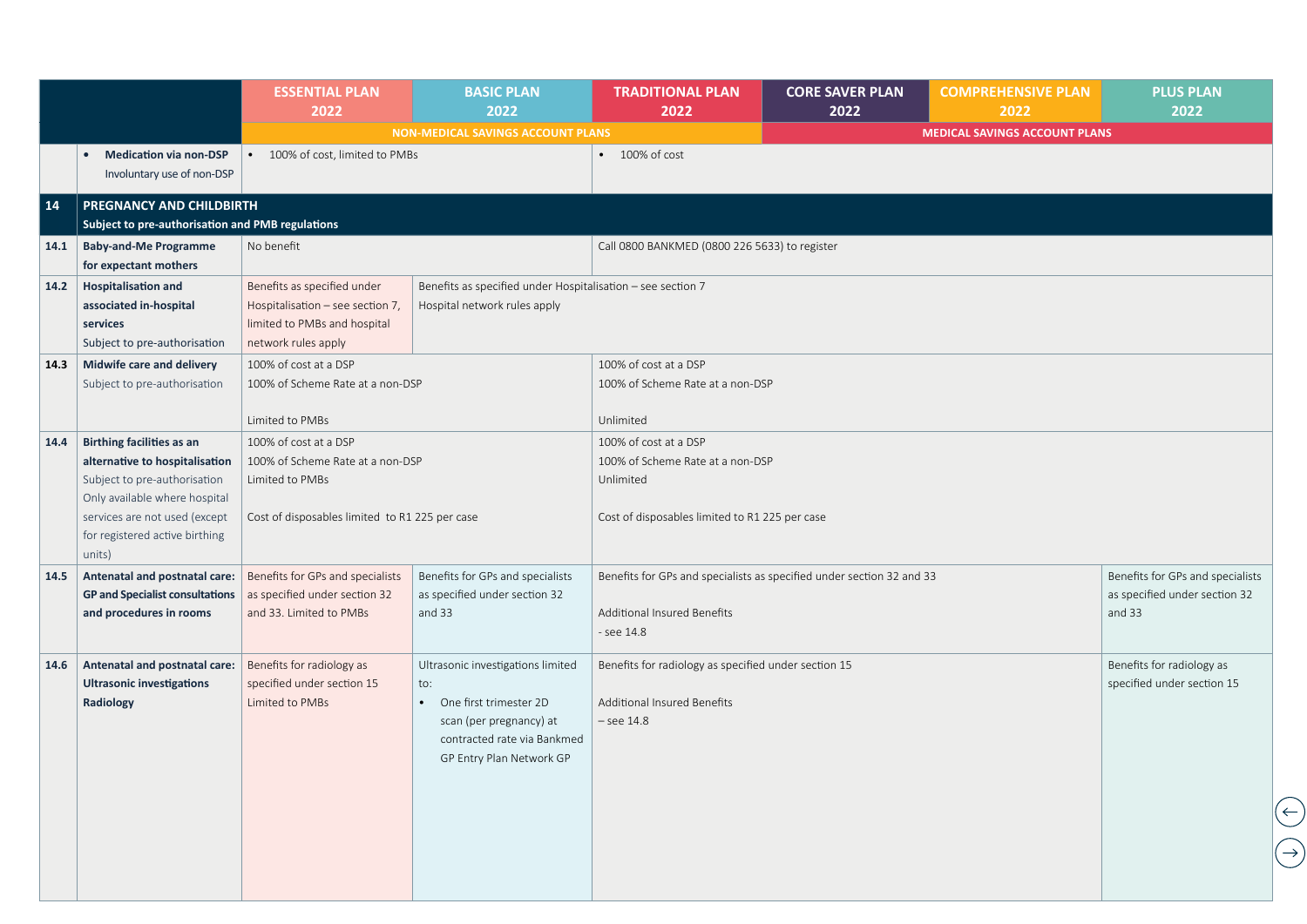|           |                                                                                                      | <b>ESSENTIAL PLAN</b><br>2022                                                   | <b>BASIC PLAN</b><br>2022                                                                                                                                                                                                                                                                        | <b>TRADITIONAL PLAN</b><br>2022                                                                                                                                                                                                                                                                                                                           | <b>CORE SAVER PLAN</b><br>2022                                                                                                                           | <b>COMPREHENSIVE PLAN</b><br>2022    | <b>PLUS PLAN</b><br>2022                                                                                                                                                                                                        |
|-----------|------------------------------------------------------------------------------------------------------|---------------------------------------------------------------------------------|--------------------------------------------------------------------------------------------------------------------------------------------------------------------------------------------------------------------------------------------------------------------------------------------------|-----------------------------------------------------------------------------------------------------------------------------------------------------------------------------------------------------------------------------------------------------------------------------------------------------------------------------------------------------------|----------------------------------------------------------------------------------------------------------------------------------------------------------|--------------------------------------|---------------------------------------------------------------------------------------------------------------------------------------------------------------------------------------------------------------------------------|
|           |                                                                                                      |                                                                                 | <b>NON-MEDICAL SAVINGS ACCOUNT PLANS</b>                                                                                                                                                                                                                                                         |                                                                                                                                                                                                                                                                                                                                                           |                                                                                                                                                          | <b>MEDICAL SAVINGS ACCOUNT PLANS</b> |                                                                                                                                                                                                                                 |
|           | Antenatal and postnatal care:<br><b>Ultrasonic investigations</b><br><b>Radiology (continued)</b>    |                                                                                 | One second trimester 2D scan<br>(per pregnancy) at contracted<br>rate via a Bankmed Entry Plan<br>Specialist Network (DSP)<br>gynaecologist/obstetrician<br>Scans as per the above are<br>covered at 100% of cost<br>All other/additional radiology<br>benefits as specified under<br>section 15 |                                                                                                                                                                                                                                                                                                                                                           |                                                                                                                                                          |                                      |                                                                                                                                                                                                                                 |
| 14.7      | Antenatal and postnatal care:<br>Pathology                                                           | Benefits for pathology as<br>specified under section 15<br>Limited to PMBs      | Benefits for pathology as<br>specified under section 15                                                                                                                                                                                                                                          | Benefits for pathology as specified under section 15<br>Additional Insured Benefits<br>- see 14.8                                                                                                                                                                                                                                                         |                                                                                                                                                          |                                      | Benefits for pathology as<br>specified under section 15                                                                                                                                                                         |
| 14.8      | <b>Additional Insured Benefits</b><br>subject to registration on the<br><b>Baby-and-Me Programme</b> | No benefit                                                                      |                                                                                                                                                                                                                                                                                                  | Additional Insured Benefits at, or subject to referral by, a Bankmed Network GP:<br>• Six antenatal consultations per pregnancy, at the applicable rate/s for GP and specialist<br>Three 2D ultrasounds at 100% of Scheme Rate<br>$\bullet$<br>$\bullet$<br>• Additional pathology at 100% of Scheme Rate, subject to Baby-and-Me approved basket of care | consultations in rooms as specified elsewhere in these Benefit Tables<br>R1 500 per pregnancy for antenatal and postnatal classes at 100% of Scheme Rate |                                      | Additional Insured Benefits<br>not applicable on this Plan,<br>however, members may benefit<br>from valuable information,<br>guidance and support<br>throughout the pregnancy by<br>registering on the Baby-and-Me<br>Programme |
| <b>15</b> | <b>RADIOLOGY AND PATHOLOGY</b>                                                                       |                                                                                 |                                                                                                                                                                                                                                                                                                  |                                                                                                                                                                                                                                                                                                                                                           |                                                                                                                                                          |                                      |                                                                                                                                                                                                                                 |
| 15.1      | Radiology<br>In-hospital                                                                             | 100% of cost at a DSP<br>100% of Scheme Rate at a<br>non-DSP<br>Limited to PMBs | 100% of cost at a DSP<br>100% of Scheme Rate at a non-DSP<br>Unlimited                                                                                                                                                                                                                           |                                                                                                                                                                                                                                                                                                                                                           |                                                                                                                                                          |                                      |                                                                                                                                                                                                                                 |
|           | 15.2 Pathology<br>In-hospital                                                                        | 100% of cost at a DSP<br>100% of Scheme Rate at a<br>non-DSP<br>Limited to PMBs | 100% of cost at a DSP<br>100% of Scheme Rate at a non-DSP<br>Unlimited                                                                                                                                                                                                                           |                                                                                                                                                                                                                                                                                                                                                           |                                                                                                                                                          |                                      |                                                                                                                                                                                                                                 |
|           |                                                                                                      |                                                                                 |                                                                                                                                                                                                                                                                                                  |                                                                                                                                                                                                                                                                                                                                                           |                                                                                                                                                          |                                      |                                                                                                                                                                                                                                 |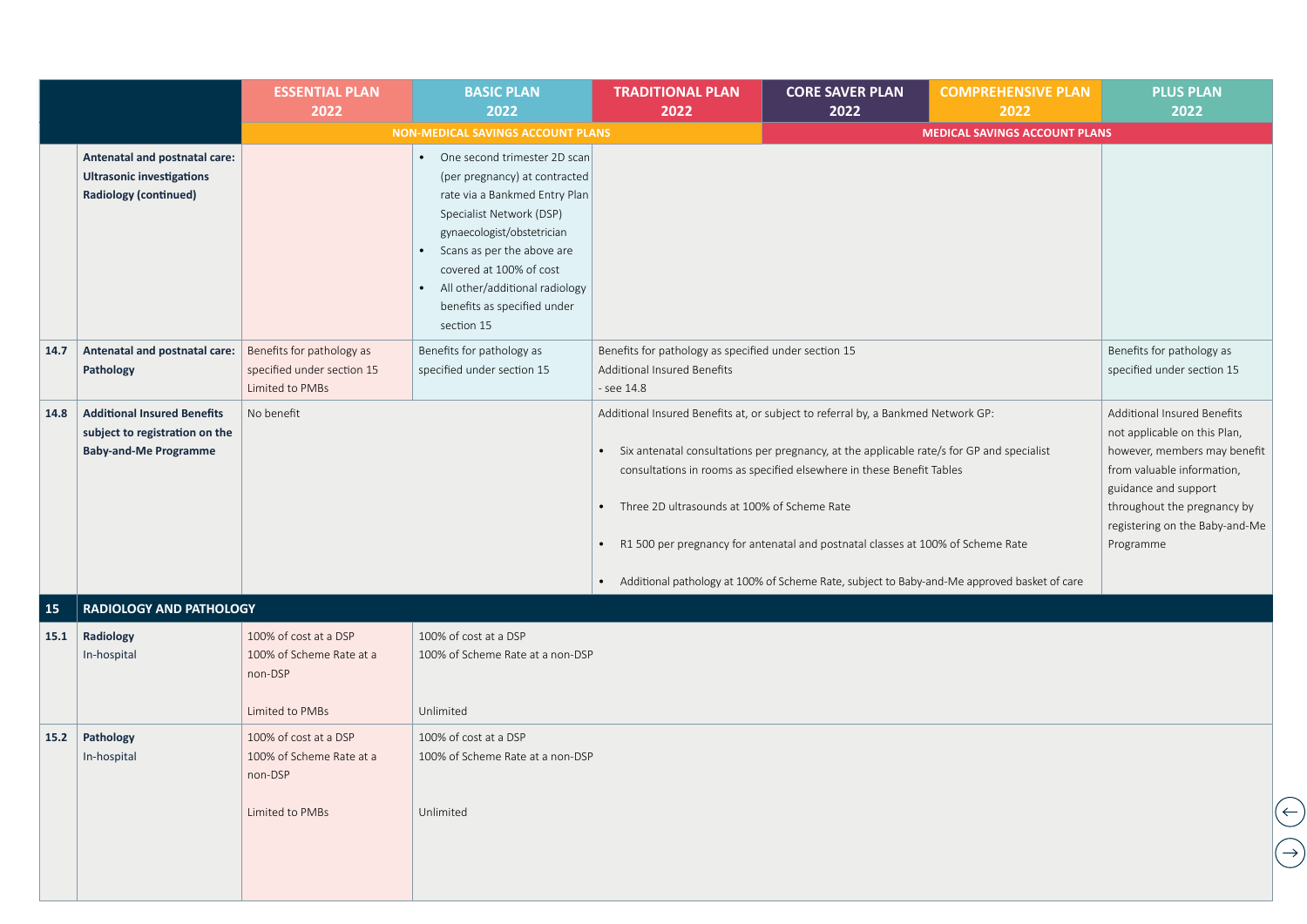|      |                                                                                                                                   | <b>ESSENTIAL PLAN</b><br>2022                                                                                                                                             | <b>BASIC PLAN</b><br>2022                                                                                                                                                                                                                                                                            | <b>TRADITIONAL PLAN</b><br>2022                                                                                                   | <b>CORE SAVER PLAN</b><br>2022                                                                                                                                                                                           | <b>COMPREHENSIVE PLAN</b><br>2022                                                                                                                                                                                       | <b>PLUS PLAN</b><br>2022                                                                                                                             |
|------|-----------------------------------------------------------------------------------------------------------------------------------|---------------------------------------------------------------------------------------------------------------------------------------------------------------------------|------------------------------------------------------------------------------------------------------------------------------------------------------------------------------------------------------------------------------------------------------------------------------------------------------|-----------------------------------------------------------------------------------------------------------------------------------|--------------------------------------------------------------------------------------------------------------------------------------------------------------------------------------------------------------------------|-------------------------------------------------------------------------------------------------------------------------------------------------------------------------------------------------------------------------|------------------------------------------------------------------------------------------------------------------------------------------------------|
|      |                                                                                                                                   |                                                                                                                                                                           | <b>NON-MEDICAL SAVINGS ACCOUNT PLANS</b>                                                                                                                                                                                                                                                             |                                                                                                                                   |                                                                                                                                                                                                                          | <b>MEDICAL SAVINGS ACCOUNT PLANS</b>                                                                                                                                                                                    |                                                                                                                                                      |
| 15.3 | MRI/CT scans, Radionuclide<br>scans in- and out-of-hospital<br>Subject to pre-authorisation<br>and PMB regulations<br>In-Hospital | 100% of cost for radiology<br>facilities at hospital network<br><b>DSPs</b><br>Limited to 100% of Scheme<br>Rate for voluntary use of<br>radiology facilities at non-DSPs | 100% of cost at a DSP<br>100% of Scheme Rate at a non-<br><b>DSP</b>                                                                                                                                                                                                                                 | 100% of cost at a DSP<br>100% of Scheme Rate at a non-DSP                                                                         |                                                                                                                                                                                                                          |                                                                                                                                                                                                                         |                                                                                                                                                      |
|      |                                                                                                                                   | Limited to PMBs                                                                                                                                                           | Unlimited                                                                                                                                                                                                                                                                                            | Unlimited                                                                                                                         |                                                                                                                                                                                                                          |                                                                                                                                                                                                                         |                                                                                                                                                      |
|      |                                                                                                                                   | Subject to pre-authorisation<br>in-hospital                                                                                                                               | Subject to pre-authorisation<br>in-hospital                                                                                                                                                                                                                                                          | Subject to pre-authorisation in-hospital                                                                                          |                                                                                                                                                                                                                          |                                                                                                                                                                                                                         |                                                                                                                                                      |
|      | Out-of-hospital                                                                                                                   |                                                                                                                                                                           | 100% of cost at a DSP<br>100% of Scheme Rate at a non-<br><b>DSP</b><br>Limited to PMBs via radiology<br>facilities at Hospital Network<br><b>DSPs</b><br>Subject to pre-authorisation out-<br>of-hospital                                                                                           | 100% of cost at a DSP<br>100% of Scheme Rate at a non-DSP<br>Unlimited<br>Subject to pre-authorisation out-of-hospital            |                                                                                                                                                                                                                          |                                                                                                                                                                                                                         |                                                                                                                                                      |
| 15.4 | <b>Radiology and Pathology</b><br>Out-of-hospital                                                                                 | Limited to PMBs<br>Benefits subject to a<br>CDL (baskets of care)<br>registration for PMB<br>conditions<br>100% of cost for PMBs                                          | 100% of cost, unlimited<br>$\bullet$<br>via Bankmed GP Entry Plan<br>Network and subject to<br>Scheme-approved medicine<br>list (formulary)<br>• For radiology/pathology<br>requested or carried out via<br>a specialist, the<br>benefit will be subject<br>to the out-of- hospital<br>"Specialists: | • 100% of Scheme Rate,<br>limited to R6 390 pfpa<br>Combined limit for<br>$\bullet$<br>Radiology and Pathology<br>out-of-hospital | Benefits approved for<br>beneficiaries registered for<br>PMB Chronic Disease List (CDL)<br>conditions:<br>100% of Scheme Rate,<br>subject to a CDL (baskets<br>of care) and referral by<br>a Bankmed Network GP<br>(DSP) | <b>Radiology:</b><br>• 100 % of Scheme Rate,<br>limited to R4 280 pfpa<br>(including a sub-limit<br>of R1 425 pfpa for out-<br>of-hospital pathology);<br>thereafter subject to<br>available Medical Savings<br>Account | 300% of Scheme Rate,<br>$\bullet$<br>subject to available<br>Medical Savings Account<br>ATB applies once Annual<br>$\bullet$<br>Threshold is reached |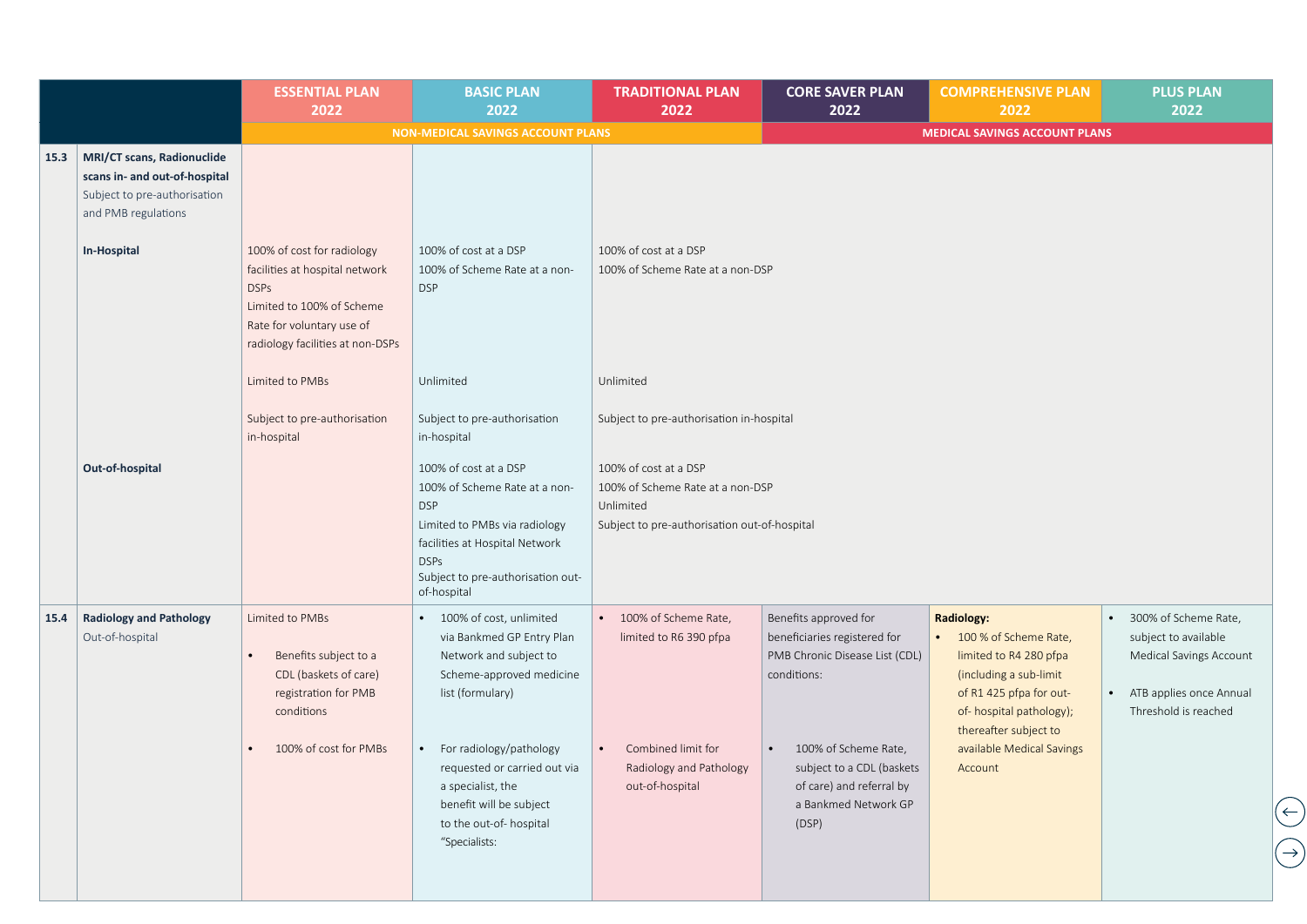|      |                                                                                            | <b>ESSENTIAL PLAN</b><br>2022                                                   | <b>BASIC PLAN</b><br>2022                                                                                                                                                                                                                                              | <b>TRADITIONAL PLAN</b><br>2022                     | <b>CORE SAVER PLAN</b><br>2022                                                                                                               | <b>COMPREHENSIVE PLAN</b><br>2022                                                                                                                                                                                   | <b>PLUS PLAN</b><br>2022                                                                                                                                                                                     |
|------|--------------------------------------------------------------------------------------------|---------------------------------------------------------------------------------|------------------------------------------------------------------------------------------------------------------------------------------------------------------------------------------------------------------------------------------------------------------------|-----------------------------------------------------|----------------------------------------------------------------------------------------------------------------------------------------------|---------------------------------------------------------------------------------------------------------------------------------------------------------------------------------------------------------------------|--------------------------------------------------------------------------------------------------------------------------------------------------------------------------------------------------------------|
|      |                                                                                            |                                                                                 | <b>NON-MEDICAL SAVINGS ACCOUNT PLANS</b>                                                                                                                                                                                                                               |                                                     |                                                                                                                                              | <b>MEDICAL SAVINGS ACCOUNT PLANS</b>                                                                                                                                                                                |                                                                                                                                                                                                              |
|      | <b>Radiology and Pathology</b><br>Out-of-hospital (continued)                              |                                                                                 | Consultations/Procedures in<br>rooms" limit, specified elsewhere<br>in these Benefit Tables, except<br>for one 2D scan in the second<br>trimester via a Bankmed Entry<br>Plan Specialist Network (DSP)<br>gynaecologist/obstetrician, as<br>specified in 33.2 and 33.3 |                                                     | Non-CDL (baskets of<br>care) benefits subject<br>to available Medical<br>Savings Account, except<br>for PMBs (subject to PMB<br>regulations) | Pathology:<br>100% of Scheme Rate,<br>limited to R1 425 pfpa<br>(included in the annual<br>limit of R4 280 pfpa for<br>out-of-hospital radiology);<br>thereafter subject to<br>available Medical Savings<br>Account | The maximum amount<br>that can jointly accumulate<br>towards reaching the<br>Annual Threshold (at 100%<br>of Scheme Rate) and/or<br>be paid as an ATB (always<br>subject to available ATB) is<br>R6 805 pfpa |
| 16   | <b>ALTERNATIVES TO HOSPITALISATION</b><br>Subject to pre-authorisation and PMB regulations |                                                                                 |                                                                                                                                                                                                                                                                        |                                                     |                                                                                                                                              |                                                                                                                                                                                                                     |                                                                                                                                                                                                              |
| 16.1 | <b>Step-down Facilities</b>                                                                | 100% of cost at a DSP<br>100% of Scheme Rate at a<br>non-DSP                    | 100% of cost at a DSP<br>100% of Scheme Rate at a non-DSP                                                                                                                                                                                                              |                                                     |                                                                                                                                              |                                                                                                                                                                                                                     |                                                                                                                                                                                                              |
|      |                                                                                            | Limited to PMBs                                                                 | Unlimited                                                                                                                                                                                                                                                              |                                                     |                                                                                                                                              |                                                                                                                                                                                                                     |                                                                                                                                                                                                              |
| 16.2 | Hospice<br>Ward fees and disposables                                                       | 100% of cost at a DSP<br>100% of Scheme Rate at a<br>non-DSP<br>Limited to PMBs | 100% of cost at a DSP<br>100% of Scheme Rate at a non-<br><b>DSP</b><br>Unlimited                                                                                                                                                                                      | See Compassionate Care Benefit as specified in 16.3 |                                                                                                                                              |                                                                                                                                                                                                                     |                                                                                                                                                                                                              |
| 16.3 | <b>Compassionate Care Benefit:</b><br>End-of-life care for non-                            | No benefit                                                                      |                                                                                                                                                                                                                                                                        | 100% of cost at a DSP                               |                                                                                                                                              |                                                                                                                                                                                                                     |                                                                                                                                                                                                              |
|      | oncology patients<br>In-patient care and                                                   | See Hospice Benefit as specified in 16.2                                        |                                                                                                                                                                                                                                                                        | 100% of Scheme Rate at a non-DSP                    |                                                                                                                                              |                                                                                                                                                                                                                     |                                                                                                                                                                                                              |
|      | homecare visits                                                                            |                                                                                 |                                                                                                                                                                                                                                                                        |                                                     | Unlimited for PMB scope and level of treatment. Limited to R64 760 pb per lifetime for all claims                                            |                                                                                                                                                                                                                     |                                                                                                                                                                                                              |
|      |                                                                                            |                                                                                 |                                                                                                                                                                                                                                                                        |                                                     | Subject to pre-authorisation and PMB regulations and meeting the Scheme's guidelines                                                         |                                                                                                                                                                                                                     |                                                                                                                                                                                                              |
| 16.4 | <b>Advanced Illness Benefit:</b><br>Defined list of out-of-                                | No benefit                                                                      |                                                                                                                                                                                                                                                                        | 100% of cost at a DSP                               |                                                                                                                                              |                                                                                                                                                                                                                     |                                                                                                                                                                                                              |
|      | hospital benefits for patients<br>with advanced oncology                                   | See Hospice Benefit as specified in 16.2                                        |                                                                                                                                                                                                                                                                        | 100% of Scheme Rate at a non-DSP                    |                                                                                                                                              |                                                                                                                                                                                                                     |                                                                                                                                                                                                              |
|      | conditions only<br>End-of-life treatment                                                   |                                                                                 |                                                                                                                                                                                                                                                                        | Unlimited                                           |                                                                                                                                              |                                                                                                                                                                                                                     |                                                                                                                                                                                                              |
|      |                                                                                            |                                                                                 |                                                                                                                                                                                                                                                                        |                                                     |                                                                                                                                              | Subject to pre-authorisation and PMB regulations and the treatment meeting the Scheme's guidelines and managed care criteria                                                                                        |                                                                                                                                                                                                              |
| 16.5 | <b>Frail Care Facilities</b>                                                               | No benefit                                                                      |                                                                                                                                                                                                                                                                        | 100% of cost, limited to R490<br>pb per day         | No benefit                                                                                                                                   | 100% of cost, limited to R490 pb per day                                                                                                                                                                            |                                                                                                                                                                                                              |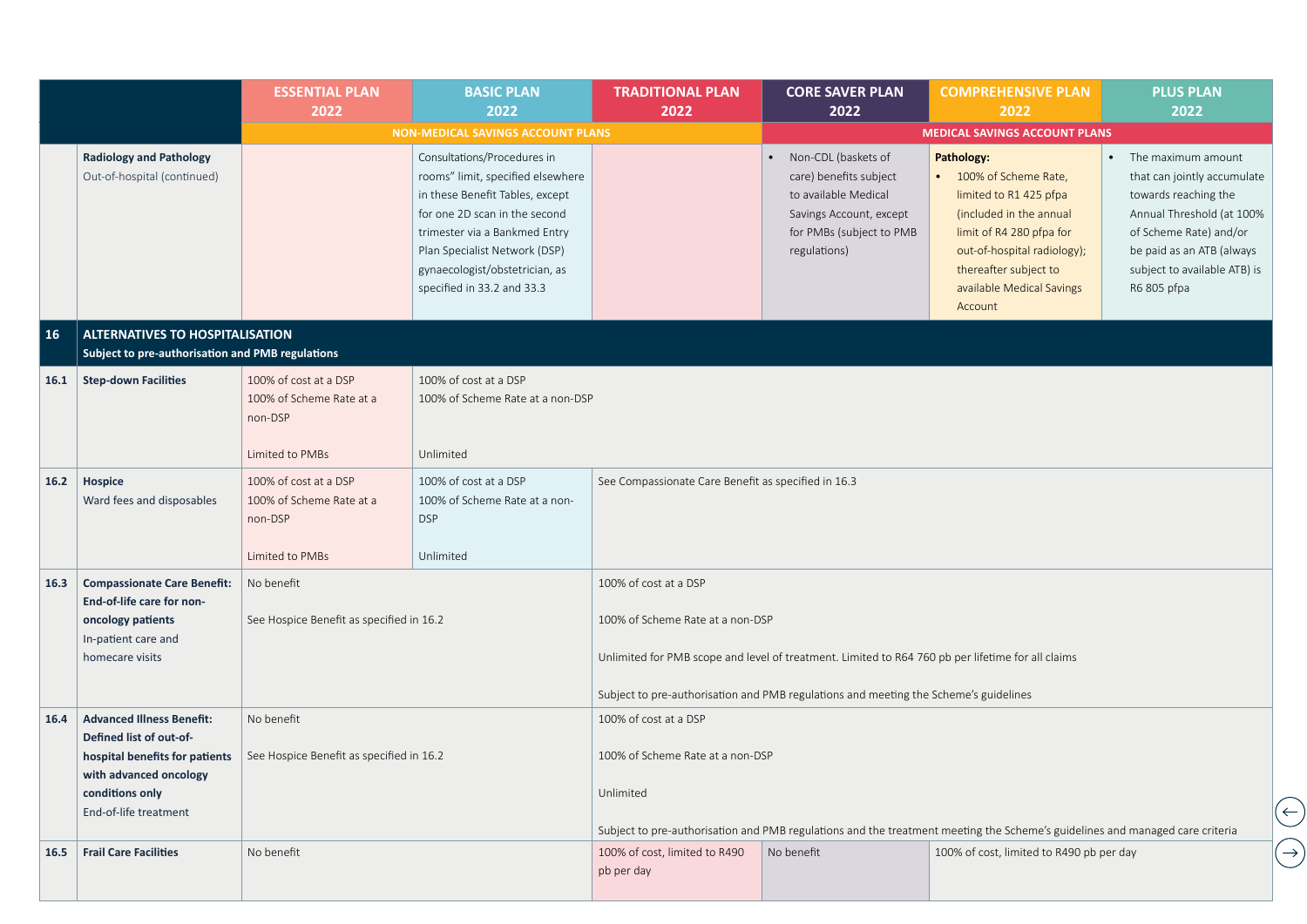|      |                                                                                                                                                                                                                                                                                    | <b>ESSENTIAL PLAN</b><br>2022                                                                                                                                                                                                                                                                                                                                                                               | <b>BASIC PLAN</b><br>2022                                              | <b>TRADITIONAL PLAN</b><br>2022                                                                                                                                                                                                                                                                                                                                                                                                                                                                                                                                                                                                                               | <b>CORE SAVER PLAN</b><br>2022 | <b>COMPREHENSIVE PLAN</b><br>2022        | <b>PLUS PLAN</b><br>2022 |
|------|------------------------------------------------------------------------------------------------------------------------------------------------------------------------------------------------------------------------------------------------------------------------------------|-------------------------------------------------------------------------------------------------------------------------------------------------------------------------------------------------------------------------------------------------------------------------------------------------------------------------------------------------------------------------------------------------------------|------------------------------------------------------------------------|---------------------------------------------------------------------------------------------------------------------------------------------------------------------------------------------------------------------------------------------------------------------------------------------------------------------------------------------------------------------------------------------------------------------------------------------------------------------------------------------------------------------------------------------------------------------------------------------------------------------------------------------------------------|--------------------------------|------------------------------------------|--------------------------|
|      |                                                                                                                                                                                                                                                                                    |                                                                                                                                                                                                                                                                                                                                                                                                             | <b>NON-MEDICAL SAVINGS ACCOUNT PLANS</b>                               |                                                                                                                                                                                                                                                                                                                                                                                                                                                                                                                                                                                                                                                               |                                | <b>MEDICAL SAVINGS ACCOUNT PLANS</b>     |                          |
| 16.6 | <b>Home Nursing</b>                                                                                                                                                                                                                                                                | No benefit                                                                                                                                                                                                                                                                                                                                                                                                  |                                                                        | 100% of cost, limited to R385<br>pb per day                                                                                                                                                                                                                                                                                                                                                                                                                                                                                                                                                                                                                   | No benefit                     | 100% of cost, limited to R385 pb per day |                          |
| 16.7 | <b>HomeCare Services</b><br>For procedures not requiring<br>admission to a day clinic or<br>hospital. Subject to Scheme<br>Clinical Entry Criteria. Subject<br>to pre-authorisation and PMB<br>regulations.                                                                        | 100% of cost at a DSP<br>100% of Scheme Rate at a<br>non-DSP<br>Limited to PMBs                                                                                                                                                                                                                                                                                                                             | 100% of cost at a DSP<br>100% of Scheme Rate at a non-DSP<br>Unlimited |                                                                                                                                                                                                                                                                                                                                                                                                                                                                                                                                                                                                                                                               |                                |                                          |                          |
| 16.8 | <b>Spinal Conservative Care</b><br>Programme<br>In-hospital and out-of-hospital<br>management for spinal<br>care and surgery. Limited<br>to a defined list of clinically<br>appropriate procedures<br>which include Lumbar Fusion,<br>Cervical Fusion, Laminectomy,<br>Laminotomy. | 100% of cost for the hospital account at a network facility<br>Network does not apply to any admissions related to trauma<br>100% of the Scheme Rate for the hospital account if<br>performed at a non-network facility<br>100% of cost for related accounts at a DSP<br>100% of Scheme Rate for related accounts at a non-DSP<br>Limited to PMBs<br>Subject to authorisation and the treatment meeting the |                                                                        | 100% of cost for the hospital account at a network facility. Network does not apply to any admissions related to trauma<br>100% of the Scheme Rate for the hospital account if performed at a non-network facility<br>100% of cost for related accounts at a DSP<br>100% of Scheme Rate for related accounts at a non-DSP<br>Unlimited                                                                                                                                                                                                                                                                                                                        |                                |                                          |                          |
|      |                                                                                                                                                                                                                                                                                    | Scheme's treatment guidelines and clinical criteria<br>Subject to PMB regulations<br>Unlimited at a network provider for in-hospital treatment<br>Basket of care as set by the Scheme for out-of-hospital<br>conservative treatment                                                                                                                                                                         |                                                                        | Subject to authorisation and the treatment meeting the Scheme's treatment guidelines and clinical criteria<br>Subject to PMB regulations<br>Unlimited at a network provider for in-hospital treatment<br>Basket of care as set by the Scheme for out-of-hospital conservative treatment                                                                                                                                                                                                                                                                                                                                                                       |                                |                                          |                          |
| 17   | <b>INTERNAL PROSTHESIS</b>                                                                                                                                                                                                                                                         | Advanced dentistry" for available implant benefits/limits for your Plan                                                                                                                                                                                                                                                                                                                                     |                                                                        | Subject to clinical motivation, the application of clinical and funding protocols and Scheme approval. Bankmed reserves the right to obtain further quotations prior to granting approval.<br>The prostheses accumulate to the limit. The balance of the hospital and related accounts do not accumulate to the annual limit. All sub-limits are further subject to the combined Internal Prosthesis limit of R77 480 pbpa,<br>applicable to all internal prosthesis items, (excluding pacemakers and defibrillators) on the specified Plans. Dental implants are not regarded as internal prosthesis, for the purpose of the Rules. See "Dentistry and ortho |                                |                                          |                          |
| 17.1 | <b>Internal Prosthesis</b>                                                                                                                                                                                                                                                         | 100% of cost at a DSP                                                                                                                                                                                                                                                                                                                                                                                       | 100% of cost at a DSP                                                  |                                                                                                                                                                                                                                                                                                                                                                                                                                                                                                                                                                                                                                                               |                                |                                          |                          |
|      |                                                                                                                                                                                                                                                                                    | 100% of Scheme Rate at a<br>non-DSP                                                                                                                                                                                                                                                                                                                                                                         | 100% of Scheme Rate at a non-DSP                                       |                                                                                                                                                                                                                                                                                                                                                                                                                                                                                                                                                                                                                                                               |                                |                                          |                          |
|      |                                                                                                                                                                                                                                                                                    | Limited to PMBs                                                                                                                                                                                                                                                                                                                                                                                             |                                                                        | As per Internal Prosthesis List, subject to a combined limit of R77 480 pbpa for all internal prosthesis items                                                                                                                                                                                                                                                                                                                                                                                                                                                                                                                                                |                                |                                          |                          |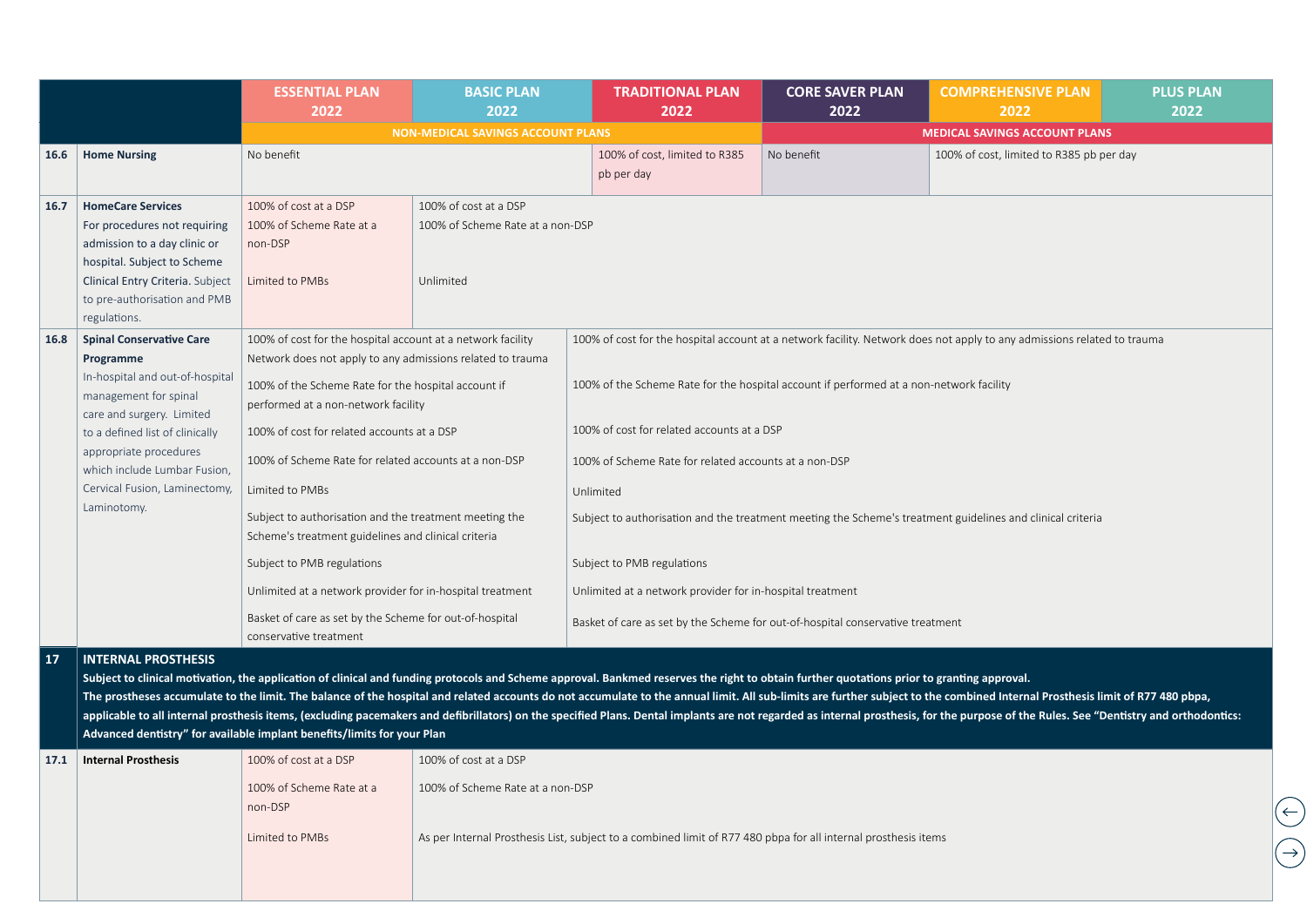|      |                                        | <b>ESSENTIAL PLAN</b><br>2022       | <b>BASIC PLAN</b><br>2022                                                                                                   | <b>TRADITIONAL PLAN</b><br>2022 | <b>CORE SAVER PLAN</b><br>2022 | <b>COMPREHENSIVE PLAN</b><br>2022                                                                                                              | <b>PLUS PLAN</b><br>2022 |
|------|----------------------------------------|-------------------------------------|-----------------------------------------------------------------------------------------------------------------------------|---------------------------------|--------------------------------|------------------------------------------------------------------------------------------------------------------------------------------------|--------------------------|
|      |                                        |                                     | NON-MEDICAL SAVINGS ACCOUNT PLANS                                                                                           |                                 |                                | <b>MEDICAL SAVINGS ACCOUNT PLANS</b>                                                                                                           |                          |
|      | <b>Internal Prosthesis sub-limits:</b> |                                     |                                                                                                                             |                                 |                                |                                                                                                                                                |                          |
| 17.2 | <b>Spinal Fusions</b>                  | 100% of cost at a DSP               | 100% of Scheme Rate of device, limited to R52 200 pbpa                                                                      |                                 |                                |                                                                                                                                                |                          |
|      |                                        | 100% of Scheme Rate at a<br>non-DSP | Subject to the combined Internal Prosthesis limit                                                                           |                                 |                                |                                                                                                                                                |                          |
|      |                                        | Limited to PMBs                     |                                                                                                                             |                                 |                                |                                                                                                                                                |                          |
| 17.3 | <b>Cardiac Stents</b>                  | 100% of cost at a DSP               | 100% of Scheme Rate of device, limited to R77 175 pbpa                                                                      |                                 |                                |                                                                                                                                                |                          |
|      |                                        | 100% of Scheme Rate at a<br>non-DSP | Subject to the combined Internal Prosthesis limit                                                                           |                                 |                                |                                                                                                                                                |                          |
|      |                                        | Limited to PMBs                     |                                                                                                                             |                                 |                                |                                                                                                                                                |                          |
| 17.4 | Grafts                                 | 100% of cost at a DSP               | 100% of Scheme Rate of device, limited to R41 780 pbpa                                                                      |                                 |                                |                                                                                                                                                |                          |
|      |                                        | 100% of Scheme Rate at a<br>non-DSP | Subject to the combined Internal Prosthesis limit                                                                           |                                 |                                |                                                                                                                                                |                          |
|      |                                        | Limited to PMBs                     |                                                                                                                             |                                 |                                |                                                                                                                                                |                          |
| 17.5 | <b>Cardiac Valves</b>                  | 100% of cost at a DSP               | 100% of Scheme Rate of device, limited to R43 940 pbpa                                                                      |                                 |                                |                                                                                                                                                |                          |
|      |                                        | 100% of Scheme Rate at a<br>non-DSP | Subject to the combined Internal Prosthesis limit                                                                           |                                 |                                |                                                                                                                                                |                          |
|      |                                        | Limited to PMBs                     |                                                                                                                             |                                 |                                |                                                                                                                                                |                          |
| 17.6 | Hip, Knee and Shoulder                 | 100% of cost at a DSP               |                                                                                                                             |                                 |                                | 100% of Scheme Rate for device, limited to R51 565 per prosthesis per admission if prosthesis is not supplied by the Scheme's network provider |                          |
|      | <b>Joints</b>                          | 100% of Scheme Rate at a<br>non-DSP | If supplied by the Scheme's network provider, unlimited and not subject to combined limit for all internal prosthesis items |                                 |                                |                                                                                                                                                |                          |
|      |                                        | Limited to PMBs                     |                                                                                                                             |                                 |                                |                                                                                                                                                |                          |
| 17.7 | <b>Non-specified Items</b>             | 100% of cost at a DSP               | 100% of Scheme Rate of device, limited to R24 075 pbpa                                                                      |                                 |                                |                                                                                                                                                |                          |
|      |                                        | 100% of Scheme Rate at a<br>non-DSP | Subject to the combined Internal Prosthesis limit                                                                           |                                 |                                |                                                                                                                                                |                          |
|      |                                        | Limited to PMBs                     |                                                                                                                             |                                 |                                |                                                                                                                                                |                          |
|      |                                        |                                     |                                                                                                                             |                                 |                                |                                                                                                                                                |                          |
|      |                                        |                                     |                                                                                                                             |                                 |                                |                                                                                                                                                |                          |
|      |                                        |                                     |                                                                                                                             |                                 |                                |                                                                                                                                                |                          |
|      |                                        |                                     |                                                                                                                             |                                 |                                |                                                                                                                                                |                          |
|      |                                        |                                     |                                                                                                                             |                                 |                                |                                                                                                                                                |                          |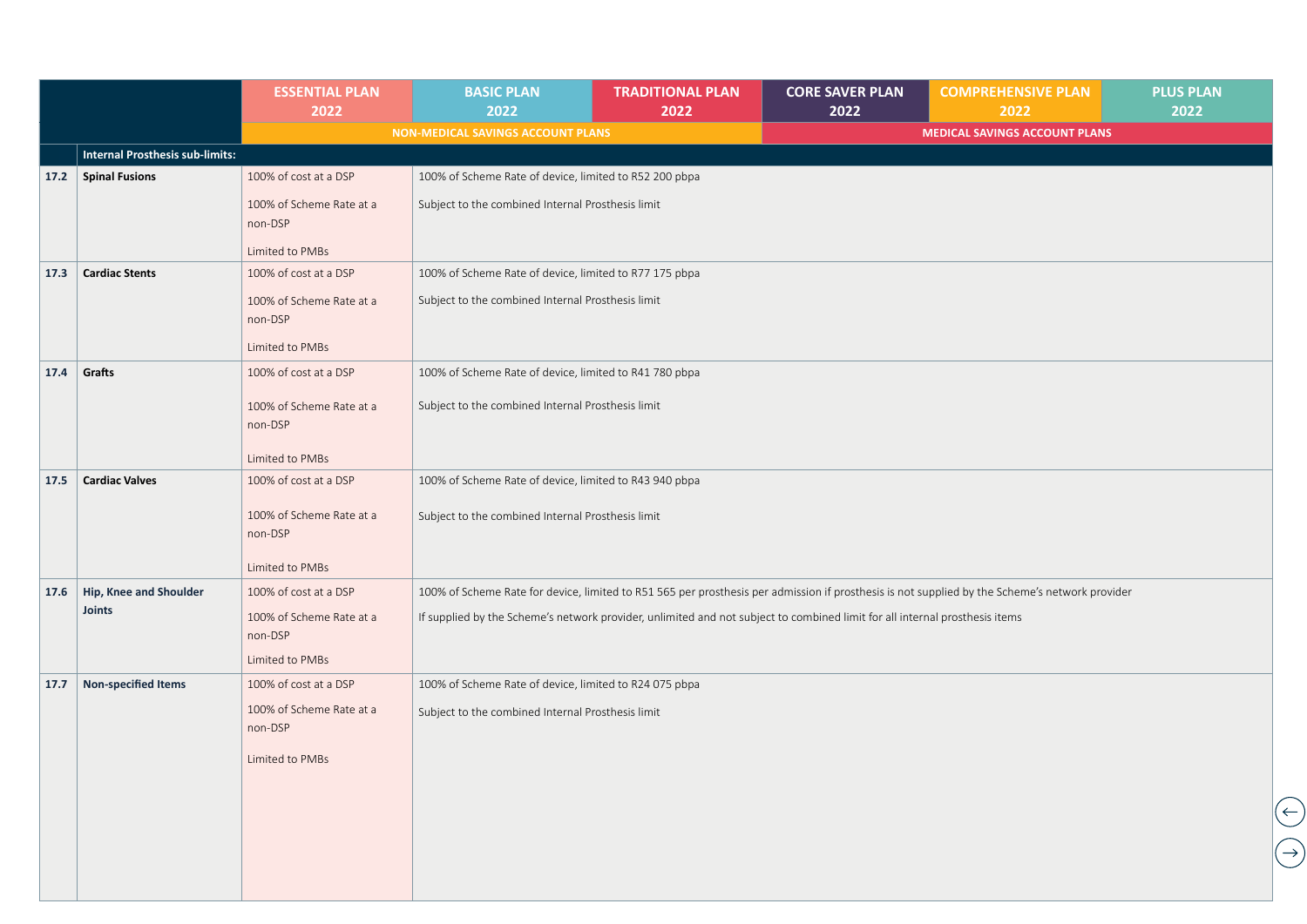|      |                                                                                        | <b>ESSENTIAL PLAN</b><br>2022                                                                                                                                                         | <b>BASIC PLAN</b><br>2022                                       | <b>TRADITIONAL PLAN</b><br>2022                                                                                                                                                                                                                                                                                                                                                                                                                            | <b>CORE SAVER PLAN</b><br>2022                                          | <b>COMPREHENSIVE PLAN</b><br>2022                                                                                                                                                                                           | <b>PLUS PLAN</b><br>2022 |  |  |  |
|------|----------------------------------------------------------------------------------------|---------------------------------------------------------------------------------------------------------------------------------------------------------------------------------------|-----------------------------------------------------------------|------------------------------------------------------------------------------------------------------------------------------------------------------------------------------------------------------------------------------------------------------------------------------------------------------------------------------------------------------------------------------------------------------------------------------------------------------------|-------------------------------------------------------------------------|-----------------------------------------------------------------------------------------------------------------------------------------------------------------------------------------------------------------------------|--------------------------|--|--|--|
|      |                                                                                        |                                                                                                                                                                                       | <b>NON-MEDICAL SAVINGS ACCOUNT PLANS</b>                        |                                                                                                                                                                                                                                                                                                                                                                                                                                                            |                                                                         | <b>MEDICAL SAVINGS ACCOUNT PLANS</b>                                                                                                                                                                                        |                          |  |  |  |
| 18   | <b>PACEMAKERS AND DEFIBRILLATORS</b>                                                   | Subject to clinical motivation, the application of clinical/funding protocols and Scheme approval. Bankmed reserves the right to obtain further quotations prior to granting approval |                                                                 |                                                                                                                                                                                                                                                                                                                                                                                                                                                            |                                                                         |                                                                                                                                                                                                                             |                          |  |  |  |
| 18.1 | <b>Pacemakers and</b>                                                                  | Limited to PMBs                                                                                                                                                                       |                                                                 |                                                                                                                                                                                                                                                                                                                                                                                                                                                            |                                                                         |                                                                                                                                                                                                                             |                          |  |  |  |
|      | <b>Defibrillators</b>                                                                  | • 100% of cost at hospital network DSPs                                                                                                                                               |                                                                 | • 100% of cost, unlimited, if preferred provider used                                                                                                                                                                                                                                                                                                                                                                                                      |                                                                         |                                                                                                                                                                                                                             |                          |  |  |  |
|      |                                                                                        | • 80% of cost at non-DSPs                                                                                                                                                             |                                                                 |                                                                                                                                                                                                                                                                                                                                                                                                                                                            | • 100% of Scheme Rate if non-preferred provider used to purchase device |                                                                                                                                                                                                                             |                          |  |  |  |
| 19   | <b>INTRAOCULAR LENSES FOR CATARACT SURGERY</b>                                         |                                                                                                                                                                                       |                                                                 | Subject to pre-authorisation and PMB regulations and the treatment meeting the Scheme's criteria. Covered in full when supplied by the Scheme's preferred suppliers, otherwise covered up to the Scheme Rate for the lens Sche<br>Rate is equal to the lens base price / lens reference price, plus an allowable 25% mark-up. Where the provider marks up the lens cost in excess of the agreed rate, the Scheme will not be responsible for the shortfall |                                                                         |                                                                                                                                                                                                                             |                          |  |  |  |
| 19.1 | <b>Intraocular Lenses for</b><br><b>Cataract Surgery</b>                               | Limited to PMBs<br>• 100% of cost, unlimited, if preferred supplier's lens is used                                                                                                    | • 100% of cost, unlimited, if preferred supplier's lens is used |                                                                                                                                                                                                                                                                                                                                                                                                                                                            |                                                                         |                                                                                                                                                                                                                             |                          |  |  |  |
|      | Permanent, implantable<br>lenses, inclusive of basic and<br>specialised lens varieties | lens                                                                                                                                                                                  | 100% of Scheme Rate if lens used is not a preferred supplier    | • 100% of Scheme Rate if lens used is not a preferred supplier lens                                                                                                                                                                                                                                                                                                                                                                                        |                                                                         |                                                                                                                                                                                                                             |                          |  |  |  |
|      |                                                                                        | Scheme Rate is equal to the lens base price / lens reference price, plus 25% mark-up<br>Scheme Rate is equal to the lens base price / lens reference<br>price, plus 25% mark-up       |                                                                 |                                                                                                                                                                                                                                                                                                                                                                                                                                                            |                                                                         |                                                                                                                                                                                                                             |                          |  |  |  |
|      |                                                                                        | Where the provider marks up the lens cost in excess of the agreed<br>rate, the Scheme will not be responsible for the shortfall                                                       |                                                                 |                                                                                                                                                                                                                                                                                                                                                                                                                                                            |                                                                         | Where the provider marks up the lens cost in excess of the agreed rate, the Scheme will not be responsible for the shortfall                                                                                                |                          |  |  |  |
| 20   | <b>COCHLEAR IMPLANTS</b>                                                               | "Centres for Cochlear Implants 2022" for a comprehensive list                                                                                                                         |                                                                 |                                                                                                                                                                                                                                                                                                                                                                                                                                                            |                                                                         | Subject to pre-authorisation and PMB regulations and Scheme protocols. Once in a lifetime benefit. Funding only available in recognised Centres of Excellence. Visit www.bankmed.co.za; select "Network Providers" and then |                          |  |  |  |
| 20.1 | Hospitalisation                                                                        | No benefit                                                                                                                                                                            |                                                                 | Benefits as for hospitalisation                                                                                                                                                                                                                                                                                                                                                                                                                            | No benefit                                                              | Benefits as for hospitalisation                                                                                                                                                                                             |                          |  |  |  |
| 20.2 | Pre-operative Evaluation and<br><b>Associated Preparation Costs</b>                    | No benefit                                                                                                                                                                            |                                                                 | R18 355 pb per lifetime<br>100% of Scheme Rate                                                                                                                                                                                                                                                                                                                                                                                                             | No benefit                                                              | R18 355 pb per lifetime<br>100% of Scheme Rate                                                                                                                                                                              |                          |  |  |  |
| 20.3 | <b>Cochlear Implant Device</b>                                                         | No benefit                                                                                                                                                                            |                                                                 | R384 885 pb per lifetime<br>100% of Scheme Rate                                                                                                                                                                                                                                                                                                                                                                                                            | No benefit                                                              | R384 885 pb per lifetime<br>100% of Scheme Rate                                                                                                                                                                             |                          |  |  |  |
| 20.4 | Intra-operative Audiology<br><b>Testing</b>                                            | No benefit                                                                                                                                                                            |                                                                 | R960 pb per lifetime<br>100% of Scheme Rate                                                                                                                                                                                                                                                                                                                                                                                                                | No benefit                                                              | R960 pb per lifetime<br>100% of Scheme Rate                                                                                                                                                                                 |                          |  |  |  |
| 20.5 | <b>Post-operative Evaluation</b><br>Costs                                              | No benefit                                                                                                                                                                            |                                                                 | R38 550 pb per lifetime<br>100% of Scheme Rate                                                                                                                                                                                                                                                                                                                                                                                                             | No benefit                                                              | R38 550 pb per lifetime<br>100% of Scheme Rate                                                                                                                                                                              |                          |  |  |  |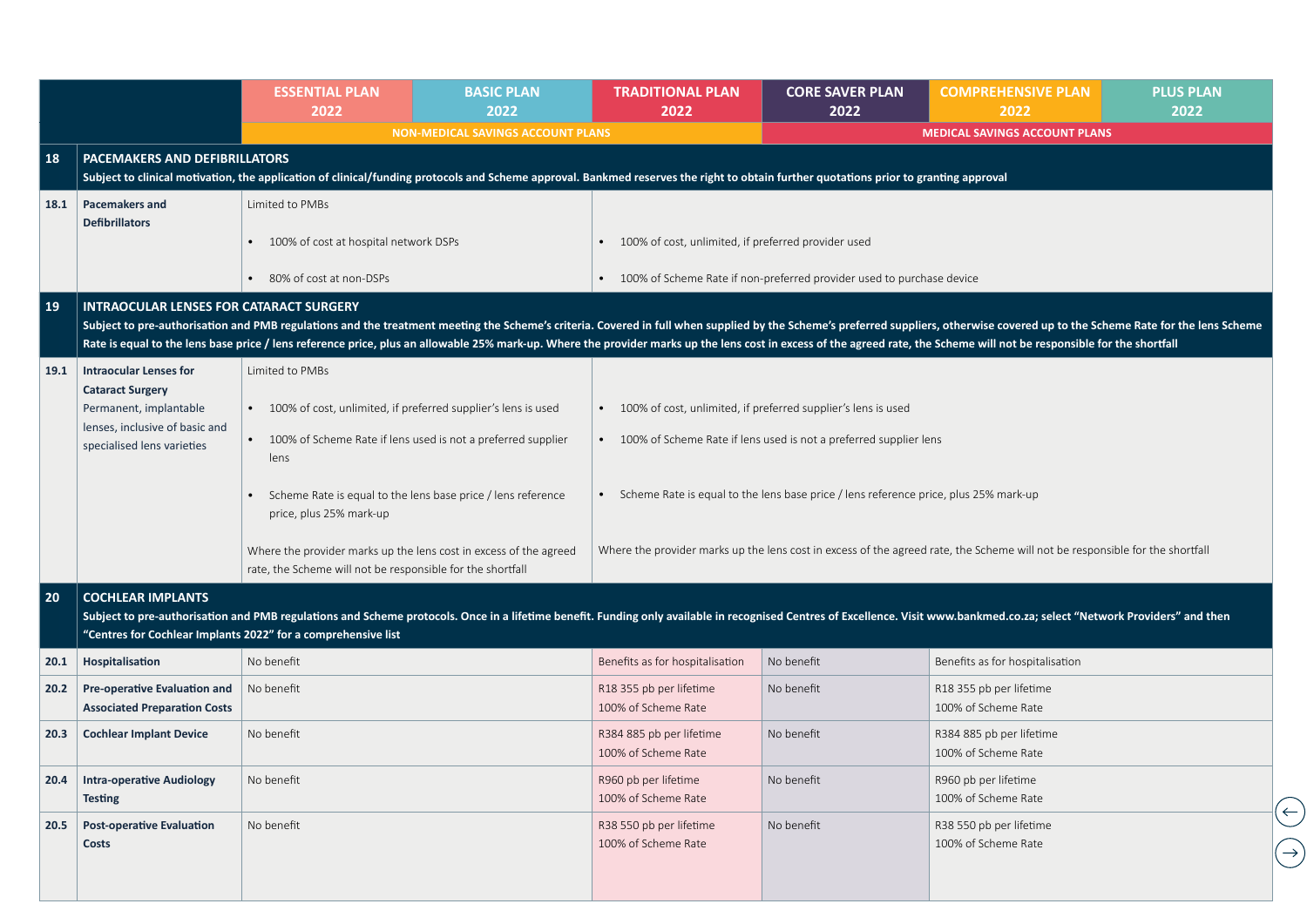|      |                                                                  | <b>ESSENTIAL PLAN</b><br>2022                                | <b>BASIC PLAN</b><br>2022                                                                                                                   | <b>TRADITIONAL PLAN</b><br>2022                                                                        | <b>CORE SAVER PLAN</b><br>2022                                                                                                                          | <b>COMPREHENSIVE PLAN</b><br>2022                                                                      | <b>PLUS PLAN</b><br>2022                                                                               |
|------|------------------------------------------------------------------|--------------------------------------------------------------|---------------------------------------------------------------------------------------------------------------------------------------------|--------------------------------------------------------------------------------------------------------|---------------------------------------------------------------------------------------------------------------------------------------------------------|--------------------------------------------------------------------------------------------------------|--------------------------------------------------------------------------------------------------------|
|      |                                                                  |                                                              | <b>NON-MEDICAL SAVINGS ACCOUNT PLANS</b>                                                                                                    |                                                                                                        |                                                                                                                                                         | <b>MEDICAL SAVINGS ACCOUNT PLANS</b>                                                                   |                                                                                                        |
| 21   | <b>SPEECH PROCESSORS</b>                                         |                                                              | Subject to clinical motivation, the application of clinical/funding protocols and Scheme approval                                           |                                                                                                        |                                                                                                                                                         |                                                                                                        |                                                                                                        |
| 21.1 | Upgrade or Replacement of<br><b>Speech Processors</b>            | No benefit                                                   |                                                                                                                                             | 80% of Scheme Rate, limited to<br>R143 710 pb over a five-year<br>cycle                                | No benefit                                                                                                                                              |                                                                                                        | 80% of Scheme Rate, limited to R143 710 pb over a five-year cycle                                      |
| 22   | <b>HEARING AIDS</b>                                              |                                                              |                                                                                                                                             |                                                                                                        |                                                                                                                                                         |                                                                                                        |                                                                                                        |
| 22.1 | <b>Hearing Aids</b><br>Supply and fitment                        | No benefit, except for PMBs                                  |                                                                                                                                             | 100% of Scheme Rate, limited<br>to R30 870 per beneficiary<br>every second year<br>(rolling 24 months) | 100% of Scheme Rate, subject<br>to available Medical Savings<br>Account                                                                                 | 100% of Scheme Rate, limited<br>to R30 870 per beneficiary<br>every second year<br>(rolling 24 months) | 100% of Scheme Rate, limited<br>to R36 145 per beneficiary<br>every second year (rolling 24<br>months) |
| 22.2 | <b>Hearing Aid Repairs</b>                                       | No benefit                                                   |                                                                                                                                             | 100% of Scheme Rate,<br>limited to R1 600 pbpa                                                         | 100% of Scheme Rate, subject<br>to available Medical Savings<br>Account                                                                                 | 100% of Scheme Rate, limited to R1 600 pbpa                                                            |                                                                                                        |
| 22.3 | <b>Bone Anchored Hearing Aids</b>                                | No benefit                                                   |                                                                                                                                             | 90% of Scheme Rate,<br>limited to R165 125 pfpa                                                        | 100% of Scheme Rate, subject<br>to available Medical Savings<br>Account                                                                                 | 90% of Scheme Rate, limited to R165 125 pfpa                                                           |                                                                                                        |
| 23   | Benefit includes the repair of the prosthesis                    |                                                              | EXTERNAL PROSTHESIS, MEDICAL AND SURGICAL APPLIANCES, BLOOD PRESSURE MONITORS, NEBULISERS AND GLUCOMETERS                                   |                                                                                                        |                                                                                                                                                         |                                                                                                        |                                                                                                        |
| 23.1 | <b>External Prosthesis:</b><br><b>Benefit for Limbs and Eyes</b> | 100% of cost at a DSP<br>100% of Scheme Rate at a<br>non-DSP | 100% of cost at a DSP<br>100% of Scheme Rate at a non-<br><b>DSP</b>                                                                        | 100% of cost at a DSP<br>100% of Scheme Rate at a<br>non-DSP                                           | 100% of cost at a DSP<br>100% of Scheme Rate at a<br>non-DSP                                                                                            | 100% of cost at a DSP<br>100% of Scheme Rate at a non-DSP                                              |                                                                                                        |
|      |                                                                  | Limited to PMBs                                              | Limited to R3 405 pfpa<br>Combined limit with medical<br>and surgical appliances, blood<br>pressure monitors, nebulisers<br>and glucometers | Limited to R26 430 pfpa                                                                                | Limited to R3 405 pfpa<br>Combined limit with medical<br>and surgical appliances, blood<br>pressure monitors, nebulisers,<br>glucometers, arch supports | Limited to R26 430 pfpa                                                                                |                                                                                                        |
|      |                                                                  |                                                              |                                                                                                                                             |                                                                                                        | and shoe insoles                                                                                                                                        |                                                                                                        | $(\leftarrow)$<br>$\rightarrow$                                                                        |
|      |                                                                  |                                                              |                                                                                                                                             |                                                                                                        |                                                                                                                                                         |                                                                                                        |                                                                                                        |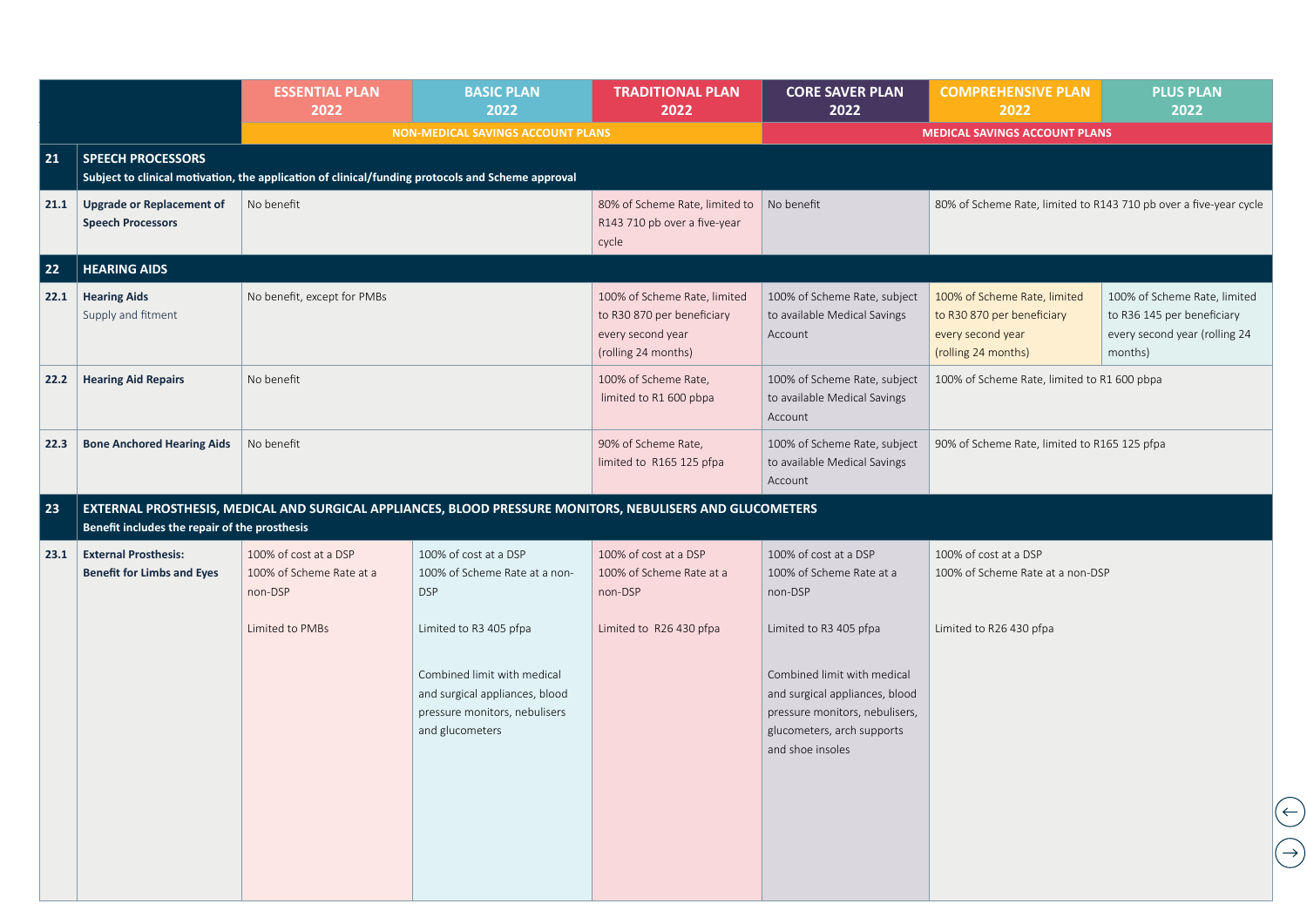|      |                                                                                                       | <b>ESSENTIAL PLAN</b><br>2022                                                                                                                                                                                                                                                                                                                                                                                                                                                                                                                                                                                                                                                                                                                                                                                                                  | <b>BASIC PLAN</b><br>2022                                                                                                                                                                                                                                                                                                                                                        | <b>TRADITIONAL PLAN</b><br>2022                                                                                                                                                                                                                                                                                                                                                                    | <b>CORE SAVER PLAN</b><br>2022                                                                                                                                                                                                                                                                     | <b>COMPREHENSIVE PLAN</b><br>2022                                                                                                                                                                                                                                                                                                                                                                                                             | <b>PLUS PLAN</b><br>2022                                                                                                                                                                                                                                                                                                                                                                                                             |
|------|-------------------------------------------------------------------------------------------------------|------------------------------------------------------------------------------------------------------------------------------------------------------------------------------------------------------------------------------------------------------------------------------------------------------------------------------------------------------------------------------------------------------------------------------------------------------------------------------------------------------------------------------------------------------------------------------------------------------------------------------------------------------------------------------------------------------------------------------------------------------------------------------------------------------------------------------------------------|----------------------------------------------------------------------------------------------------------------------------------------------------------------------------------------------------------------------------------------------------------------------------------------------------------------------------------------------------------------------------------|----------------------------------------------------------------------------------------------------------------------------------------------------------------------------------------------------------------------------------------------------------------------------------------------------------------------------------------------------------------------------------------------------|----------------------------------------------------------------------------------------------------------------------------------------------------------------------------------------------------------------------------------------------------------------------------------------------------|-----------------------------------------------------------------------------------------------------------------------------------------------------------------------------------------------------------------------------------------------------------------------------------------------------------------------------------------------------------------------------------------------------------------------------------------------|--------------------------------------------------------------------------------------------------------------------------------------------------------------------------------------------------------------------------------------------------------------------------------------------------------------------------------------------------------------------------------------------------------------------------------------|
|      |                                                                                                       |                                                                                                                                                                                                                                                                                                                                                                                                                                                                                                                                                                                                                                                                                                                                                                                                                                                | <b>NON-MEDICAL SAVINGS ACCOUNT PLANS</b>                                                                                                                                                                                                                                                                                                                                         |                                                                                                                                                                                                                                                                                                                                                                                                    |                                                                                                                                                                                                                                                                                                    | <b>MEDICAL SAVINGS ACCOUNT PLANS</b>                                                                                                                                                                                                                                                                                                                                                                                                          |                                                                                                                                                                                                                                                                                                                                                                                                                                      |
| 23.2 | <b>Medical and Surgical</b><br><b>Appliances</b><br>Claim frequency limits apply<br>$-$ refer to 23.6 | 100% of cost at a DSP<br>100% of Scheme Rate at a<br>non-DSP<br>Limited to PMBs<br>No benefit for wheelchairs and<br>large orthopaedic appliances<br>on this Plan, except for PMBs                                                                                                                                                                                                                                                                                                                                                                                                                                                                                                                                                                                                                                                             | Combined limit of R3 405 pfpa<br>with external prosthesis, blood<br>pressure monitors, nebulisers and<br>glucometers and subject to pre-<br>authorisation and PMB regulations Chronic appliances 100%<br>No benefit for wheelchairs and<br>large orthopaedic appliances<br>on this Plan, except for PMBs<br>100% of cost at a DSP<br>100% of Scheme Rate at a non-<br><b>DSP</b> | Post-surgery appliances:<br>100% of Scheme Rate,<br>limited to R7 770 pbpa<br>of cost, limited to:<br>R24 405 pbpa for oxygen/<br>oxygen delivery systems<br>R24 405 pbpa for stoma<br>products<br>R7 770 pbpa <sup>*</sup> for other<br>chronic appliances,<br>including wheelchairs<br>Sub-limits apply as follows:<br>- R960 arch supports<br>(per pair)<br>- R1 440 shoe insoles<br>(per pair) | Combined limit of R3 405 pfpa<br>with external prosthesis, blood<br>pressure monitors, nebulisers,<br>glucometers, arch supports<br>and shoe insoles<br>Benefits for wheelchairs and<br>large orthopaedic appliances<br>at 100% of Scheme Rate,<br>subject to available Medical<br>Savings Account | <b>Post-surgery appliances:</b><br>100% of Scheme Rate,<br>limited to R7 770 pbpa<br><b>Chronic appliances 100%</b><br>of cost, limited to:<br>R24 405 pbpa for oxygen/<br>oxygen delivery systems<br>• R24 405 pbpa for stoma<br>products<br>R7 770 pbpa <sup>*</sup> for other<br>chronic appliances,<br>including wheelchairs<br>Sub-limits apply as follows:<br>- R960 arch supports<br>(per pair)<br>- R1 440 shoe insoles<br>(per pair) | Post-surgery appliances:<br>100% of Scheme Rate,<br>limited to R7 770 pbpa<br><b>Chronic appliances 100%</b><br>of cost, limited to:<br>R24 405 pbpa for oxygen/<br>oxygen delivery systems<br>R24 405 pbpa for stoma<br>products<br>R7 770 pbpa <sup>*</sup> for other<br>chronic appliances,<br>including wheelchairs<br>Sub-limits apply as follows:<br>- R960 arch supports<br>(per pair)<br>- R1 440 shoe insoles<br>(per pair) |
|      | <b>Important Information</b>                                                                          | Claims for medical and surgical appliances can only<br>be paid if the appliance has been purchased from<br>a Healthcare Professional with a valid BHF practice<br>number. Bankmed cannot refund members where<br>the appliance has been purchased from a company or<br>person that is not registered as a Healthcare Professional<br>with the BHF. For example, members may purchase<br>a wheelchair, breast pump, wheelchair batteries,<br>commodes, crutches, arch supports, blood pressure<br>monitors, nebulisers, etc., from Takealot, Gumtree, old<br>age homes, battery suppliers, and other companies<br>that offer these products to the public. These "claims"<br>cannot be refunded by Bankmed. Please ensure that<br>you have checked that the provider is registered with the<br>BHF before ordering or paying for the appliance. |                                                                                                                                                                                                                                                                                                                                                                                  | <b>Appliances for acute</b><br>conditions:<br>100% of Scheme Rate,<br>subject to other chronic<br>appliances limit of R7 770<br>pbpa<br>*Other chronic appliances<br>limit extended to R11 370 for<br>beneficiaries requiring a CPAP<br>machine                                                                                                                                                    |                                                                                                                                                                                                                                                                                                    | <b>Appliances for acute</b><br>conditions:<br>• 100% of Scheme Rate,<br>subject to available Medical<br><b>Savings Account</b><br>*Other chronic appliances<br>limit extended to R11 370 for<br>beneficiaries requiring a CPAP<br>machine                                                                                                                                                                                                     | <b>Appliances for acute</b><br>conditions:<br>100% of Scheme Rate,<br>subject to available<br>Medical Savings Account<br>ATB applies once the<br>Annual Threshold is<br>reached. 100% of Scheme<br>Rate in ATB<br>*Other chronic appliances<br>limit extended to R11 370 for<br>beneficiaries requiring a CPAP<br>machine                                                                                                            |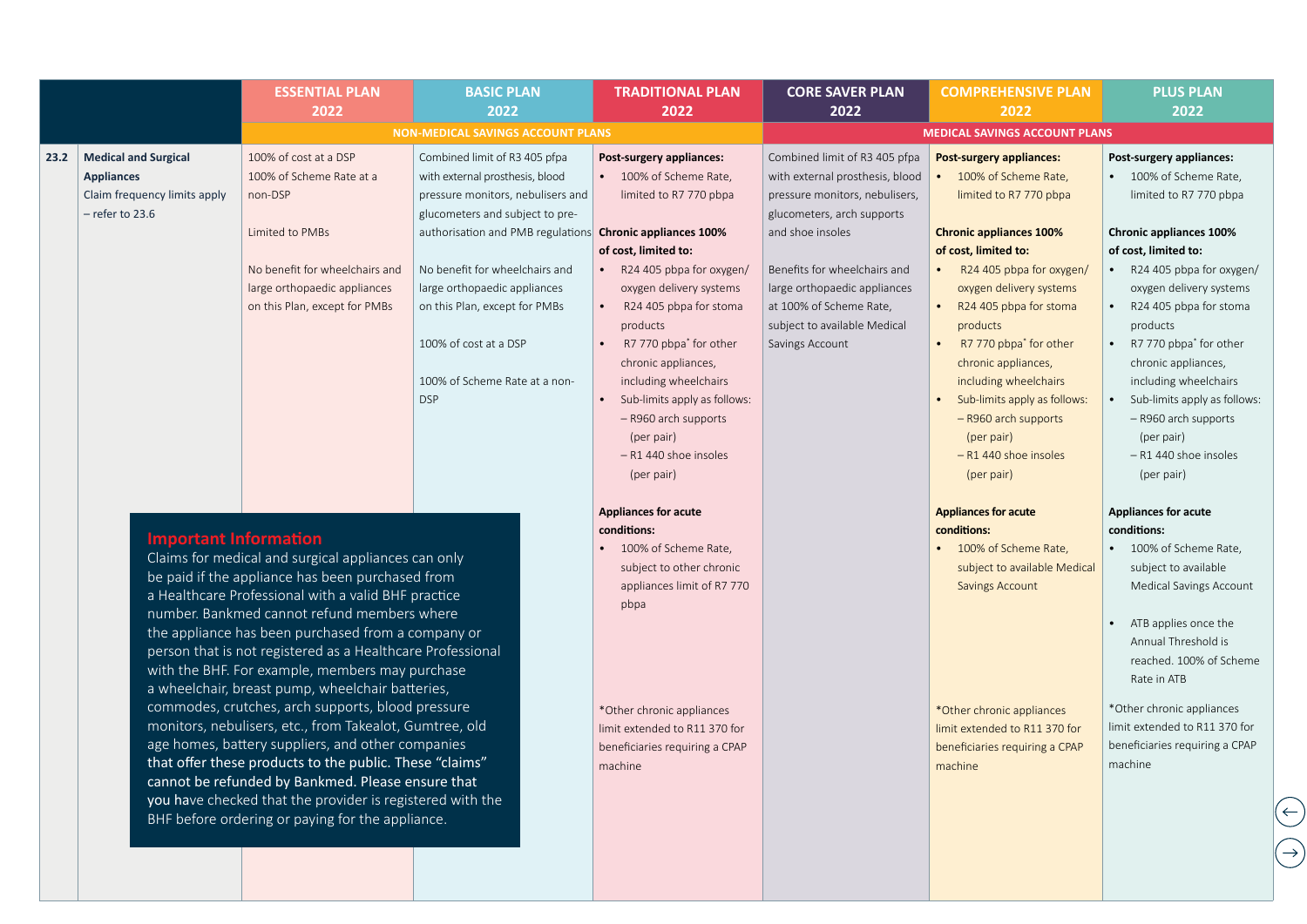|      |                                                                                                                         | <b>ESSENTIAL PLAN</b><br>2022                                                          | <b>BASIC PLAN</b><br>2022                                                                                                                                                   | <b>TRADITIONAL PLAN</b><br>2022                                                                                                                                                                       | <b>CORE SAVER PLAN</b><br>2022                                                                                                                                                 | <b>COMPREHENSIVE PLAN</b><br>2022                                                                                                                                                                     | <b>PLUS PLAN</b><br>2022                                                                                                                                                                              |
|------|-------------------------------------------------------------------------------------------------------------------------|----------------------------------------------------------------------------------------|-----------------------------------------------------------------------------------------------------------------------------------------------------------------------------|-------------------------------------------------------------------------------------------------------------------------------------------------------------------------------------------------------|--------------------------------------------------------------------------------------------------------------------------------------------------------------------------------|-------------------------------------------------------------------------------------------------------------------------------------------------------------------------------------------------------|-------------------------------------------------------------------------------------------------------------------------------------------------------------------------------------------------------|
|      |                                                                                                                         |                                                                                        | <b>NON-MEDICAL SAVINGS ACCOUNT PLANS</b>                                                                                                                                    |                                                                                                                                                                                                       |                                                                                                                                                                                | <b>MEDICAL SAVINGS ACCOUNT PLANS</b>                                                                                                                                                                  |                                                                                                                                                                                                       |
|      | <b>Medical and Surgical</b><br><b>Appliances (continued)</b>                                                            |                                                                                        |                                                                                                                                                                             | Additional discretionary<br>benefits may be granted<br>for wheelchairs, subject to<br>occupational therapist or<br>physiotherapist motivation,<br>at least two cost quotations<br>and Scheme approval |                                                                                                                                                                                | Additional discretionary<br>benefits may be granted<br>for wheelchairs, subject to<br>occupational therapist or<br>physiotherapist motivation,<br>at least two cost quotations and<br>Scheme approval | Additional discretionary<br>benefits may be granted<br>for wheelchairs, subject to<br>occupational therapist or<br>physiotherapist motivation,<br>at least two cost quotations<br>and Scheme approval |
|      |                                                                                                                         | Only payable if claimed from<br>a service provider with a valid<br>BHF practice number | Only payable if claimed from a<br>service provider with a valid BHF<br>practice number                                                                                      | Only payable if claimed from<br>a service provider with a valid<br>BHF practice number                                                                                                                | Only payable if claimed from<br>a service provider with a valid<br>BHF practice number                                                                                         | Only payable if claimed from<br>a service provider with a valid<br><b>BHF</b> practice number                                                                                                         | Only payable if claimed from<br>a service provider with a valid<br>BHF practice number                                                                                                                |
| 23.3 | <b>Blood Pressure Monitors,</b><br><b>Nebulisers and Glucometers</b><br>Claim frequency limits apply -<br>refer to 23.6 | Subject to pre-authorisation<br>and PMB regulations                                    | Subject to pre-authorisation and<br>PMB regulations                                                                                                                         | Available on prescription<br>without additional motivation<br>or Scheme approval                                                                                                                      | Available on prescription<br>without additional motivation<br>or Scheme approval                                                                                               | Available on prescription without additional motivation<br>or Scheme approval                                                                                                                         |                                                                                                                                                                                                       |
|      |                                                                                                                         | 100% of cost at a DSP<br>100% of Scheme Rate at a<br>non-DSP<br>Limited to PMBs        | 100% of Scheme Rate, subject<br>to the combined limit of R3 405<br>pfpa with external prosthesis and<br>medical and surgical appliances,<br>and further limited as follows: | 100% of Scheme Rate, subject<br>to the combined limit of<br>R7 770 pbpa for "other chronic<br>appliances" under medical and<br>surgical appliances, and further<br>limited as follows:                | 100% of Scheme Rate, subject<br>to the combined limit of<br>R3 405 pfpa with external<br>prosthesis and medical and<br>surgical appliances, and<br>further limited as follows: | 100% of Scheme Rate, subject to the combined limit of R7 770<br>pbpa for "other chronic appliances" under medical and surgical<br>appliances, and further limited as follows:                         |                                                                                                                                                                                                       |
|      |                                                                                                                         |                                                                                        | Blood pressure monitors:<br>R1 310 pbpa<br>Nebulisers: R1 845 pbpa<br>Glucometers: R920 pbpa                                                                                | Blood pressure monitors:<br>R1 310 pbpa<br>Nebulisers: R1 845 pbpa<br>• Glucometers: R920 pbpa                                                                                                        | Blood pressure monitors:<br>R1 310 pfpa<br>Nebulisers: R1 845 pfpa<br>Glucometers: R920 pfpa                                                                                   | Blood pressure monitors: R1 310 pbpa<br>Nebulisers: R1 845 pbpa<br>Glucometers: R920 pbpa                                                                                                             |                                                                                                                                                                                                       |
|      |                                                                                                                         |                                                                                        | Only payable if claimed from a<br>service provider with a valid BHF<br>practice number                                                                                      | Only payable if claimed from<br>a service provider with a valid<br>BHF practice number                                                                                                                | Only payable if claimed from<br>a service provider with a valid<br>BHF practice number                                                                                         | Only payable if claimed from a service provider with a valid BHF<br>practice number                                                                                                                   |                                                                                                                                                                                                       |
|      |                                                                                                                         |                                                                                        |                                                                                                                                                                             |                                                                                                                                                                                                       |                                                                                                                                                                                |                                                                                                                                                                                                       |                                                                                                                                                                                                       |

 $\bigodot$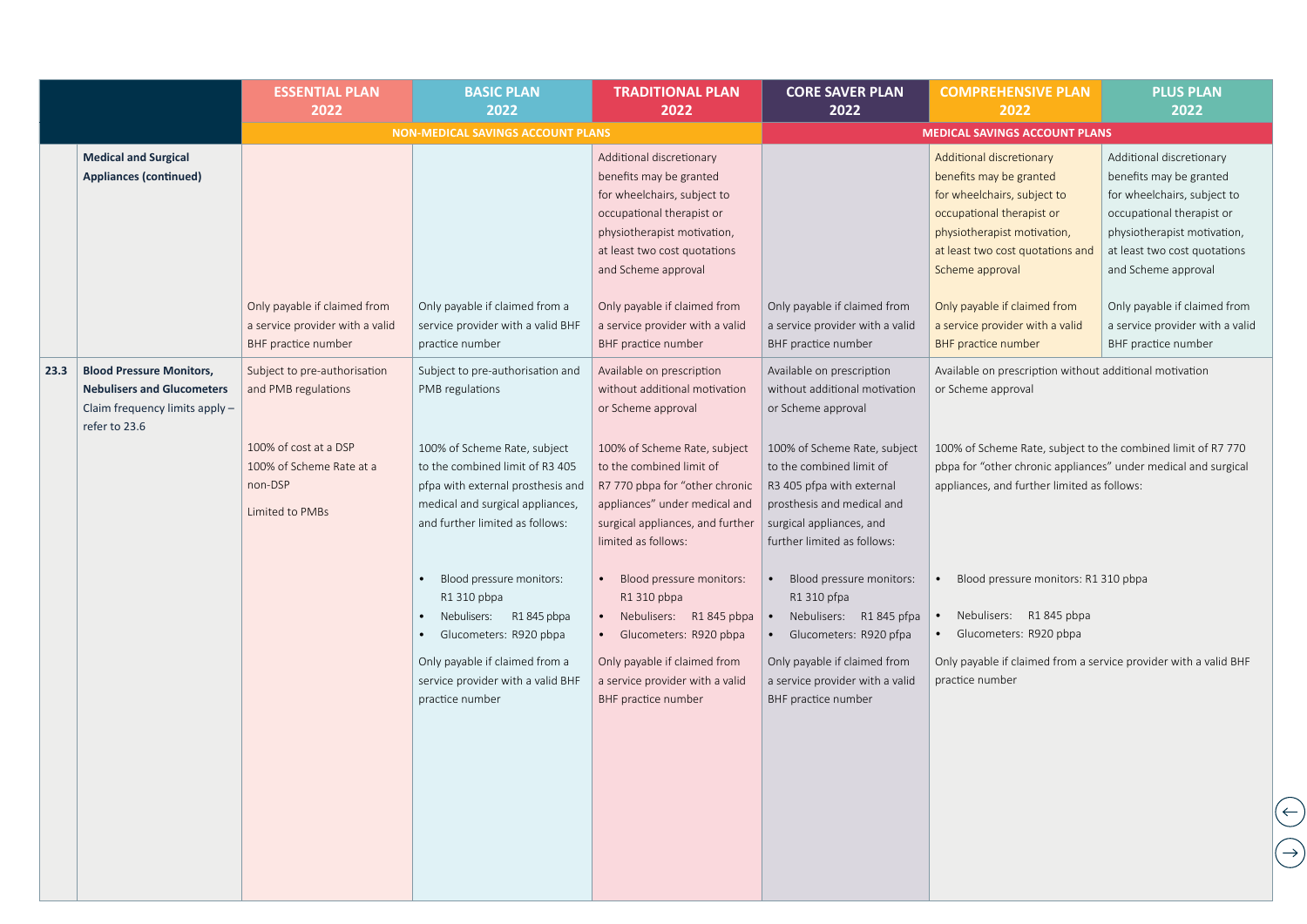|      |                                                                                                      | <b>ESSENTIAL PLAN</b><br>2022 | <b>BASIC PLAN</b><br>2022                                                                                                                                                                                                                                                                                                                  | <b>TRADITIONAL PLAN</b><br>2022                                                                                                                                       |           | <b>CORE SAVER PLAN</b><br>2022                                                                                                                                                                                                                                                                                                                                                                     | <b>COMPREHENSIVE PLAN</b><br>2022    | <b>PLUS PLAN</b><br>2022 |
|------|------------------------------------------------------------------------------------------------------|-------------------------------|--------------------------------------------------------------------------------------------------------------------------------------------------------------------------------------------------------------------------------------------------------------------------------------------------------------------------------------------|-----------------------------------------------------------------------------------------------------------------------------------------------------------------------|-----------|----------------------------------------------------------------------------------------------------------------------------------------------------------------------------------------------------------------------------------------------------------------------------------------------------------------------------------------------------------------------------------------------------|--------------------------------------|--------------------------|
|      |                                                                                                      |                               | <b>NON-MEDICAL SAVINGS ACCOUNT PLANS</b>                                                                                                                                                                                                                                                                                                   |                                                                                                                                                                       |           |                                                                                                                                                                                                                                                                                                                                                                                                    | <b>MEDICAL SAVINGS ACCOUNT PLANS</b> |                          |
| 23.4 | <b>Arch Supports and Shoe</b><br><b>Insoles</b><br>Claim frequency limits apply<br>$-$ refer to 23.6 | No benefit                    |                                                                                                                                                                                                                                                                                                                                            | Refer to 23.2                                                                                                                                                         |           | Combined limit with External<br>Prosthesis Benefit, medical<br>and surgical appliances, blood<br>pressure monitors, nebulisers<br>and glucometers Subject to a<br>combined limit of R3 405 pfpa<br>Sub-limits apply as follows:<br>R960 arch supports<br>(per pair)<br>R1 440 shoe insoles<br>(per pair)<br>Only payable if claimed from<br>a service provider with a valid<br>BHF practice number | Refer to 23.2                        |                          |
| 23.5 | <b>Breast Pumps and Baby</b><br><b>Monitors</b>                                                      | No benefit                    |                                                                                                                                                                                                                                                                                                                                            | Funded from available "Other<br>Chronic Appliances" limit of<br>R7 770 pbpa<br>Only payable if claimed from<br>a service provider with a valid<br>BHF practice number |           | Funded from available Medical Savings Account<br>Only payable if claimed from a service provider with a valid BHF practice number                                                                                                                                                                                                                                                                  |                                      |                          |
| 23.6 | <b>Frequency Limits Pertaining</b>                                                                   |                               | Appliances may be claimed once over a specified period. The following appliances may be claimed once per the specified period below:                                                                                                                                                                                                       |                                                                                                                                                                       |           |                                                                                                                                                                                                                                                                                                                                                                                                    |                                      |                          |
|      | to Medical and Surgical                                                                              | Appliance/Device              | <b>Frequency</b>                                                                                                                                                                                                                                                                                                                           | <b>Appliance/Device</b>                                                                                                                                               | Frequency |                                                                                                                                                                                                                                                                                                                                                                                                    | <b>Appliance/Device</b>              | Frequency                |
|      | <b>Appliances, Blood Pressure</b>                                                                    | <b>BP Monitor</b>             | Once every three years                                                                                                                                                                                                                                                                                                                     | <b>Breast Prosthesis</b>                                                                                                                                              |           | Once every two years (single/pair)                                                                                                                                                                                                                                                                                                                                                                 | Surgical Boot/Moon Boot              | Once every two years     |
|      | Monitors, Nebulisers,<br>Glucometers, etc.                                                           | Humidifier                    | Once every three years                                                                                                                                                                                                                                                                                                                     | Wheelchairs                                                                                                                                                           |           | Once every three years                                                                                                                                                                                                                                                                                                                                                                             | <b>Brace/Callipers</b>               | Once every two years     |
|      |                                                                                                      | <b>CPAP Machine</b>           | Once every three years                                                                                                                                                                                                                                                                                                                     | <b>Compression Stockings</b>                                                                                                                                          |           | Two per year                                                                                                                                                                                                                                                                                                                                                                                       | Wigs                                 | Once every two years     |
|      |                                                                                                      | Crutches                      | Once every two years                                                                                                                                                                                                                                                                                                                       | Portable Oxygen                                                                                                                                                       |           | Once every four years                                                                                                                                                                                                                                                                                                                                                                              | <b>Breast Prosthesis Bras</b>        | Two per annum*           |
|      |                                                                                                      | Rigid Back Brace              | Once every two years                                                                                                                                                                                                                                                                                                                       | Glucometer                                                                                                                                                            |           | Once every three years                                                                                                                                                                                                                                                                                                                                                                             | Commodes                             | Once every three years   |
|      |                                                                                                      | Foot Orthotics                | Once every two years                                                                                                                                                                                                                                                                                                                       | Nebuliser                                                                                                                                                             |           | Once every three years                                                                                                                                                                                                                                                                                                                                                                             | <b>Walking Frames</b>                | Once every two years     |
|      |                                                                                                      | Sling/Clavicle Brace          | Once every two years                                                                                                                                                                                                                                                                                                                       |                                                                                                                                                                       |           |                                                                                                                                                                                                                                                                                                                                                                                                    |                                      |                          |
|      |                                                                                                      |                               | The above limits apply to members who qualify for the abovementioned benefits per their Plan Type. Should a member not qualify for the benefit, the frequency limit is not applicable<br>* Where Plans have Rand limits in place, members may claim for more than two breast prosthesis bras, provided that the Rand limit is not exceeded |                                                                                                                                                                       |           |                                                                                                                                                                                                                                                                                                                                                                                                    |                                      |                          |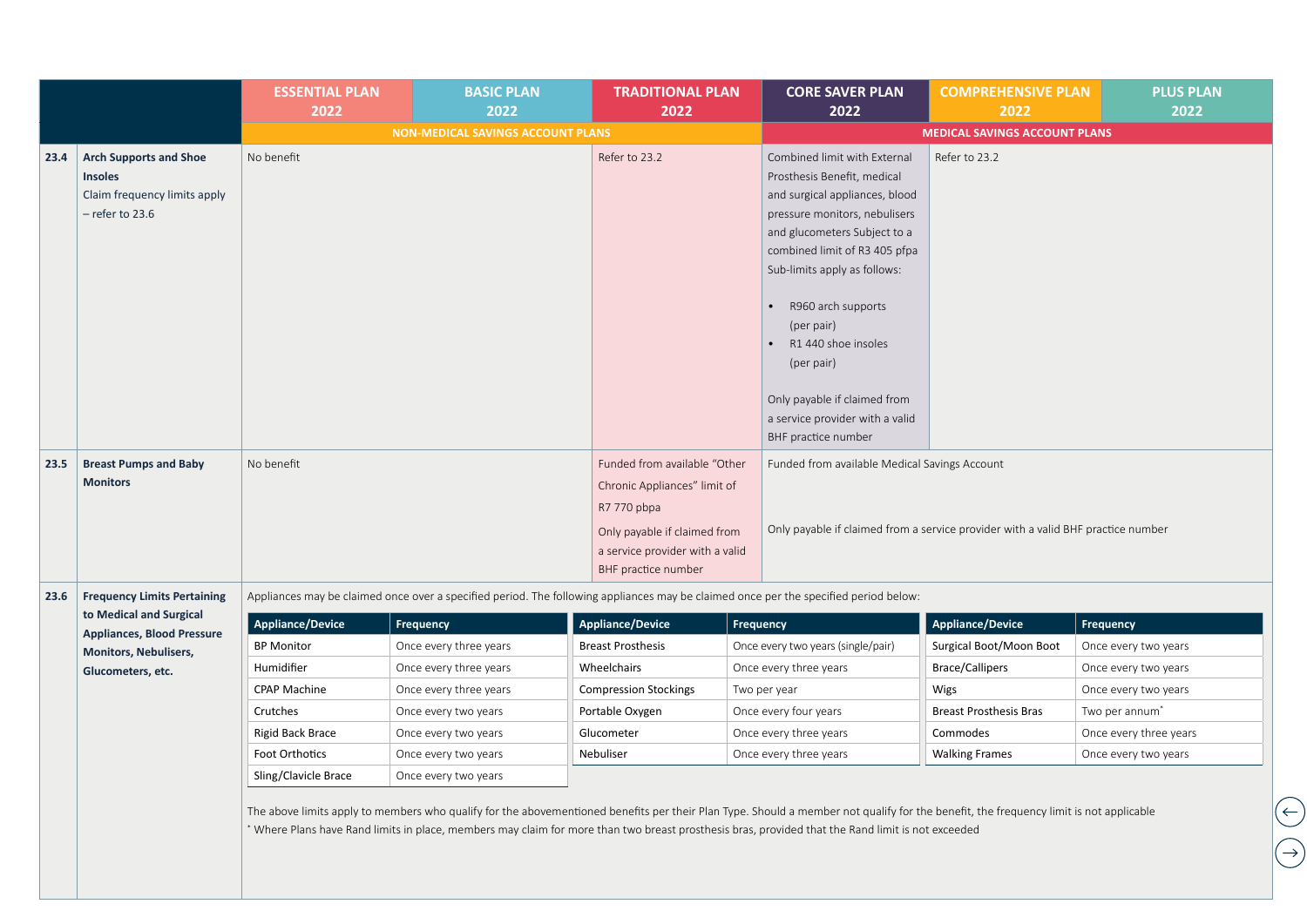|      |                                                                                              | <b>ESSENTIAL PLAN</b><br>2022                                                        | <b>BASIC PLAN</b><br>2022         | <b>TRADITIONAL PLAN</b><br>2022               | <b>CORE SAVER PLAN</b><br>2022                                                                       | <b>COMPREHENSIVE PLAN</b><br>2022    | <b>PLUS PLAN</b><br>2022 |
|------|----------------------------------------------------------------------------------------------|--------------------------------------------------------------------------------------|-----------------------------------|-----------------------------------------------|------------------------------------------------------------------------------------------------------|--------------------------------------|--------------------------|
|      |                                                                                              |                                                                                      | NON-MEDICAL SAVINGS ACCOUNT PLANS |                                               |                                                                                                      | <b>MEDICAL SAVINGS ACCOUNT PLANS</b> |                          |
| 24   |                                                                                              | PSYCHIATRY, CLINICAL PSYCHOLOGY AND RELATED OCCUPATIONAL THERAPY                     |                                   |                                               |                                                                                                      |                                      |                          |
| 24.1 | Hospitalisation:<br>Subject to pre-authorisation<br>and PMB regulations                      | Limited to PMBs<br>Subject to referral from a Bankmed GP Entry Plan Network GP (DSP) |                                   | R72 405 pbpa covered as follows:              |                                                                                                      |                                      |                          |
|      |                                                                                              | • 100% of cost for Bankmed Network Psychiatric facilities (DSPs)                     |                                   |                                               | • 100% of cost for Bankmed Network Psychiatric facilities (DSPs)                                     |                                      |                          |
|      | <b>Hospital Network DSPs</b><br>All admissions at network   • 100% of cost<br><b>DSP</b>     |                                                                                      |                                   | $\bullet$ 100% of cost                        |                                                                                                      |                                      |                          |
|      | <b>Other Hospitals (non-DSPS)</b><br>PMB admission:<br>involuntary use of non-<br><b>DSP</b> | • 80% of Scheme Rate                                                                 |                                   | 80% of Scheme Rate<br>$\bullet$               |                                                                                                      |                                      |                          |
|      | PMB admission:<br>voluntary use of non-DSP                                                   | • No benefit                                                                         |                                   | 80% of Scheme Rate<br>$\bullet$               |                                                                                                      |                                      |                          |
|      | Non-PMB admission<br>$\bullet$                                                               | • 100% of cost for Bankmed Entry Plan Specialist Network: DSPs                       |                                   | $\bullet$                                     | 100% of cost for Bankmed Prestige A and B Specialist Network: DSPs                                   |                                      |                          |
|      | In-hospital Consultations/<br><b>Sessions</b>                                                | • 100% of Scheme Rate for non-DSPs                                                   |                                   | 100% of Scheme Rate for non-DSPs<br>$\bullet$ |                                                                                                      |                                      |                          |
|      |                                                                                              | Cover for 21 days in hospital in line with PMB regulations                           |                                   |                                               | Continued benefits for PMBs subject to pre-authorisation and PMB regulations                         |                                      |                          |
|      |                                                                                              |                                                                                      |                                   |                                               | Cover for 21 days in hospital in line with PMB regulations, with dual accumulation to the Rand limit |                                      |                          |
|      |                                                                                              |                                                                                      |                                   |                                               | Combined limit with "Occupational therapy: psychiatric consultations /sessions in hospital"          |                                      |                          |
|      |                                                                                              |                                                                                      |                                   |                                               |                                                                                                      |                                      |                          |
|      |                                                                                              |                                                                                      |                                   |                                               |                                                                                                      |                                      |                          |
|      |                                                                                              |                                                                                      |                                   |                                               |                                                                                                      |                                      |                          |
|      |                                                                                              |                                                                                      |                                   |                                               |                                                                                                      |                                      |                          |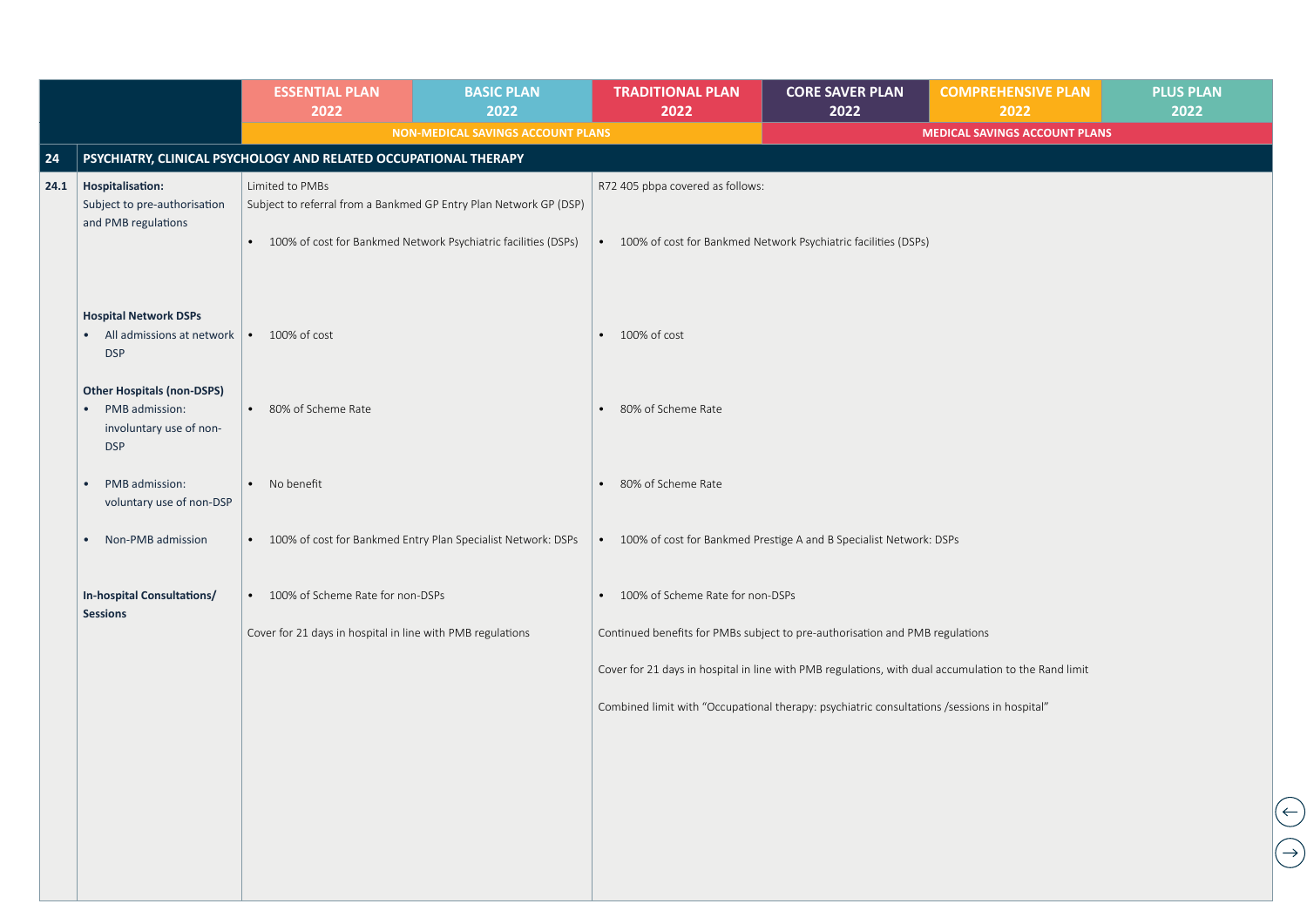|      |                                                                                                                                                                                                                                                                                  | <b>ESSENTIAL PLAN</b><br>2022                                                                                                                                                                                                                                                                                                                                                                                                                                                                              | <b>BASIC PLAN</b><br>2022                                                                                                                                                                                                                                                                                                                                                                                                                                                             | <b>TRADITIONAL PLAN</b><br>2022                                                                                                                                                                                                                                                                                                                                                                                                                                                                 | <b>CORE SAVER PLAN</b><br>2022                                                                                                                                                                                                                                                                                                                                                                                                                                                                  | <b>COMPREHENSIVE PLAN</b><br>2022                                                                                                                                                                                                                                                                                                                                                                                                                                                                        | <b>PLUS PLAN</b><br>2022                                                                                                                                                                                                                                                                                                                                                                                                                                                                        |
|------|----------------------------------------------------------------------------------------------------------------------------------------------------------------------------------------------------------------------------------------------------------------------------------|------------------------------------------------------------------------------------------------------------------------------------------------------------------------------------------------------------------------------------------------------------------------------------------------------------------------------------------------------------------------------------------------------------------------------------------------------------------------------------------------------------|---------------------------------------------------------------------------------------------------------------------------------------------------------------------------------------------------------------------------------------------------------------------------------------------------------------------------------------------------------------------------------------------------------------------------------------------------------------------------------------|-------------------------------------------------------------------------------------------------------------------------------------------------------------------------------------------------------------------------------------------------------------------------------------------------------------------------------------------------------------------------------------------------------------------------------------------------------------------------------------------------|-------------------------------------------------------------------------------------------------------------------------------------------------------------------------------------------------------------------------------------------------------------------------------------------------------------------------------------------------------------------------------------------------------------------------------------------------------------------------------------------------|----------------------------------------------------------------------------------------------------------------------------------------------------------------------------------------------------------------------------------------------------------------------------------------------------------------------------------------------------------------------------------------------------------------------------------------------------------------------------------------------------------|-------------------------------------------------------------------------------------------------------------------------------------------------------------------------------------------------------------------------------------------------------------------------------------------------------------------------------------------------------------------------------------------------------------------------------------------------------------------------------------------------|
|      |                                                                                                                                                                                                                                                                                  |                                                                                                                                                                                                                                                                                                                                                                                                                                                                                                            | <b>NON-MEDICAL SAVINGS ACCOUNT PLANS</b>                                                                                                                                                                                                                                                                                                                                                                                                                                              |                                                                                                                                                                                                                                                                                                                                                                                                                                                                                                 |                                                                                                                                                                                                                                                                                                                                                                                                                                                                                                 | <b>MEDICAL SAVINGS ACCOUNT PLANS</b>                                                                                                                                                                                                                                                                                                                                                                                                                                                                     |                                                                                                                                                                                                                                                                                                                                                                                                                                                                                                 |
| 24.2 | <b>Post-hospital Psychiatric</b><br>consultation within 30 days<br>of discharge from hospital<br>following a psychiatric<br>admission<br>Applies for psychiatric<br>admissions for Major<br>Depression, Schizophrenia<br>and Bipolar Mood Disorder<br>only (excluding day cases) | One additional post-<br>hospitalisation Psychiatrist<br>consultation covered as an<br>Insured Benefit (not payable<br>from other day-to-day<br>benefits), per beneficiary<br>visiting a Psychiatrist within 30<br>days of discharge, following an<br>authorised hospital admission:<br>$\bullet$ 100% of cost at a<br>contracted rate for<br><b>Bankmed Entry Plan</b><br><b>Specialist Network</b><br>(Psychiatrist only) - DSPs<br>100% of Scheme Rate<br>for non-DSPs<br>Limited to three consultations | One additional post-<br>hospitalisation Psychiatrist<br>consultation covered as an<br>Insured Benefit (not payable from<br>other day-to-day benefits),<br>per beneficiary visiting<br>a Psychiatrist within 30 days of<br>discharge, following an authorised<br>hospital admission:<br>• 100% of cost at a contracted<br>rate for Bankmed Entry<br>Plan Specialist Network<br>(Psychiatrist only) - DSPs<br>100% of Scheme Rate for<br>non-DSPs<br>Limited to three consultations per | One additional post-<br>hospitalisation Psychiatrist<br>consultation covered as an<br>Insured Benefit (not payable<br>from other day-to-day benefits),<br>per beneficiary visiting<br>a Psychiatrist within 30 days<br>of discharge, following an<br>authorised hospital admission:<br>100% of cost at a<br>contracted rate for<br>Bankmed Prestige A and<br><b>B Specialist Network</b><br>(Psychiatrist only) - DSPs<br>100% of Scheme Rate<br>for non-DSPs<br>Limited to three consultations | One additional post-<br>hospitalisation Psychiatrist<br>consultation covered as an<br>Insured Benefit (not payable<br>from other day-to-day benefits),<br>per beneficiary visiting<br>a Psychiatrist within 30 days<br>of discharge, following an<br>authorised hospital admission:<br>100% of cost at a<br>contracted rate for<br>Bankmed Prestige A and<br><b>B Specialist Network</b><br>(Psychiatrist only) - DSPs<br>100% of Scheme Rate<br>for non-DSPs<br>Limited to three consultations | One additional post-<br>hospitalisation Psychiatrist<br>consultation covered as an<br>Insured Benefit (not payable<br>from other day-to-day benefits)<br>per beneficiary visiting<br>a Psychiatrist within 30 days<br>of discharge, following an<br>authorised hospital admission:<br>$\bullet$ 100% of cost at a<br>contracted rate for<br>Bankmed Prestige A and<br><b>B Specialist Network</b><br>(Psychiatrist only) - DSPs<br>100% of Scheme Rate<br>for non-DSPs<br>Limited to three consultations | One additional post-<br>hospitalisation Psychiatrist<br>consultation covered as an<br>Insured Benefit (not payable<br>from other day-to-day benefits),<br>per beneficiary visiting a<br>Psychiatrist within 30 days<br>of discharge, following an<br>authorised hospital admission:<br>100% of cost at a<br>contracted rate for<br>Bankmed Prestige A and<br><b>B Specialist Network</b><br>(Psychiatrist only) - DSPs<br>100% of Scheme Rate<br>for non-DSPs<br>Limited to three consultations |
|      |                                                                                                                                                                                                                                                                                  | per beneficiary per year,<br>following an authorised<br>admission, thereafter funded<br>from standard specialist<br>benefits                                                                                                                                                                                                                                                                                                                                                                               | beneficiary per year, following an<br>authorised admission, thereafter<br>funded from standard specialist<br>benefits                                                                                                                                                                                                                                                                                                                                                                 | per beneficiary per year,<br>following an authorised<br>admission, thereafter funded<br>from standard specialist<br>benefits                                                                                                                                                                                                                                                                                                                                                                    | per beneficiary per year,<br>following an authorised<br>admission, thereafter funded<br>from standard specialist<br>benefits and/or Medical<br>Savings Account                                                                                                                                                                                                                                                                                                                                  | per beneficiary per year,<br>following an authorised<br>admission, thereafter funded<br>from standard specialist<br>benefits and/or Medical Savings<br>Account                                                                                                                                                                                                                                                                                                                                           | per beneficiary per year,<br>following an authorised<br>admission, thereafter funded<br>from standard specialist<br>benefits and/or Medical<br>Savings Account                                                                                                                                                                                                                                                                                                                                  |
| 24.3 | <b>Consultations/Sessions out-</b><br>of-hospital                                                                                                                                                                                                                                | Limited to PMBs                                                                                                                                                                                                                                                                                                                                                                                                                                                                                            | Limited to PMBs                                                                                                                                                                                                                                                                                                                                                                                                                                                                       | R4 540 pbpa covered as<br>follows:                                                                                                                                                                                                                                                                                                                                                                                                                                                              | 100% of cost, subject to<br>available Medical Savings<br>Account                                                                                                                                                                                                                                                                                                                                                                                                                                | R5 300 pbpa covered as follows:                                                                                                                                                                                                                                                                                                                                                                                                                                                                          | 300% of Scheme Rate, subject<br>to available Medical Savings<br>Account                                                                                                                                                                                                                                                                                                                                                                                                                         |
|      | Important note:<br>Cover for 15 out-of-hospital<br>psychotherapy sessions for<br><b>PMBs</b>                                                                                                                                                                                     | Benefits subject to pre-<br>authorisation and PMB<br>regulations and referral from<br>a Bankmed GP Entry Plan<br>Network GP (DSP):                                                                                                                                                                                                                                                                                                                                                                         | Benefits subject to pre-<br>authorisation and PMB<br>regulations, and referral from a<br>Bankmed GP Entry Plan Network<br>GP (DSP):                                                                                                                                                                                                                                                                                                                                                   | 100% of cost at contracted<br>rate for Bankmed Prestige<br>A and B Specialist Network<br>(DSPs)                                                                                                                                                                                                                                                                                                                                                                                                 | 100% of cost at contracted<br>rate from Insured Benefits<br>for PMBs at Bankmed<br>Prestige A and B Specialist<br>Network (DSPs), subject<br>to pre-authorisation and<br>PMB regulations and<br>referral from a Bankmed<br>Network GP (DSPs)                                                                                                                                                                                                                                                    | 100% of cost at contracted<br>rate for Bankmed Prestige<br>A and B Specialist Network<br>(DSPs)                                                                                                                                                                                                                                                                                                                                                                                                          | ATB applies once Annual<br>Threshold is reached                                                                                                                                                                                                                                                                                                                                                                                                                                                 |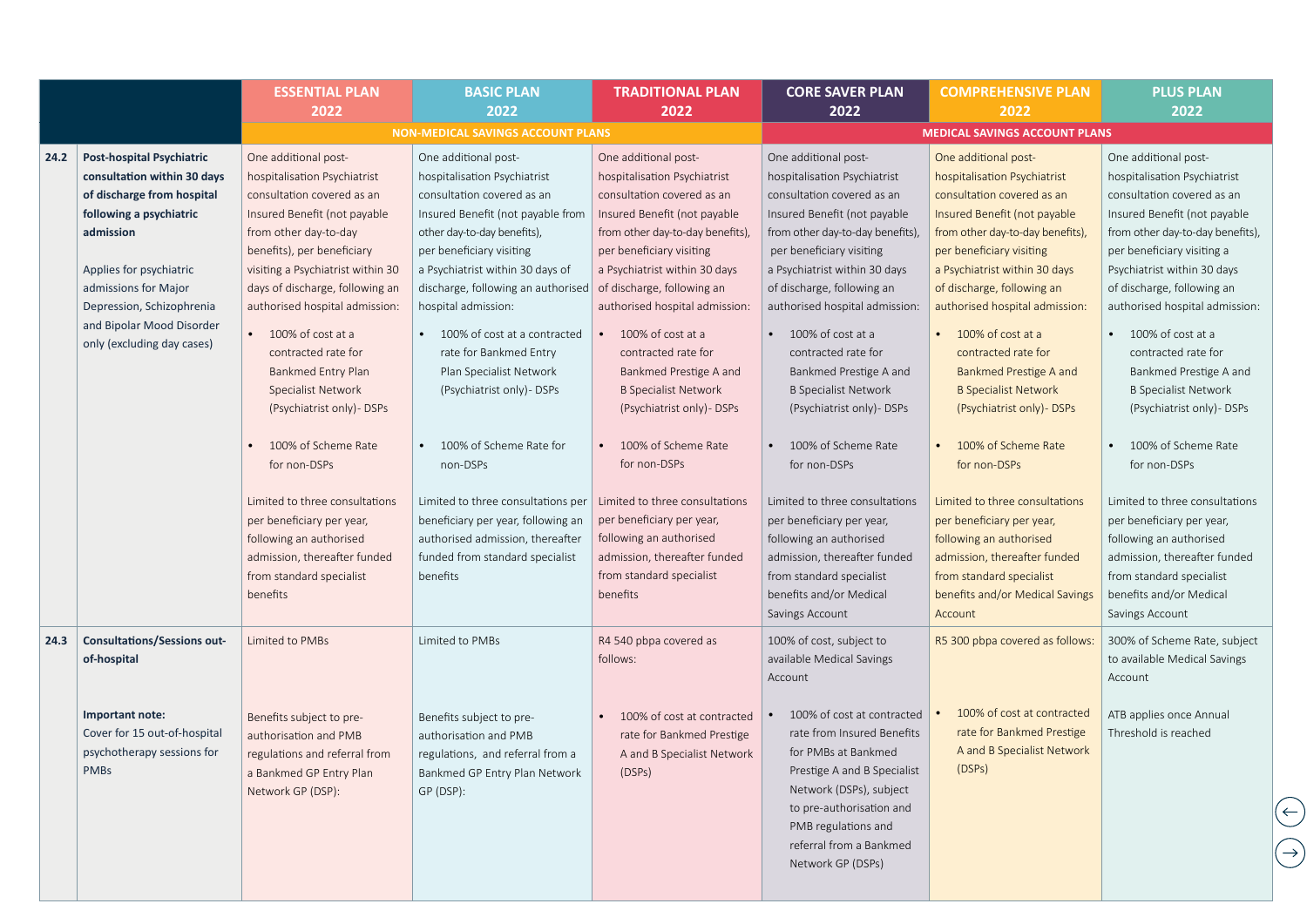|      |                                                                                                                                                                                                                                                       | <b>ESSENTIAL PLAN</b><br>2022                                                                                                    | <b>BASIC PLAN</b><br>2022                                                                                                                                                                                                                                                                                                                                                                                | <b>TRADITIONAL PLAN</b><br>2022                                                                                                                             | <b>CORE SAVER PLAN</b><br>2022      | <b>COMPREHENSIVE PLAN</b><br>2022                                                                                                                           | <b>PLUS PLAN</b><br>2022                                                                                                                                                                        |  |
|------|-------------------------------------------------------------------------------------------------------------------------------------------------------------------------------------------------------------------------------------------------------|----------------------------------------------------------------------------------------------------------------------------------|----------------------------------------------------------------------------------------------------------------------------------------------------------------------------------------------------------------------------------------------------------------------------------------------------------------------------------------------------------------------------------------------------------|-------------------------------------------------------------------------------------------------------------------------------------------------------------|-------------------------------------|-------------------------------------------------------------------------------------------------------------------------------------------------------------|-------------------------------------------------------------------------------------------------------------------------------------------------------------------------------------------------|--|
|      |                                                                                                                                                                                                                                                       |                                                                                                                                  | <b>NON-MEDICAL SAVINGS ACCOUNT PLANS</b>                                                                                                                                                                                                                                                                                                                                                                 |                                                                                                                                                             |                                     | <b>MEDICAL SAVINGS ACCOUNT PLANS</b>                                                                                                                        |                                                                                                                                                                                                 |  |
|      | <b>Consultations/Sessions out-</b><br>of-hospital (continued)                                                                                                                                                                                         | 100% of cost at contracted<br>rate for Bankmed Entry<br>Plan Specialist Network<br>(DSPs)<br>100% of Scheme Rate<br>for non-DSPs | 100% of cost at contracted<br>rate for Bankmed Entry Plan<br>Specialist Network (DSPs)<br>100% of Scheme Rate for<br>non-DSPs                                                                                                                                                                                                                                                                            | 100% of Scheme Rate for<br>non-DSPs                                                                                                                         | 100% of Scheme Rate<br>for non-DSPs | 100% of Scheme Rate for<br>$\bullet$<br>non-DSPs                                                                                                            | The maximum amount that can<br>accumulate towards reaching<br>the Annual Threshold (at 100%<br>of Scheme Rate) and/or be paid<br>as an ATB (always subject to<br>available ATB) is R16 015 pfpa |  |
|      |                                                                                                                                                                                                                                                       |                                                                                                                                  |                                                                                                                                                                                                                                                                                                                                                                                                          | Combined limit with<br>occupational therapy:<br>psychiatric consultations/<br>sessions out-of-hospital                                                      |                                     | Combined limit with<br>occupational therapy:<br>psychiatric consultations/<br>sessions out-of-hospital                                                      | 100% of cost at contracted<br>rate from Insured Benefits<br>for PMB, subject to PMB<br>regulations at Bankmed<br>Prestige A and B Specialist<br>Network (DSPs)                                  |  |
|      |                                                                                                                                                                                                                                                       |                                                                                                                                  |                                                                                                                                                                                                                                                                                                                                                                                                          | Combined limit may be<br>extended to R11 300 pbpa<br>for depression and/or bipolar<br>mood disorder, subject to<br>pre-authorisation and PMB<br>regulations |                                     | Combined limit may be<br>extended to R12 640 pbpa<br>for depression and/or bipolar<br>mood disorder, subject to<br>pre-authorisation and PMB<br>regulations | 100% of Scheme Rate<br>for non-DSPs                                                                                                                                                             |  |
| 24.4 | <b>Mental Health Integrated</b><br><b>Disease Management</b><br>Programme<br>Disease Management for<br>specified mental health<br>conditions for members<br>registered on the Scheme's<br>Mental Health Integrated<br>Disease Management<br>Programme | Subject to PMB regulations                                                                                                       | In addition to the cover provided for under the PMB regulations, up to 100% of the Scheme Rate for services covered in the Scheme's basket of care if referred by the Scheme's DSPs<br>100% of Scheme Rate for services performed by the Scheme's DSP<br>Limited to the basket of care set by the Scheme<br>Subject to the treatment meeting the Scheme's treatment guidelines and managed care criteria |                                                                                                                                                             |                                     |                                                                                                                                                             |                                                                                                                                                                                                 |  |
| 25   | <b>OCCUPATIONAL THERAPY</b>                                                                                                                                                                                                                           |                                                                                                                                  |                                                                                                                                                                                                                                                                                                                                                                                                          |                                                                                                                                                             |                                     |                                                                                                                                                             |                                                                                                                                                                                                 |  |
| 25.1 | Psychiatric consultations/<br>sessions in-hospital<br>Subject to pre-authorisation<br>and PMB regulations                                                                                                                                             |                                                                                                                                  | See "Psychiatry, clinical psychology and related occupational therapy: Hospitalisation and in-hospital consultations/sessions" under 24.1                                                                                                                                                                                                                                                                |                                                                                                                                                             |                                     |                                                                                                                                                             | $\bigoplus$<br>$\bigodot$                                                                                                                                                                       |  |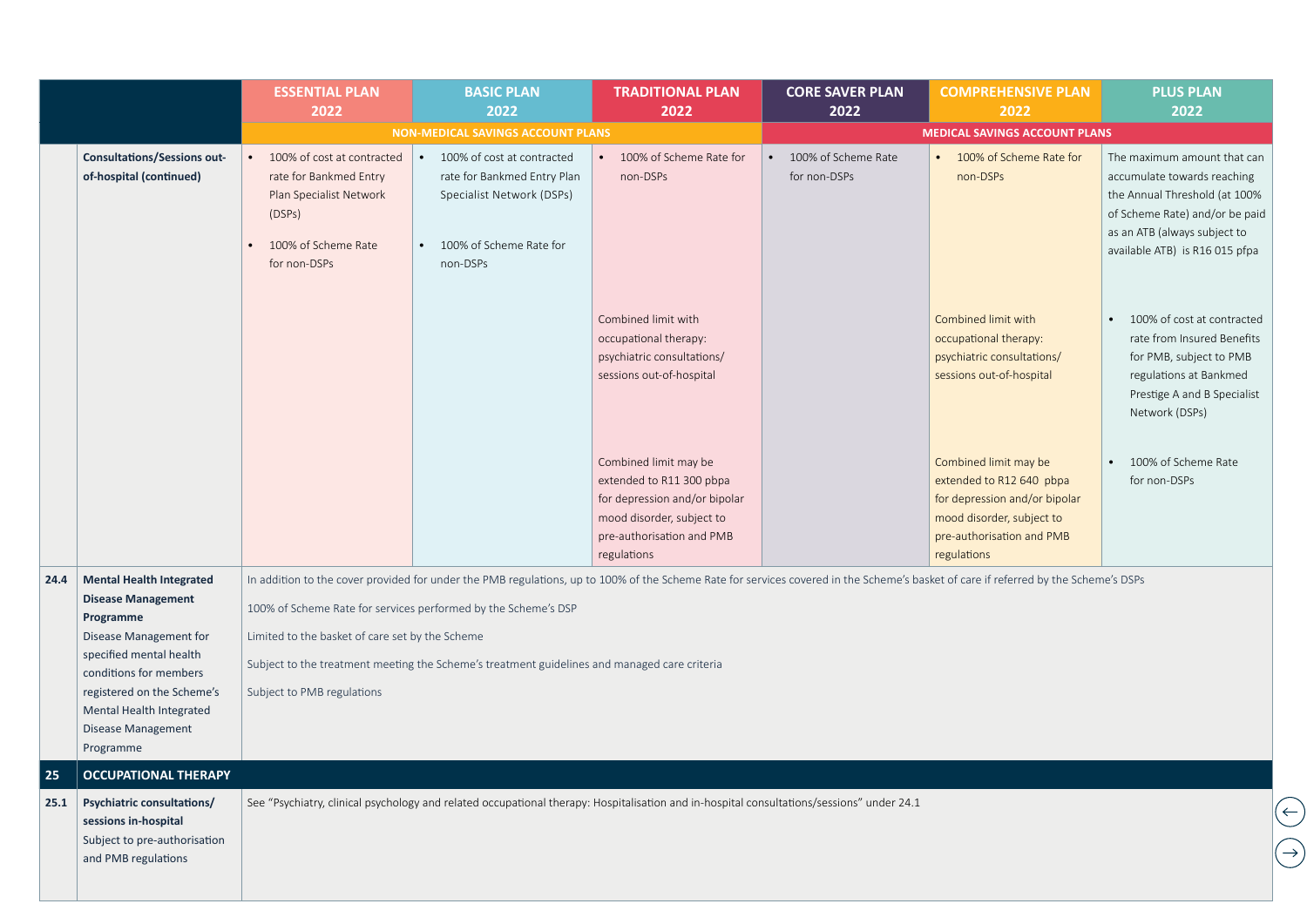|      |                                                                                                               | <b>ESSENTIAL PLAN</b><br>2022                                                                                                               | <b>BASIC PLAN</b><br>2022                                                                                                                   | <b>TRADITIONAL PLAN</b><br>2022                                           | <b>CORE SAVER PLAN</b><br>2022                                                       | <b>COMPREHENSIVE PLAN</b><br>2022                                                          | <b>PLUS PLAN</b><br>2022                                                                                                                                                                                                                                                                                                                                                                                                                              |                                            |
|------|---------------------------------------------------------------------------------------------------------------|---------------------------------------------------------------------------------------------------------------------------------------------|---------------------------------------------------------------------------------------------------------------------------------------------|---------------------------------------------------------------------------|--------------------------------------------------------------------------------------|--------------------------------------------------------------------------------------------|-------------------------------------------------------------------------------------------------------------------------------------------------------------------------------------------------------------------------------------------------------------------------------------------------------------------------------------------------------------------------------------------------------------------------------------------------------|--------------------------------------------|
|      |                                                                                                               |                                                                                                                                             | NON-MEDICAL SAVINGS ACCOUNT PLANS                                                                                                           |                                                                           |                                                                                      | <b>MEDICAL SAVINGS ACCOUNT PLANS</b>                                                       |                                                                                                                                                                                                                                                                                                                                                                                                                                                       |                                            |
| 25.2 | <b>Psychiatric consultations/</b><br>sessions<br>Out-of-hospital                                              |                                                                                                                                             | See "Psychiatry, clinical psychology and related occupational therapy: Consultations/Sessions out-of-hospital" under 24.1                   |                                                                           |                                                                                      |                                                                                            |                                                                                                                                                                                                                                                                                                                                                                                                                                                       |                                            |
| 25.3 | Non-psychiatric consultations/<br>sessions in-hospital<br>Subject to pre-authorisation<br>and PMB regulations | 100% of cost at a DSP<br>100% of Scheme Rate at a<br>non-DSP<br>Limited to PMBs                                                             | 100% of cost at a DSP<br>100% of Scheme Rate at a non-<br><b>DSP</b><br>Limited to PMBs                                                     | 100% of cost at a DSP<br>100% of Scheme Rate at a<br>non-DSP<br>Unlimited | 100% of cost at a DSP<br>100% of Scheme Rate at a<br>non-DSP<br>Limited to PMBs      | 100% of cost at a DSP<br>100% of Scheme Rate at a<br>non-DSP<br>Unlimited                  | 100% of cost at a DSP<br>100% of Scheme Rate at a<br>non-DSP<br>Unlimited                                                                                                                                                                                                                                                                                                                                                                             |                                            |
| 25.4 | Non-psychiatric<br>consultations/sessions<br>Out-of-hospital                                                  | Limited to PMBs and subject<br>to pre-authorisation and PMB<br>regulations and referral from<br>a Bankmed GP Entry Plan<br>Network GP (DSP) | Limited to PMBs and subject<br>to pre-authorisation and PMB<br>regulations and referral from a<br>Bankmed GP Entry Plan Network<br>GP (DSP) | 100% of Scheme Rate, limited<br>to R2 225 pfpa                            | 100% of Scheme Rate, subject<br>to available Medical Savings<br>Account for non-PMBs | 100% of Scheme Rate, limited<br>to R2 345 pfpa, from Insured<br><b>Benefits</b>            | 300% of Scheme Rate, subject<br>to available Medical Savings<br>Account                                                                                                                                                                                                                                                                                                                                                                               |                                            |
|      |                                                                                                               | 100% of cost at a DSP<br>100% of Scheme Rate at a<br>non-DSP<br>Limited to PMBs                                                             | 100% of cost at a DSP<br>100% of Scheme Rate at a non-<br><b>DSP</b><br>Limited to PMBs                                                     | 100% of cost for PMBs                                                     | 100% of cost for PMBs                                                                | 100% of cost for PMBs<br>Thereafter subject to available<br><b>Medical Savings Account</b> | 100% of cost at contracted rate<br>from Insured Benefits for PMBs<br>at Bankmed Prestige A and B<br>Specialist Network (DSPs)<br>100% of Scheme Rate for<br>non-DSPs<br>ATB applies once Annual<br>Threshold is reached<br>The maximum amount that can<br>accumulate towards reaching<br>the Annual Threshold at 100%<br>of Scheme Rate and/or be paid<br>as an ATB (always subject to<br>available ATB) is R8 075 pfpa.<br>Subject to PMB regulation |                                            |
|      |                                                                                                               |                                                                                                                                             |                                                                                                                                             |                                                                           |                                                                                      |                                                                                            |                                                                                                                                                                                                                                                                                                                                                                                                                                                       | $\left(\leftarrow\right)$<br>$\rightarrow$ |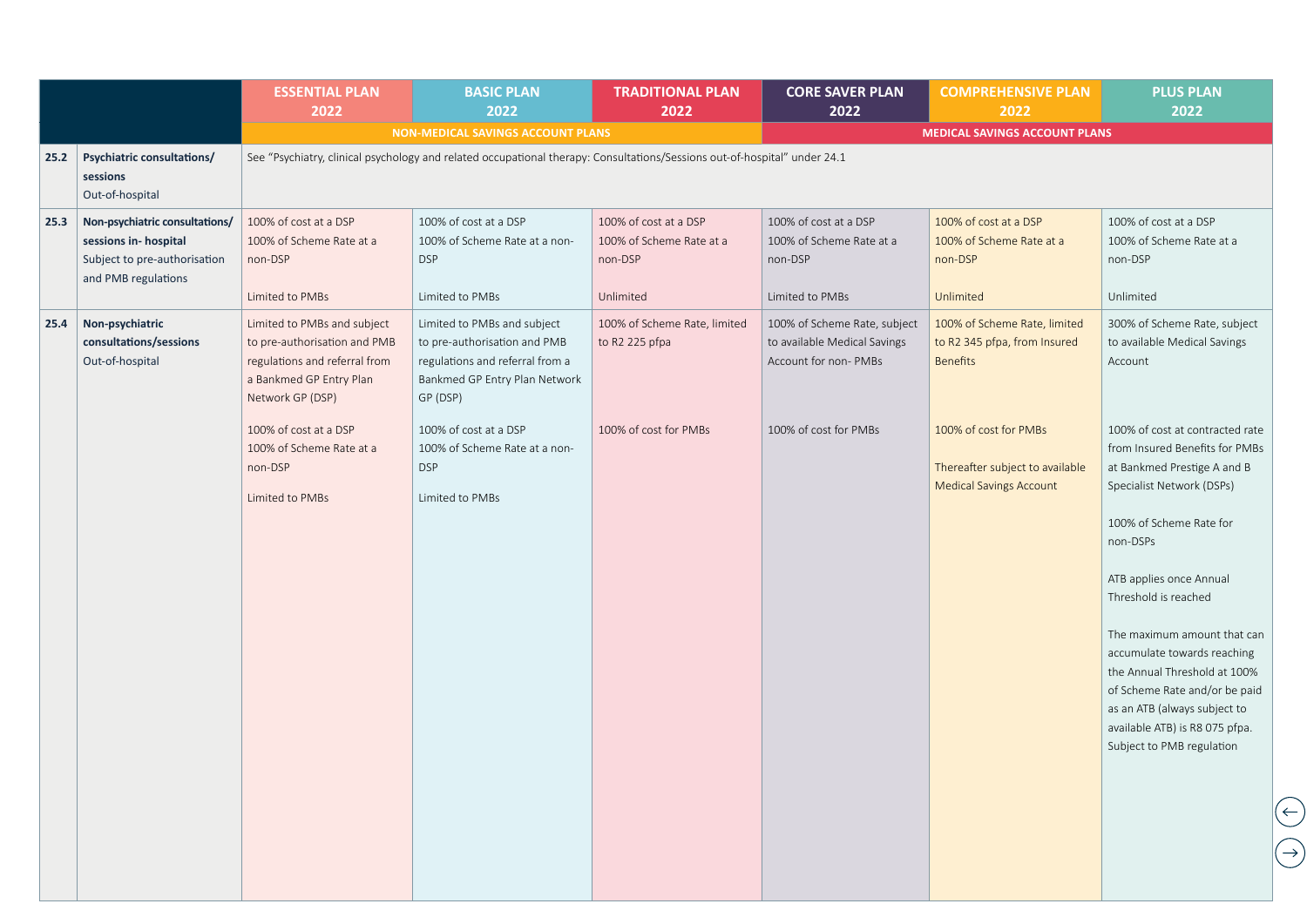|      |                                                                                                                                                                                  | <b>ESSENTIAL PLAN</b><br>2022                                                                                                                                         | <b>BASIC PLAN</b><br>2022                                                                                                                                            | <b>TRADITIONAL PLAN</b><br>2022                              | <b>CORE SAVER PLAN</b><br>2022                                                             | <b>COMPREHENSIVE PLAN</b><br>2022                                                                                                         | <b>PLUS PLAN</b><br>2022                                                                                                                                                                                                                                                             |
|------|----------------------------------------------------------------------------------------------------------------------------------------------------------------------------------|-----------------------------------------------------------------------------------------------------------------------------------------------------------------------|----------------------------------------------------------------------------------------------------------------------------------------------------------------------|--------------------------------------------------------------|--------------------------------------------------------------------------------------------|-------------------------------------------------------------------------------------------------------------------------------------------|--------------------------------------------------------------------------------------------------------------------------------------------------------------------------------------------------------------------------------------------------------------------------------------|
|      |                                                                                                                                                                                  | <b>NON-MEDICAL SAVINGS ACCOUNT PLANS</b><br><b>MEDICAL SAVINGS ACCOUNT PLANS</b>                                                                                      |                                                                                                                                                                      |                                                              |                                                                                            |                                                                                                                                           |                                                                                                                                                                                                                                                                                      |
| 26   | SPEECH THERAPY, AUDIO THERAPY AND AUDIOLOGY                                                                                                                                      |                                                                                                                                                                       |                                                                                                                                                                      |                                                              |                                                                                            |                                                                                                                                           |                                                                                                                                                                                                                                                                                      |
| 26.1 | <b>Speech Therapy, Audio</b><br><b>Therapy and Audiology</b><br>In- and out-of-hospital                                                                                          | 100% of cost at a DSP, limited<br>to PMBs and subject to<br>pre-authorisation and PMB<br>regulations and referral from<br>a Bankmed GP Entry Plan<br>Network GP (DSP) | 100% of Scheme Rate, limited<br>to PMBs and subject to<br>pre- authorisation and PMB<br>regulations and referral from a<br>Bankmed GP Entry Plan Network<br>GP (DSP) | 100% of Scheme Rate, limited<br>to R2 225 pfpa               | 100% of cost at a DSP, subject<br>to available Medical Savings<br>Account                  | 100% of Scheme Rate, limited<br>to R2 410 pfpa                                                                                            | 300% of Scheme Rate, subject<br>to available Medical Savings<br>Account, thereafter:                                                                                                                                                                                                 |
|      |                                                                                                                                                                                  | 100% of Scheme Rate at a<br>non-DSP<br>Limited to PMBs<br>Out-of-hospital cover is subject<br>to PMB application                                                      | 100% of cost for PMBs                                                                                                                                                | 100% of cost for PMBs                                        | 100% of Scheme Rate at<br>a Non-DSP<br>100% of cost paid from<br>Insured Benefits for PMBs | 100% of cost for PMBs<br>Thereafter subject to available<br><b>Medical Savings Account</b>                                                | 100% of cost for PMBs<br>ATB applies once Annual<br>Threshold is reached<br>The maximum amount that<br>can jointly accumulate towards<br>reaching the Annual Threshold<br>at 100% of Scheme Rate and/<br>or be paid as an ATB (always<br>subject to available ATB) is R2<br>410 pfpa |
| 27   | <b>PHYSIOTHERAPY</b>                                                                                                                                                             |                                                                                                                                                                       |                                                                                                                                                                      |                                                              |                                                                                            |                                                                                                                                           |                                                                                                                                                                                                                                                                                      |
| 27.1 | Physiotherapy<br>In-hospital                                                                                                                                                     | 100% of cost at a DSP<br>100% of Scheme Rate at a non-DSP                                                                                                             |                                                                                                                                                                      | 100% of cost at a DSP<br>100% of Scheme Rate at a<br>non-DSP | 100% of cost at a DSP<br>100% of Scheme Rate at a<br>non-DSP                               | 100% of cost at a DSP<br>100% of Scheme Rate at a non-DSP                                                                                 |                                                                                                                                                                                                                                                                                      |
|      |                                                                                                                                                                                  | Limited to PMBs                                                                                                                                                       |                                                                                                                                                                      | Unlimited                                                    | Limited to PMBs                                                                            | Unlimited. Subject to pre-authorisation                                                                                                   |                                                                                                                                                                                                                                                                                      |
| 27.2 | Post-hospitalisation<br>physiotherapy within six weeks<br>of discharge from hospital or<br>approved day surgery facility,<br>following an authorised<br>hospital or approved day | See "Physiotherapy (out-of-hospital)" below under 27.3                                                                                                                |                                                                                                                                                                      | 100% of Scheme Rate, limited<br>to R3 225 pfpa               | See "Physiotherapy (out-of-<br>hospital)" below under 27.3                                 | 100% of Scheme Rate, limited<br>to R2 670 pbpa from Insured<br>Benefits and thereafter subject<br>to available Medical Savings<br>Account | See "Physiotherapy (out-of-<br>hospital)" below under 27.3                                                                                                                                                                                                                           |
|      | surgery facility admission                                                                                                                                                       |                                                                                                                                                                       |                                                                                                                                                                      | 100% of cost at a DSP<br>100% of Scheme Rate at a<br>non-DSP |                                                                                            | 100% of cost at a DSP<br>100% of Scheme Rate at a<br>non-DSP                                                                              |                                                                                                                                                                                                                                                                                      |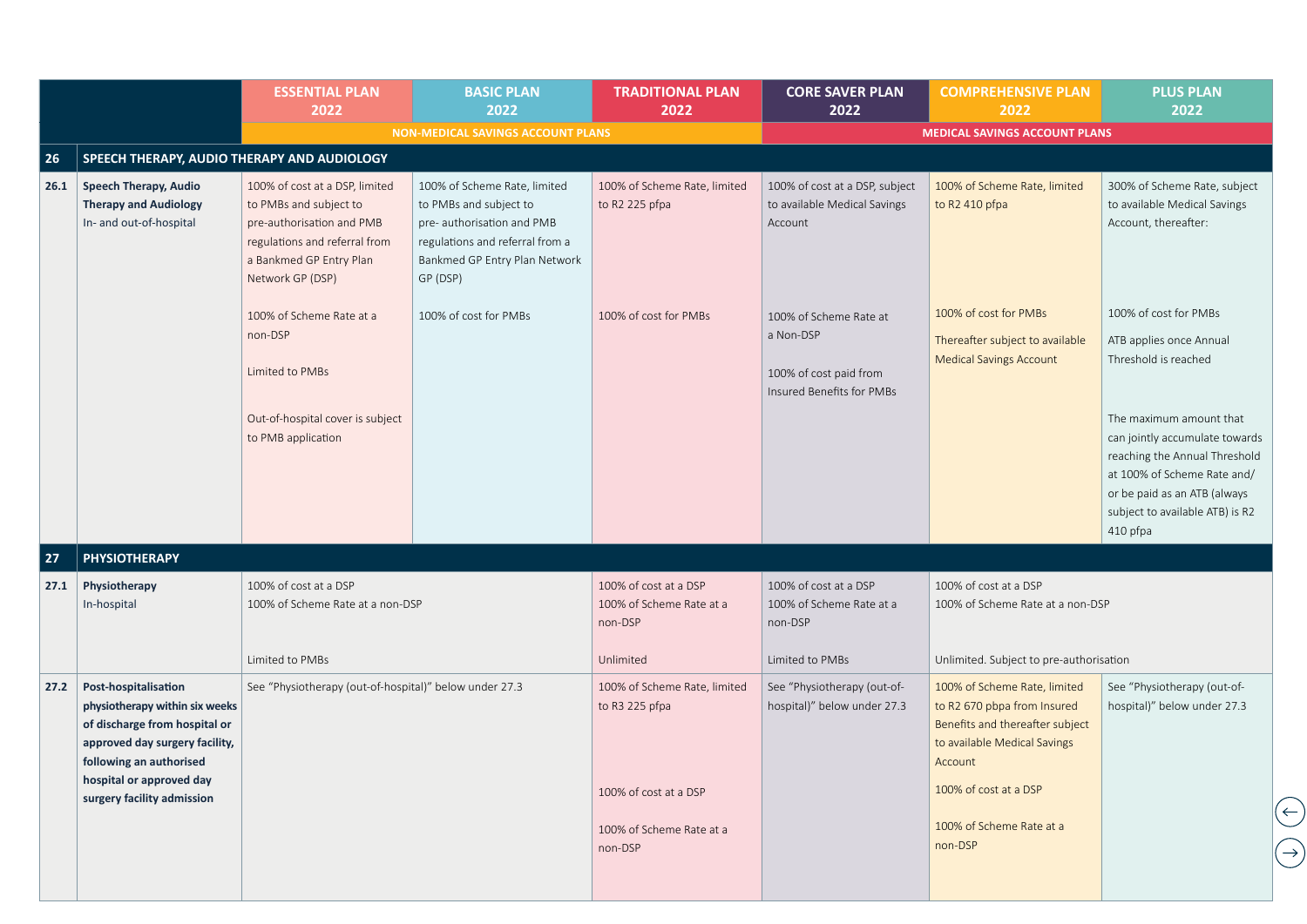|      |                                                                                              | <b>ESSENTIAL PLAN</b><br>2022                                                                                                                      | <b>BASIC PLAN</b><br>2022                                                                                                                                                                                                                                                                                                                                                                                                                                                | <b>TRADITIONAL PLAN</b><br>2022                                                                                                                                                                                    | <b>CORE SAVER PLAN</b><br>2022                                                                                                                                                | <b>COMPREHENSIVE PLAN</b><br>2022                                                                                                | <b>PLUS PLAN</b><br>2022                                                                                                                                                                                                                                                                                                                |
|------|----------------------------------------------------------------------------------------------|----------------------------------------------------------------------------------------------------------------------------------------------------|--------------------------------------------------------------------------------------------------------------------------------------------------------------------------------------------------------------------------------------------------------------------------------------------------------------------------------------------------------------------------------------------------------------------------------------------------------------------------|--------------------------------------------------------------------------------------------------------------------------------------------------------------------------------------------------------------------|-------------------------------------------------------------------------------------------------------------------------------------------------------------------------------|----------------------------------------------------------------------------------------------------------------------------------|-----------------------------------------------------------------------------------------------------------------------------------------------------------------------------------------------------------------------------------------------------------------------------------------------------------------------------------------|
|      |                                                                                              |                                                                                                                                                    | <b>NON-MEDICAL SAVINGS ACCOUNT PLANS</b>                                                                                                                                                                                                                                                                                                                                                                                                                                 |                                                                                                                                                                                                                    |                                                                                                                                                                               | <b>MEDICAL SAVINGS ACCOUNT PLANS</b>                                                                                             |                                                                                                                                                                                                                                                                                                                                         |
| 27.3 | Physiotherapy<br>Out-of-hospital                                                             | Limited to PMBs and subject to pre-authorisation and PMB<br>(DSP):<br>100% of cost at a DSP<br>100% of Scheme Rate at a non-DSP<br>Limited to PMBs | regulations and referral from a Bankmed GP Entry Plan Network GP                                                                                                                                                                                                                                                                                                                                                                                                         | 100% of Scheme Rate, subject<br>to out-of-hospital "GP and<br>Specialists: Consultations in<br>rooms" limits as set out in<br>these Benefit Tables<br>100% of cost at a DSP<br>100% of Scheme Rate at a<br>non-DSP | 100% of Scheme Rate, subject<br>to available Medical Savings<br>Account for non-PMBs<br>100% of cost for PMBs<br>100% of cost at a DSP<br>100% of Scheme Rate at a<br>non-DSP | 100% of cost, subject to<br>available Medical Savings<br>Account<br>100% of cost at a DSP<br>100% of Scheme Rate at a<br>non-DSP | 300% of Scheme Rate, subject<br>to available Medical Savings<br>Account<br>ATB applies once Annual<br>Threshold is reached<br>The maximum amount that<br>can jointly accumlate towards<br>reaching the Annual Threshold<br>(at 100% of Scheme Rate) and/<br>or be paud as an ATB (always<br>subject to available ATB) is R3<br>225 pbpa |
| 28   |                                                                                              |                                                                                                                                                    | ADDITIONAL BENEFITS FOR BENEFICIARIES WITH NEURODEVELOPMENTAL DISORDERS<br>Subject to approval. Additional discretionary Insured Benefits in the following categories may be granted for beneficiaries with neurodevelopmental disorders, subject to clinical motivation and Scheme approval<br>The quantum of additional benefits, if approved, shall be decided on a case-for-case basis and granted at the applicable contracted rate or Scheme Rate as set out below |                                                                                                                                                                                                                    |                                                                                                                                                                               |                                                                                                                                  |                                                                                                                                                                                                                                                                                                                                         |
| 28.1 | <b>Occupational Therapy:</b><br>Psychiatric consultations/<br>sessions<br>Out-of-hospital    | No benefit                                                                                                                                         | 100% of Scheme Rate or contracted rate, whichever applies                                                                                                                                                                                                                                                                                                                                                                                                                |                                                                                                                                                                                                                    |                                                                                                                                                                               |                                                                                                                                  |                                                                                                                                                                                                                                                                                                                                         |
| 28.2 | <b>Occupational Therapy:</b><br>Non-psychiatric<br>consultations/sessions<br>Out-of-hospital | No benefit                                                                                                                                         | 100% of cost at a DSP<br>100% of Scheme Rate at a non-DSP                                                                                                                                                                                                                                                                                                                                                                                                                |                                                                                                                                                                                                                    |                                                                                                                                                                               |                                                                                                                                  |                                                                                                                                                                                                                                                                                                                                         |
| 28.3 | Physiotherapy<br>Out-of-hospital                                                             | No benefit                                                                                                                                         | 100% of cost at a DSP<br>100% of Scheme Rate at a non-DSP                                                                                                                                                                                                                                                                                                                                                                                                                |                                                                                                                                                                                                                    |                                                                                                                                                                               |                                                                                                                                  |                                                                                                                                                                                                                                                                                                                                         |
| 28.4 | <b>Speech Therapy</b><br>Out-of-hospital                                                     | No benefit                                                                                                                                         | 100% of cost at a DSP<br>100% of Scheme Rate at a non-DSP                                                                                                                                                                                                                                                                                                                                                                                                                |                                                                                                                                                                                                                    |                                                                                                                                                                               |                                                                                                                                  |                                                                                                                                                                                                                                                                                                                                         |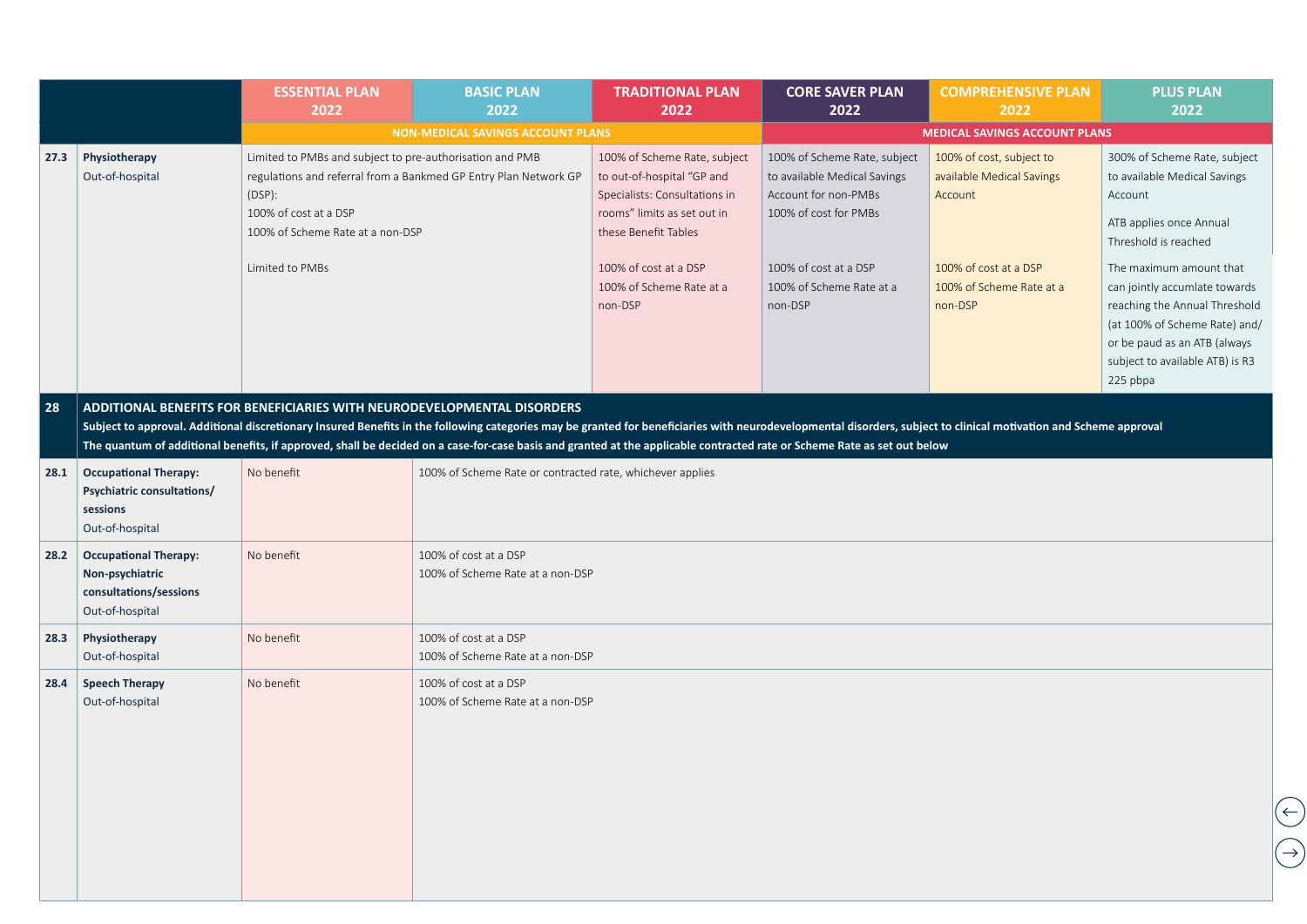|      |                                                                                                                                                                                                                                                                    | <b>ESSENTIAL PLAN</b><br>2022                                                                                                                                                                                                                                                             | <b>BASIC PLAN</b><br>2022                                                                                                                                                                                                        | <b>TRADITIONAL PLAN</b><br>2022                                                                                                                                                                 | <b>CORE SAVER PLAN</b><br>2022                                                                                                                                         | <b>COMPREHENSIVE PLAN</b><br>2022                                                                                                                                                                | <b>PLUS PLAN</b><br>2022                                                                                                                                                                                                                                                                                                                 |
|------|--------------------------------------------------------------------------------------------------------------------------------------------------------------------------------------------------------------------------------------------------------------------|-------------------------------------------------------------------------------------------------------------------------------------------------------------------------------------------------------------------------------------------------------------------------------------------|----------------------------------------------------------------------------------------------------------------------------------------------------------------------------------------------------------------------------------|-------------------------------------------------------------------------------------------------------------------------------------------------------------------------------------------------|------------------------------------------------------------------------------------------------------------------------------------------------------------------------|--------------------------------------------------------------------------------------------------------------------------------------------------------------------------------------------------|------------------------------------------------------------------------------------------------------------------------------------------------------------------------------------------------------------------------------------------------------------------------------------------------------------------------------------------|
|      |                                                                                                                                                                                                                                                                    |                                                                                                                                                                                                                                                                                           | <b>NON-MEDICAL SAVINGS ACCOUNT PLANS</b>                                                                                                                                                                                         |                                                                                                                                                                                                 |                                                                                                                                                                        | <b>MEDICAL SAVINGS ACCOUNT PLANS</b>                                                                                                                                                             |                                                                                                                                                                                                                                                                                                                                          |
| 29   | <b>OTHER AUXILIARY SERVICES</b><br>In- and out-of-hospital                                                                                                                                                                                                         |                                                                                                                                                                                                                                                                                           |                                                                                                                                                                                                                                  |                                                                                                                                                                                                 |                                                                                                                                                                        |                                                                                                                                                                                                  |                                                                                                                                                                                                                                                                                                                                          |
| 29.1 | <b>Auxiliary Allied Services</b><br>Chiropody, Podiatry, Dietetics<br>(nutritional assessments),<br>Orthotics, Massage,<br>Chiropractors, Herbalists,<br>Naturopaths, Family Planning<br>Clinics, Homeopaths and<br><b>Biokineticists (fitness</b><br>assessments) | 100% of cost at a DSP, limited<br>to PMBs and subject to<br>pre-authorisation and PMB<br>regulations and referral from<br>a Bankmed GP Entry Plan<br>Network GP (DSP)<br>100% of Scheme Rate at a<br>non-DSP<br>Limited to PMBs<br>Out-of-hospital cover is subject<br>to PMB application | 100% of Scheme Rate, limited<br>to PMBs and subject to pre-<br>authorisation and referral from a<br>Bankmed GP Entry Plan Network<br>GP (DSP)<br>Out-of-hospital cover is subject<br>to PMB application<br>100% of cost at a DSP | 100% of Scheme Rate,<br>limited to R3 405 pfpa<br>100% of cost at a DSP                                                                                                                         | 100% of Scheme Rate, subject<br>to available Medical Savings<br>Account for non-PMBs<br>100% of cost at a DSP                                                          | 100% of Scheme Rate, subject<br>to available Medical Savings<br>Account<br>100% of cost at a DSP                                                                                                 | 300% of Scheme Rate, subject<br>to available Medical Savings<br>Account<br>ATB applies once Annual<br>Threshold is reached<br>The maximum amount that<br>can jointly accumulate towards<br>reaching the Annual Threshold<br>(at 100% of Scheme Rate) and/<br>or be paid as an ATB (always<br>subject to available ATB) is R3<br>405 pfpa |
| 30   | <b>MAXILLOFACIAL AND ORAL SURGERY</b>                                                                                                                                                                                                                              |                                                                                                                                                                                                                                                                                           | Subject to pre-authorisation and PMB regulations. NB: Benefits for caps, crowns, bridges and endosteal and ossea-integrated implants are dealt with under dentistry and orthodontics: Advanced dentistry- see 31.2 below         |                                                                                                                                                                                                 |                                                                                                                                                                        |                                                                                                                                                                                                  |                                                                                                                                                                                                                                                                                                                                          |
| 30.1 | <b>Maxillofacial and Oral</b><br><b>Surgery</b><br>Consultations, procedures<br>and treatment in-and<br>out-of-hospital                                                                                                                                            | Limited to PMBs<br>• 100% of cost at contracted rate for Bankmed Entry Plan<br>Specialist Network (DSPs)<br>100% of Scheme Rate for non-DSPs                                                                                                                                              |                                                                                                                                                                                                                                  | 100% of cost at contracted<br>rate, unlimited for<br>Bankmed Prestige A and B<br>Specialist Network (DSPs)<br>100% of Scheme Rate<br>for non-DSPs<br>Benefit inclusive of elective<br>treatment | Limited to PMBs<br>100% of cost at contracted<br>$\bullet$<br>rate for Bankmed Prestige<br>A and B Specialist Network<br>(DSPs)<br>100% of Scheme Rate<br>for non-DSPs | 100% of cost at contracted rate, unlimited for Bankmed<br>$\bullet$<br>Prestige A and B Specialist Network (DSPs)<br>100% of Scheme Rate for non-DSPs<br>Benefit inclusive of elective treatment |                                                                                                                                                                                                                                                                                                                                          |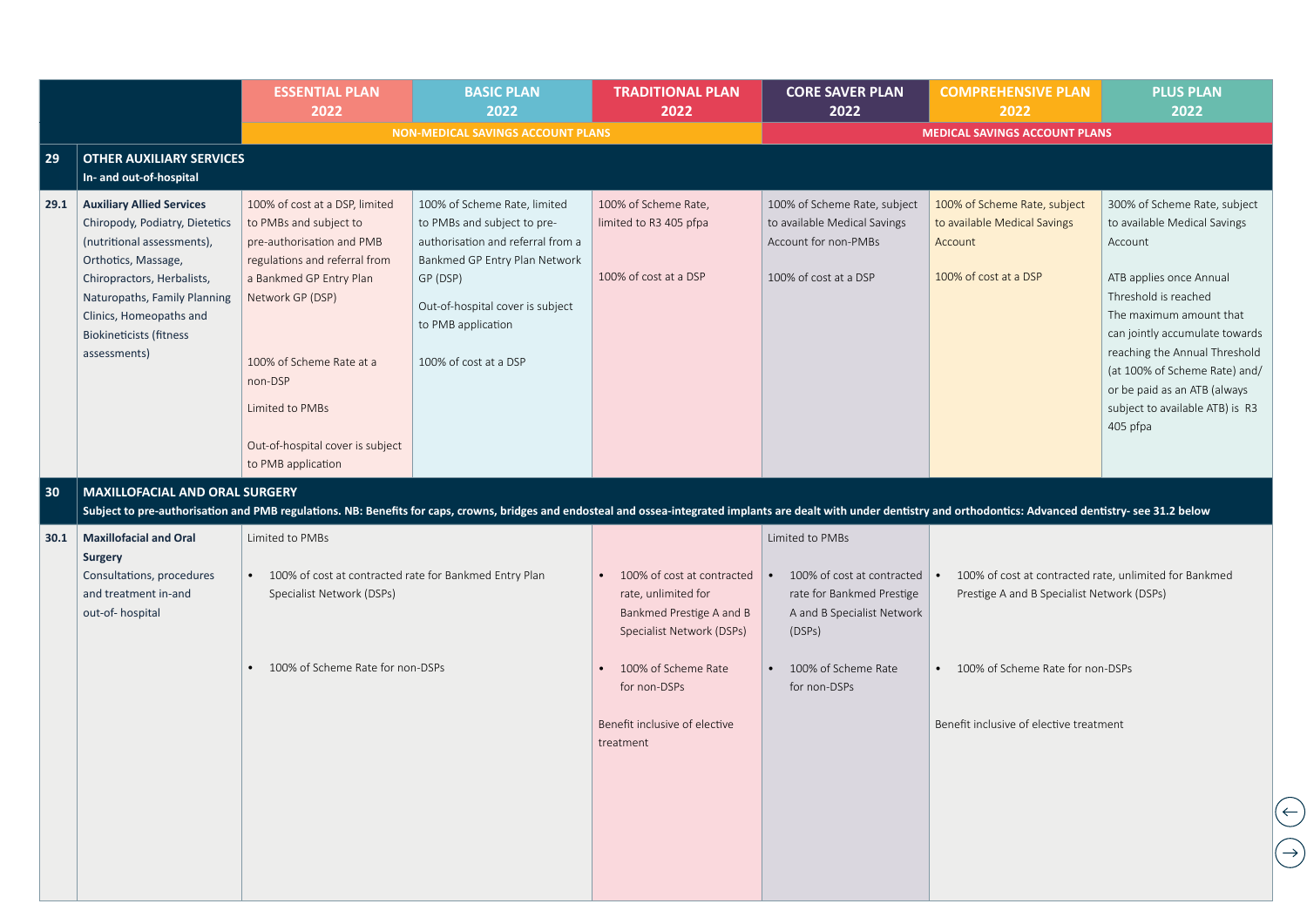|      |                                                                                                               | <b>ESSENTIAL PLAN</b><br>2022 | <b>BASIC PLAN</b><br>2022                                                                                                                                                                                                | <b>TRADITIONAL PLAN</b><br>2022                                                                                                                                                                                                                                                                                                                                                                                                                                        | <b>CORE SAVER PLAN</b><br>2022                                                                                                                        | <b>COMPREHENSIVE PLAN</b><br>2022                                                                                                                                                                                                                                                                                                                                                                                                                                                       | <b>PLUS PLAN</b><br>2022                                                                                                                                                                                                                                                                                                                                                                                       |
|------|---------------------------------------------------------------------------------------------------------------|-------------------------------|--------------------------------------------------------------------------------------------------------------------------------------------------------------------------------------------------------------------------|------------------------------------------------------------------------------------------------------------------------------------------------------------------------------------------------------------------------------------------------------------------------------------------------------------------------------------------------------------------------------------------------------------------------------------------------------------------------|-------------------------------------------------------------------------------------------------------------------------------------------------------|-----------------------------------------------------------------------------------------------------------------------------------------------------------------------------------------------------------------------------------------------------------------------------------------------------------------------------------------------------------------------------------------------------------------------------------------------------------------------------------------|----------------------------------------------------------------------------------------------------------------------------------------------------------------------------------------------------------------------------------------------------------------------------------------------------------------------------------------------------------------------------------------------------------------|
|      |                                                                                                               |                               | <b>NON-MEDICAL SAVINGS ACCOUNT PLANS</b>                                                                                                                                                                                 |                                                                                                                                                                                                                                                                                                                                                                                                                                                                        |                                                                                                                                                       | <b>MEDICAL SAVINGS ACCOUNT PLANS</b>                                                                                                                                                                                                                                                                                                                                                                                                                                                    |                                                                                                                                                                                                                                                                                                                                                                                                                |
| 31   | <b>DENTISTRY</b>                                                                                              |                               |                                                                                                                                                                                                                          |                                                                                                                                                                                                                                                                                                                                                                                                                                                                        |                                                                                                                                                       |                                                                                                                                                                                                                                                                                                                                                                                                                                                                                         |                                                                                                                                                                                                                                                                                                                                                                                                                |
|      |                                                                                                               |                               | Subject to pre-authorisation and PMB regulations. NB: Benefits for caps, crowns, bridges and endosteal and ossea-integrated implants are dealt with under dentistry and orthodontics: Advanced dentistry- see 31.2 below |                                                                                                                                                                                                                                                                                                                                                                                                                                                                        |                                                                                                                                                       |                                                                                                                                                                                                                                                                                                                                                                                                                                                                                         |                                                                                                                                                                                                                                                                                                                                                                                                                |
| 31.1 | <b>Preventative and Basic</b><br>Dentistry                                                                    | No benefit                    | 100% of cost at a DSP<br>100% of Scheme Rate at a non-<br><b>DSP</b><br>Unlimited, via Bankmed Dental<br>Network<br>Subject to Scheme-approved<br>formulary                                                              | 100% of cost at a DSP<br>100% of Scheme Rate at a<br>non-DSP<br>Unlimited<br>Limited to:<br>One oral examination pbpa<br>$\bullet$<br>Amalgam and resin fillings<br>only<br>Plastic dentures only<br>Two topical fluoride<br>treatments per child per<br>year (age 15 years and<br>younger)<br>One topical fluoride<br>treatment per year for all<br>other beneficiaries<br>Limited to eight molar<br>teeth pb per lifetime<br>Scale and polish limited to<br>two pbpa | 100% of cost at a DSP<br>100% of Scheme Rate at a<br>non-DSP<br>Subject to available Medical<br>Savings Account                                       | 100% of cost at a DSP<br>100% of Scheme Rate at a<br>non-DSP<br>Unlimited; paid from Insured<br>Benefit<br>Limited to:<br>One oral examination pbpa<br>Amalgam and resin fillings<br>only<br>Plastic dentures only<br>Two topical fluoride<br>treatments per child per<br>year (age 15 years and<br>younger)<br>One topical fluoride<br>treatment per year for<br>all other beneficiaries<br>Limited to eight molar<br>teeth pb per lifetime<br>Scale and polish limited<br>to two pbpa | 300% of Scheme Rate, subject<br>to available Medical Savings<br>Account<br>100% of cost at a DSP<br>ATB applies once Annual<br>Threshold is reached<br>The maximum amount that<br>can jointly accumulate towards<br>reaching the Annual Threshold<br>(at 100% of Scheme Rate) and/<br>or be paid as an ATB (always<br>subject to available ATB), is R19<br>315 for a single member and<br>R29 255 for a family |
| 31.2 | <b>Advanced Dentistry</b><br>Caps, crowns, bridges and<br>cost of endosteal and ossea-<br>integrated implants | No benefit                    | No benefit                                                                                                                                                                                                               | 100% of cost at a DSP<br>100% of Scheme Rate at a<br>non-DSP<br>Limited to:<br>M:<br>R7 450 pbpa<br>$M + 1 +$ : R11 560 pfpa<br>Combined limit for advanced<br>dentistry, orthodontics and all<br>other dental services                                                                                                                                                                                                                                                | 100% of cost at a DSP<br>100% of Scheme Rate at a<br>non-DSP<br>Subject to available Medical<br>Savings Account for non-PMBs<br>100% of cost for PMBs | 100% of cost at a DSP<br>100% of Scheme Rate at a<br>non-DSP<br>Limited to:<br>R5 805 pbpa<br>M:<br>$M + 1 +$ : R9 720 pfpa<br>Thereafter subject to available<br><b>Medical Savings Account</b>                                                                                                                                                                                                                                                                                        |                                                                                                                                                                                                                                                                                                                                                                                                                |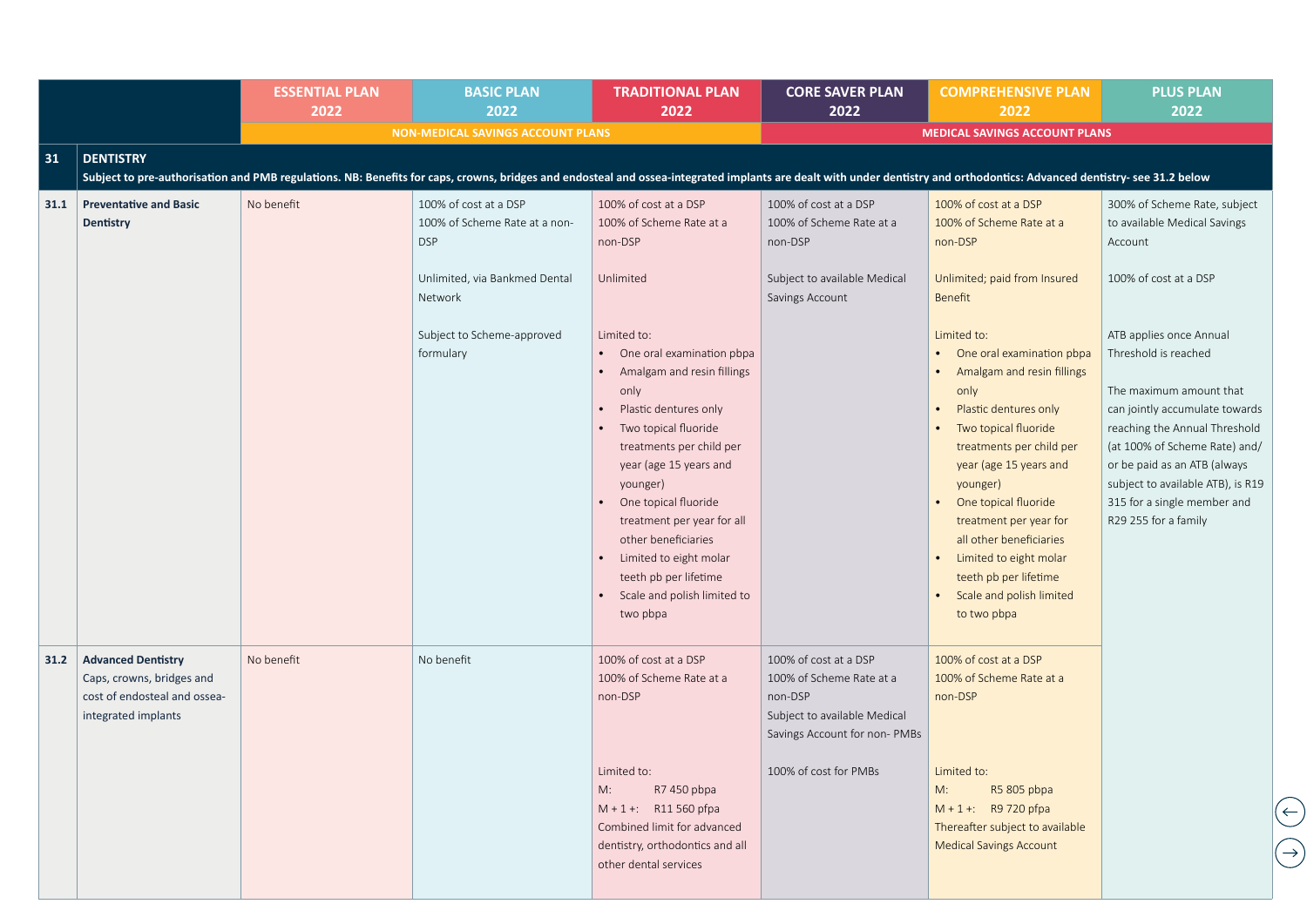|      |                                                                                              | <b>ESSENTIAL PLAN</b><br>2022                                                                          | <b>BASIC PLAN</b><br>2022                                                                                     | <b>TRADITIONAL PLAN</b><br>2022                              | <b>CORE SAVER PLAN</b><br>2022                                                                                                   | <b>COMPREHENSIVE PLAN</b><br>2022                                                      | <b>PLUS PLAN</b><br>2022                                                                                    |
|------|----------------------------------------------------------------------------------------------|--------------------------------------------------------------------------------------------------------|---------------------------------------------------------------------------------------------------------------|--------------------------------------------------------------|----------------------------------------------------------------------------------------------------------------------------------|----------------------------------------------------------------------------------------|-------------------------------------------------------------------------------------------------------------|
|      |                                                                                              |                                                                                                        | <b>NON-MEDICAL SAVINGS ACCOUNT PLANS</b>                                                                      |                                                              |                                                                                                                                  | <b>MEDICAL SAVINGS ACCOUNT PLANS</b>                                                   |                                                                                                             |
| 31.3 | <b>Orthodontics</b><br>Subject to orthodontic<br>quotation and prior approval<br>from Scheme | No benefit                                                                                             | No benefit                                                                                                    | 100% of cost at a DSP<br>100% of Scheme Rate at a<br>non-DSP | 100% of cost at a DSP<br>100% of Scheme Rate at a<br>non-DSP                                                                     | 100% of cost at a DSP<br>100% of Scheme Rate at a<br>non-DSP<br>Limited to R9 720 pfpa |                                                                                                             |
|      |                                                                                              |                                                                                                        |                                                                                                               | Subject to advanced Dentistry<br>limit                       | Subject to available Medical<br>Savings Account                                                                                  | Thereafter subject to available<br><b>Medical Savings Account</b>                      |                                                                                                             |
| 31.4 | <b>All other Dental Services</b>                                                             | No benefit                                                                                             | 100% of cost at the DSP<br>via the Bankmed Dental Network<br>and subject to Scheme-approved<br>formulary for: | 100% of cost at a DSP<br>100% of Scheme Rate at a<br>non-DSP | 100% of cost at a DSP<br>100% of Scheme Rate at a<br>non-DSP                                                                     | 100% of cost at a DSP<br>100% of Scheme Rate at a<br>non-DSP                           |                                                                                                             |
|      |                                                                                              |                                                                                                        | Second and subsequent<br>examinations in the same<br>year<br>X-rays<br>100% of Scheme Rate at a<br>non-DSP    | Subject to Advanced Dentistry<br>Limit                       | Subject to available Medical<br>Savings Account                                                                                  | Subject to available Medical<br><b>Savings Account</b>                                 |                                                                                                             |
| 32   | <b>GENERAL PRACTITIONERS (GPs)</b>                                                           |                                                                                                        |                                                                                                               |                                                              |                                                                                                                                  |                                                                                        |                                                                                                             |
| 32.1 | <b>GP Consultations</b><br>In-hospital                                                       | Limited to PMBs<br>100% of cost at contracted<br>rate, for Bankmed GP Entry<br>Plan Network GPs (DSPs) | 100% of cost at contracted<br>rate, unlimited for Bankmed<br>GP Entry Plan Network GPs<br>(DSPs)              |                                                              | • 100% of cost at contracted rate, unlimited for Bankmed GP Network GPs (DSPs)                                                   |                                                                                        |                                                                                                             |
|      |                                                                                              | 100% of Scheme Rate<br>for non-DSPs                                                                    | 100% of Scheme Rate for<br>non-DSPs                                                                           | • 100% of Scheme Rate for non-DSPs                           |                                                                                                                                  |                                                                                        |                                                                                                             |
| 32.2 | <b>GP Procedures</b>                                                                         | Limited to PMBs                                                                                        | Benefit unlimited                                                                                             | Benefit unlimited                                            | Benefit unlimited                                                                                                                | <b>Benefit unlimited</b>                                                               | Benefit unlimited                                                                                           |
|      | In-hospital                                                                                  | • 100% of cost at contracted<br>rate for PMBs via Bankmed<br>GP Entry Plan Network GPs<br>(DSPs)       | • 100% of cost at contracted<br>rate via Bankmed GP Entry<br>Plan Network GPs (DSPs)                          | rate via Bankmed Network<br>GPs (DSPs)                       | • 100% of cost at contracted • 100% of cost at contracted • 100% of cost at contracted<br>rate via Bankmed Network<br>GPs (DSPs) | rate via Bankmed Network<br>GPs (DSPs)                                                 | • 100% of cost at contracted<br>rate via Bankmed Network<br>GPs (DSPs)<br>$(\leftarrow)$<br>$(\rightarrow)$ |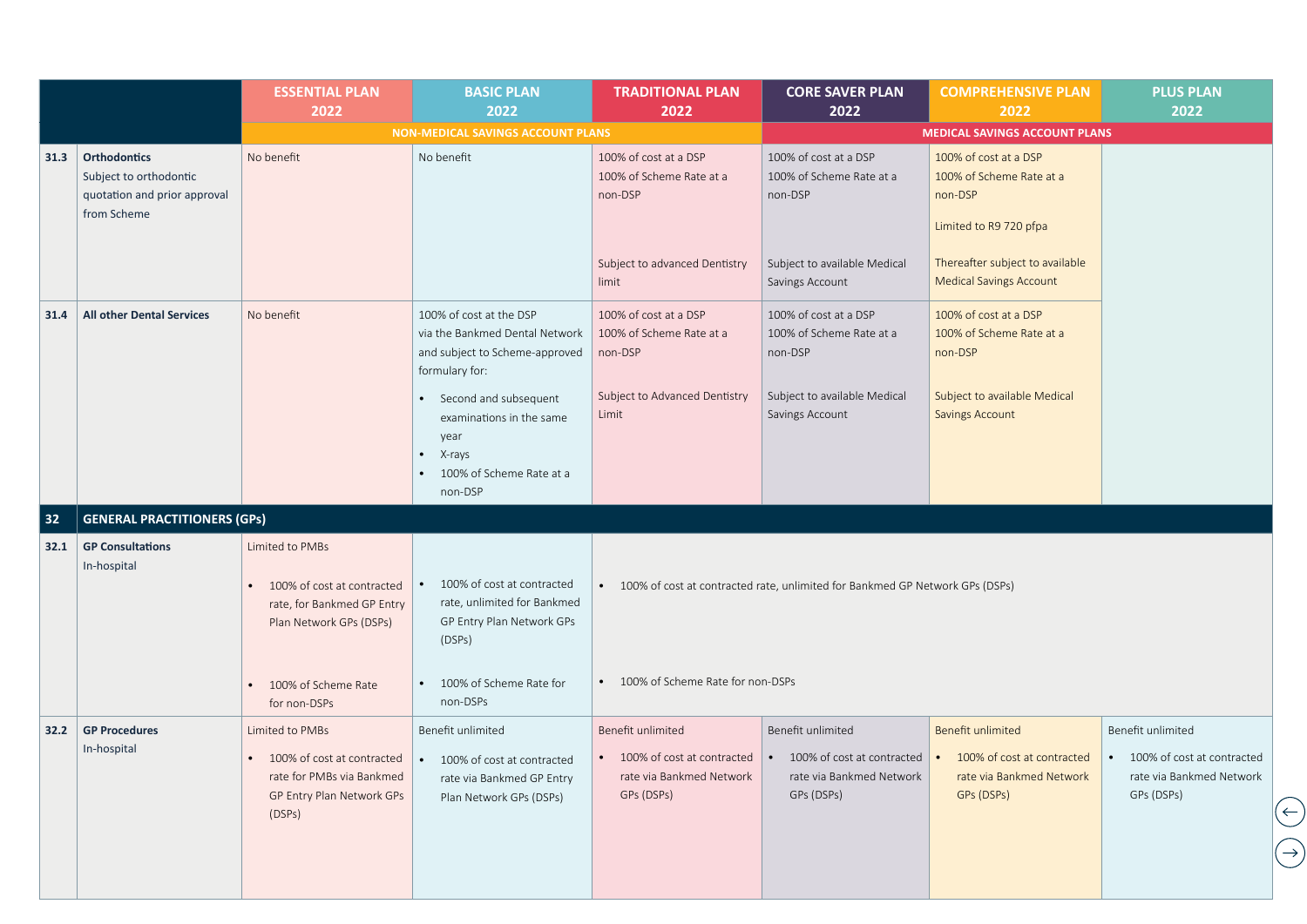|      |                                                                                                                  | <b>ESSENTIAL PLAN</b><br>2022                                                                                                                                                                                                                                                                                                     | <b>BASIC PLAN</b><br>2022                                                                                                                                                                                                                                                                                                                                                                                                                                                                                                                                                                               | <b>TRADITIONAL PLAN</b><br>2022       | <b>CORE SAVER PLAN</b><br>2022                                   | <b>COMPREHENSIVE PLAN</b><br>2022     | <b>PLUS PLAN</b><br>2022                         |  |
|------|------------------------------------------------------------------------------------------------------------------|-----------------------------------------------------------------------------------------------------------------------------------------------------------------------------------------------------------------------------------------------------------------------------------------------------------------------------------|---------------------------------------------------------------------------------------------------------------------------------------------------------------------------------------------------------------------------------------------------------------------------------------------------------------------------------------------------------------------------------------------------------------------------------------------------------------------------------------------------------------------------------------------------------------------------------------------------------|---------------------------------------|------------------------------------------------------------------|---------------------------------------|--------------------------------------------------|--|
|      |                                                                                                                  |                                                                                                                                                                                                                                                                                                                                   | NON-MEDICAL SAVINGS ACCOUNT PLANS                                                                                                                                                                                                                                                                                                                                                                                                                                                                                                                                                                       |                                       |                                                                  | <b>MEDICAL SAVINGS ACCOUNT PLANS</b>  |                                                  |  |
|      | <b>GP Procedures</b><br>In-hospital (continued)                                                                  | • 100% of Scheme Rate for<br>non-DSPs (including PMBs)                                                                                                                                                                                                                                                                            | 100% of Scheme Rate for<br>non-DSPs (including PMBs)                                                                                                                                                                                                                                                                                                                                                                                                                                                                                                                                                    | • 100% of Scheme Rate<br>for non-DSPs | • 100% of Scheme Rate<br>for non-DSPs (including<br>PMBs)        | • 125% of Scheme Rate<br>for non-DSPs | 300% of Scheme Rate<br>$\bullet$<br>for non-DSPs |  |
|      |                                                                                                                  | No benefit for dental surgery,<br>except for PMBs                                                                                                                                                                                                                                                                                 | No benefit for dental surgery,<br>except for PMBs                                                                                                                                                                                                                                                                                                                                                                                                                                                                                                                                                       |                                       | No benefit for dental surgery,<br>except for PMBs                |                                       |                                                  |  |
| 32.3 | Post-hospital GP<br><b>Consultation within 30 days</b><br>of discharge from hospital<br>(excluding<br>day cases) | Limited to PMBs<br>One additional post-<br>hospitalisation GP consultation<br>covered as an Insured Benefit<br>(not payable from Medical<br>Savings Account or other<br>insured limits), per beneficiary<br>visiting a GP within 30 days<br>of discharge, following an<br>authorised hospital admission<br>(excluding day cases): | One additional post-<br>One additional post-hospitalisation GP consultation covered as an Insured Benefit (not payable from Medical Savings Account<br>hospitalisation GP consultation<br>or other insured limits), per beneficiary visiting a GP within 30 days of discharge, following an authorised hospital admission (excluding<br>covered as an Insured Benefit<br>day cases):<br>(not payable from Medical<br>Savings Account or other insured<br>limits), per beneficiary visiting a<br>GP within 30 days of discharge,<br>following an authorised hospital<br>admission (excluding day cases): |                                       |                                                                  |                                       |                                                  |  |
|      |                                                                                                                  | 100% of cost at contracted<br>rate for Bankmed GP Entry<br>Plan Network GPs (DSPs)<br>100% of Scheme Rate                                                                                                                                                                                                                         | 100% of cost at the<br>contracted rate via Bankmed<br>GP Entry Plan Network GPs<br>(DSPs)<br>• 100% of Scheme Rate for                                                                                                                                                                                                                                                                                                                                                                                                                                                                                  | • 100% of Scheme Rate for non-DSPs    | • 100% of cost at contracted rate for Bankmed Network GPs (DSPs) |                                       |                                                  |  |
|      |                                                                                                                  | for non-DSPs                                                                                                                                                                                                                                                                                                                      | non-DSPs<br>Subject to out-of-network limit<br>for non-Bankmed GP Entry<br>Plan Network GPs. See "GPs:<br>Consultations in rooms" for<br>details                                                                                                                                                                                                                                                                                                                                                                                                                                                        |                                       |                                                                  |                                       | $\left(\leftarrow\right)$                        |  |
|      |                                                                                                                  |                                                                                                                                                                                                                                                                                                                                   |                                                                                                                                                                                                                                                                                                                                                                                                                                                                                                                                                                                                         |                                       |                                                                  |                                       |                                                  |  |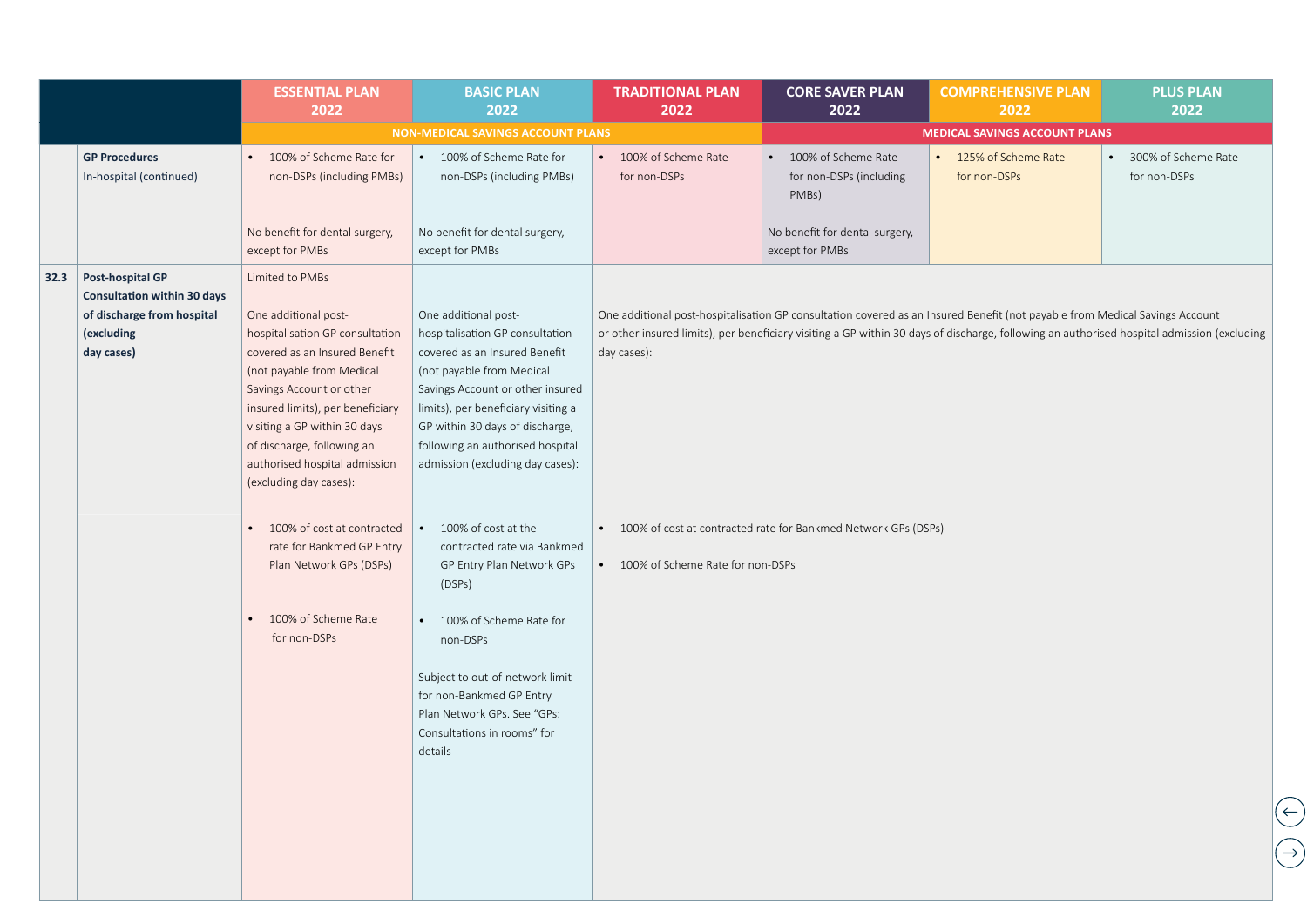|                                            | <b>ESSENTIAL PLAN</b><br>2022                                                                                                           | <b>BASIC PLAN</b><br>2022                                                                                                                                       | <b>TRADITIONAL PLAN</b><br>2022                                                               | <b>CORE SAVER PLAN</b><br>2022                                                                                                                                                                                 | <b>COMPREHENSIVE PLAN</b><br>2022                                                                                        | <b>PLUS PLAN</b><br>2022                                                                               |
|--------------------------------------------|-----------------------------------------------------------------------------------------------------------------------------------------|-----------------------------------------------------------------------------------------------------------------------------------------------------------------|-----------------------------------------------------------------------------------------------|----------------------------------------------------------------------------------------------------------------------------------------------------------------------------------------------------------------|--------------------------------------------------------------------------------------------------------------------------|--------------------------------------------------------------------------------------------------------|
|                                            |                                                                                                                                         | <b>NON-MEDICAL SAVINGS ACCOUNT PLANS</b>                                                                                                                        |                                                                                               |                                                                                                                                                                                                                | <b>MEDICAL SAVINGS ACCOUNT PLANS</b>                                                                                     |                                                                                                        |
| <b>GPs: Consultations in rooms</b><br>32.4 | Limited to PMBs                                                                                                                         | Members must make use of<br>Bankmed GP Entry Plan Network<br>GPs (DSPs):                                                                                        | Combined limit for GP and<br>specialist consultations in<br>rooms:                            | Benefits for a Bankmed<br>Network GP (DSP):                                                                                                                                                                    | Benefits subject to available<br><b>Medical Savings Account:</b>                                                         | Benefits for a Bankmed<br>Network GP (DSP):                                                            |
|                                            | 100% of cost at contracted<br>rate, unlimited for<br>Bankmed GP Entry Plan<br>Network GPs (DSPs)<br>100% of Scheme Rate<br>for non-DSPs | • 100% of cost at contracted<br>rate, unlimited for selected<br>Bankmed GP Entry Plan<br>Network GPs (DSP) in<br>accordance with preferred<br>provider contract | $\bullet$ M:<br>R3 755 pbpa<br>• $M + 1$ : R6 800 pfpa<br>• $M + 2 + 1$ : R7 885 pfpa         | 100% of cost at contracted<br>rate, unlimited for PMBs<br>Two consultations at<br>contracted rate from<br>Insured Benefits, for non-<br>PMBs (thereafter payable<br>from available Medical<br>Savings Account) | 100% of cost at contracted<br>rate for Bankmed Network<br>GPs (DSPs)<br>100% of Scheme Rate for<br>$\bullet$<br>non-DSPs | 100% of cost, subject to<br>available Medical Savings<br>Account/ATB                                   |
|                                            |                                                                                                                                         |                                                                                                                                                                 | GPs paid as follows:                                                                          | Benefits for any other GP<br>(non-DSP):                                                                                                                                                                        |                                                                                                                          | Benefits for any other GP<br>(non-DSP):                                                                |
|                                            |                                                                                                                                         | Limited to three visits,<br>to a maximum of<br>R2 345 pfpa (at Bankmed<br>GP Entry Plan Network<br>rate) for consultations,<br>procedures and medicine          | 100% of cost at contracted<br>rate for Bankmed Network<br>GPs (DSPs)                          | 100% of Scheme Rate<br>from Insured Benefits for<br>PMBs                                                                                                                                                       |                                                                                                                          | 300% of Scheme Rate,<br>subject to available<br><b>Medical Savings</b><br>Account/ATB                  |
|                                            |                                                                                                                                         | at non Bankmed GP Entry<br>Plan Network GPs, when the<br>selected Bankmed GP Entry<br>Plan Network GP is not                                                    | 100% of Scheme Rate<br>for non-DSPs<br>• Unlimited if DSP used                                | 100% of Scheme Rate<br>$\bullet$<br>from the Medical Savings<br>Account for non-PMBs                                                                                                                           |                                                                                                                          | ATB applies once Annual<br>Threshold is reached                                                        |
|                                            |                                                                                                                                         | available or the beneficiary is<br>out of town; out-of-network<br>limit includes all costs arising                                                              |                                                                                               |                                                                                                                                                                                                                | PMB treatment:                                                                                                           | PMB treatment:                                                                                         |
|                                            |                                                                                                                                         | from the out- of-network<br>consultation                                                                                                                        | Continued benefits for<br>beneficiaries with PMB<br>conditions, subject to<br>PMB regulations |                                                                                                                                                                                                                | 100% of cost at contracted<br>rate from Insured Benefits<br>for PMBs at Bankmed<br>Network GPs (DSPs)                    | 100% of cost at contracted<br>rate from Insured Benefits<br>for PMBs at Bankmed<br>Network GPs (DSPs); |
|                                            |                                                                                                                                         |                                                                                                                                                                 |                                                                                               |                                                                                                                                                                                                                | • 100% of Scheme Rate<br>for non-DSPs                                                                                    | • 100% of Scheme Rate<br>for non-DSPs                                                                  |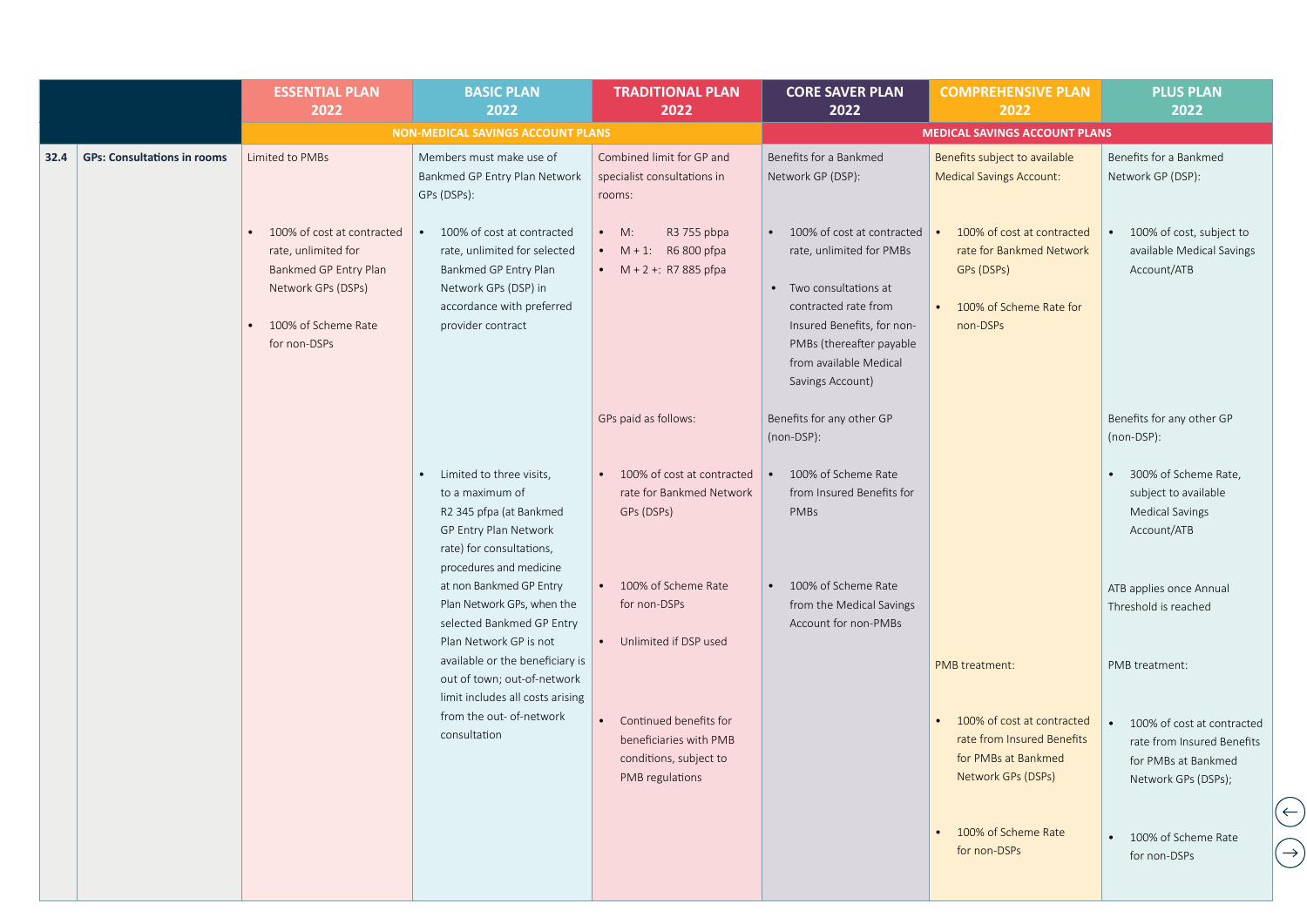|      |                                                                                                                         | <b>ESSENTIAL PLAN</b><br>2022                                                                                       | <b>BASIC PLAN</b><br>2022                                                                                                                                                | <b>TRADITIONAL PLAN</b><br>2022                                                                           | <b>CORE SAVER PLAN</b><br>2022                                                                            | <b>COMPREHENSIVE PLAN</b><br>2022                                                                         | <b>PLUS PLAN</b><br>2022                                                                                  |
|------|-------------------------------------------------------------------------------------------------------------------------|---------------------------------------------------------------------------------------------------------------------|--------------------------------------------------------------------------------------------------------------------------------------------------------------------------|-----------------------------------------------------------------------------------------------------------|-----------------------------------------------------------------------------------------------------------|-----------------------------------------------------------------------------------------------------------|-----------------------------------------------------------------------------------------------------------|
|      |                                                                                                                         |                                                                                                                     | <b>NON-MEDICAL SAVINGS ACCOUNT PLANS</b>                                                                                                                                 |                                                                                                           |                                                                                                           | <b>MEDICAL SAVINGS ACCOUNT PLANS</b>                                                                      |                                                                                                           |
| 32.5 | <b>GPs: Procedures in rooms</b>                                                                                         | Limited to PMBs<br>100% of cost at contracted<br>rate, unlimited for<br>Bankmed GP Entry Plan<br>Network GPs (DSPs) | See "GPs: Consultations in<br>rooms" in section 32.4                                                                                                                     | 100% of cost of contracted<br>rate for Bankmed Network<br>GPs (DSPs), unlimited                           | 100% of cost of contracted<br>rate for Bankmed Network<br>GPs (DSPs), unlimited                           | Paid from Insured Benefits:<br>100% of cost of contracted<br>rate for Bankmed Network<br>GPs (DSPs)       | Paid from Insured Benefits:<br>100% of cost of contracted<br>rate for Bankmed Network<br>GPs (DSPs)       |
|      |                                                                                                                         | 100% of Scheme Rate<br>for non-DSPs                                                                                 |                                                                                                                                                                          | 100% of Scheme Rate<br>for non-DSPs                                                                       | 100% of Scheme Rate,<br>subject to available<br><b>Medical Savings Account</b><br>for non-DSPs            | 125% of Scheme Rate<br>for non-DSPs                                                                       | 300% of Scheme Rate<br>for non-DSPs                                                                       |
| 32.6 | <b>GPs: Virtual consultations</b><br>Subject to member and/<br>or beneficiary consulting<br>with GP face-to-face during | 100% of cost for Bankmed<br>GP Entry Plan Network<br>GPs: DSPs                                                      | 100% of cost for Bankmed<br>$\bullet$<br>GP Entry Plan Network GPs:<br><b>DSPs</b>                                                                                       | 100% of cost for Bankmed<br>Network GPs: DSPs                                                             | 100% of cost for Bankmed<br>Network GPs: DSPs                                                             | 100% of cost for Bankmed<br><b>Network GPs: DSPs</b>                                                      | 100% of cost for Bankmed<br>Network GPs: DSPs                                                             |
|      | prior six-month period and<br>verification notes submitted<br>by claiming GP Subject to                                 | 100% of Scheme Rate<br>for non-DSPs                                                                                 | • 100% of Scheme Rate for<br>non-DSPs                                                                                                                                    | 100% of Scheme Rate<br>for non-DSPs                                                                       | 100% of Scheme Rate<br>for non-DSPs                                                                       | 100% of Scheme Rate<br>for non-DSPs                                                                       | 100% of Scheme Rate<br>for non-DSPs                                                                       |
|      | Out-of-hospital GP Benefits<br>and Limits                                                                               | Limited to three<br>consultations pbpa                                                                              | Limited to three<br>consultations pbpa                                                                                                                                   | Limited to three<br>consultations pbpa                                                                    | Limited to three<br>consultations pbpa                                                                    | Limited to three<br>consultations pbpa                                                                    | Limited to three<br>consultations pbpa                                                                    |
|      |                                                                                                                         | Limited to PMBs                                                                                                     | Subject to Out-of-network<br>GP Limit if non-DSP used                                                                                                                    |                                                                                                           | Subject to available<br>Savings for non-PMBs                                                              | Subject to available Savings<br>for non-PMBs                                                              | Subject to available Savings<br>/ATB for non-PMBs                                                         |
| 33   | <b>SPECIALISTS NB:</b>                                                                                                  |                                                                                                                     | NB: Psychiatrists, oncologists, radiologists, pathologists, maxillofacial and oral surgeons and other dental practitioners are covered elsewhere in these Benefit Tables |                                                                                                           |                                                                                                           |                                                                                                           |                                                                                                           |
| 33.1 | <b>Specialist consultations</b><br>and procedures                                                                       | Limited to PMBs                                                                                                     |                                                                                                                                                                          |                                                                                                           |                                                                                                           |                                                                                                           |                                                                                                           |
|      | In-hospital                                                                                                             | 100% of cost of contracted<br>rate at Bankmed Entry Plan<br>Specialist Network (DSPs)                               | 100% of cost of contracted<br>rate at Bankmed Entry Plan<br>Specialist Network (DSPs),<br>unlimited                                                                      | 100% of cost of contracted<br>rate at Bankmed Prestige<br>A and B Specialist Network<br>(DSPs), unlimited | 100% of cost of contracted<br>rate at Bankmed Prestige<br>A and B Specialist Network<br>(DSPs), unlimited | 100% of cost of contracted<br>rate at Bankmed Prestige<br>A and B Specialist Network<br>(DSPs), unlimited | 100% of cost of contracted<br>rate at Bankmed Prestige<br>A and B Specialist Network<br>(DSPs), unlimited |
|      |                                                                                                                         | 100% of Scheme Rate<br>for non-DSPs                                                                                 | • 100% of Scheme Rate for<br>non-DSPs                                                                                                                                    | • 100% of Scheme Rate<br>for non-DSPs                                                                     | • 100% of Scheme Rate<br>for non-DSPs                                                                     | • 100% of Scheme Rate<br>for non-DSPs                                                                     | • 300% of Scheme Rate<br>for non-DSPs                                                                     |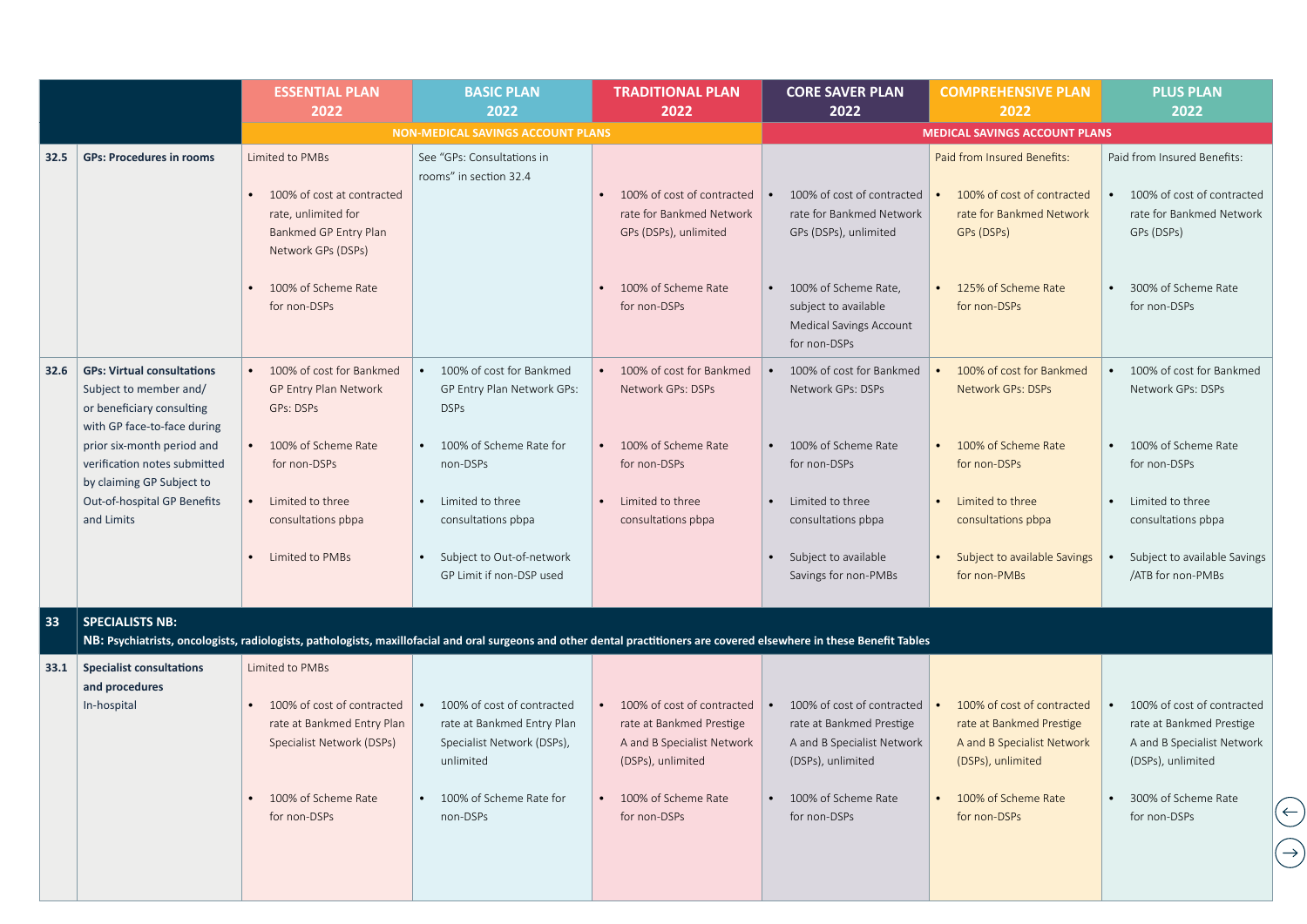|      |                                                                                                                                                                                          | <b>ESSENTIAL PLAN</b><br>2022                                                                                                                                  | <b>BASIC PLAN</b><br>2022                                                                                                                                                                            | <b>TRADITIONAL PLAN</b><br>2022                                                                                                                                              | <b>CORE SAVER PLAN</b><br>2022                                                                                                                                                                           | <b>COMPREHENSIVE PLAN</b><br>2022                                                               | <b>PLUS PLAN</b><br>2022                                                                                                   |
|------|------------------------------------------------------------------------------------------------------------------------------------------------------------------------------------------|----------------------------------------------------------------------------------------------------------------------------------------------------------------|------------------------------------------------------------------------------------------------------------------------------------------------------------------------------------------------------|------------------------------------------------------------------------------------------------------------------------------------------------------------------------------|----------------------------------------------------------------------------------------------------------------------------------------------------------------------------------------------------------|-------------------------------------------------------------------------------------------------|----------------------------------------------------------------------------------------------------------------------------|
|      |                                                                                                                                                                                          |                                                                                                                                                                | <b>NON-MEDICAL SAVINGS ACCOUNT PLANS</b>                                                                                                                                                             |                                                                                                                                                                              |                                                                                                                                                                                                          | <b>MEDICAL SAVINGS ACCOUNT PLANS</b>                                                            |                                                                                                                            |
| 33.2 | <b>Specialists: Consultations in</b><br>rooms<br>Pre-authorisation required<br>for all Plans, excluding<br>Comprehensive and Plus<br>Be sure to obtain a referral<br>from your GP and an | Limited to PMBs<br>Benefits subject to referral<br>by a Bankmed GP Entry Plan<br>Network GP and approved<br>basket of care registration<br>for PMB conditions: | Benefits subject to referral by a<br>Bankmed GP Entry Plan Network<br>GP, and limited to:<br>M:<br>R2 130 pbpa<br>$M + 1 +$ : R3 335 pfpa<br>(combined limit with specialist<br>procedures in rooms) | Combined limit with GP<br>consultations in rooms,<br>and paid as follows:<br>100% of cost at contracted<br>rate for Bankmed Prestige<br>A and B Specialist Network<br>(DSPs) | Specialist consultations<br>approved for beneficiaries<br>registered for PMB Chronic<br>Disease List (CDL) conditions,<br>subject to approved basket of<br>care and referral by a Bankmed<br>Network GP: | 100% of Scheme Rate, subject<br>to available Medical Savings<br>Account                         | 300% of Scheme Rate, subject<br>to available Medical Savings<br>Account<br>ATB applies once Annual<br>Threshold is reached |
|      | authorisation number<br>before seeing a specialist<br>- for all Plans, excluding<br>Comprehensive and Plus Plans<br>Make use of our DSPs to limit<br>or avoid co-payments                | • 100% of cost at contracted<br>rate for Bankmed Entry<br>Plan Specialist Network<br>(DSPs)                                                                    | 100% of cost at contracted<br>rate for Bankmed Entry Plan<br>Specialist Network (DSPs)                                                                                                               | 80% of Scheme Rate if no<br>pre-authorisation and no<br>referral from Bankmed GP<br>Network GP (DSP)                                                                         | 100% of cost at contracted<br>rate for Bankmed Prestige<br>A and B Specialist Network<br>(DSPs)                                                                                                          | 100% of cost at contracted<br>rate for Bankmed Prestige<br>A and B Specialist Network<br>(DSPs) | 100% of cost at contracted<br>rate for Bankmed Prestige<br>A and B Specialist Network<br>(DSPs)                            |
|      |                                                                                                                                                                                          | 80% of cost if no pre-<br>authorisation and no<br>referral from a Bankmed<br>GP Entry Plan Network GP<br>(DSP)                                                 | 80% of cost if no pre-<br>authorisation and no referral<br>from a Bankmed GP Entry<br>Plan Network GP (DSP)                                                                                          | 100% of Scheme Rate for<br>non-DSPs (including PMBs)                                                                                                                         | 80% of cost if no pre-<br>authorisation and no<br>referral from a Bankmed<br>Network GP (DSP)                                                                                                            |                                                                                                 |                                                                                                                            |
|      |                                                                                                                                                                                          | 100% of Scheme Rate for<br>non-DSPs<br>80% of Scheme Rate if no<br>pre-authorisation and no<br>referral from Bankmed GP<br>Entry Plan Network GP<br>(DSP)      | • 100% of Scheme Rate for<br>non-DSPs<br>80% of Scheme Rate if no<br>pre-authorisation and no<br>referral from a Bankmed GP<br>Entry Plan Network GP (DSP)                                           | 80% of cost if no pre-<br>authorisation and no<br>referral from a Bankmed<br>Network GP (DSP)                                                                                | 100% of Scheme Rate for<br>non-DSPs<br>80% of Scheme Rate if no<br>pre-authorisation and no<br>referral from a Bankmed<br>Network GP (DSP)                                                               | 100% of Scheme Rate<br>for non-DSPs                                                             | 300% of Scheme Rate<br>for non-DSPs                                                                                        |
|      |                                                                                                                                                                                          |                                                                                                                                                                | Annual limit includes basic<br>radiology, scans, and pathology<br>prescribed by specialist/<br>appearing on specialist's claim                                                                       |                                                                                                                                                                              | Non-basket of care benefits<br>covered at 100% of Scheme<br>Rate, subject to available<br>Medical Savings Account                                                                                        |                                                                                                 |                                                                                                                            |
|      |                                                                                                                                                                                          |                                                                                                                                                                | Continued benefits for PMBs,<br>subject to PMB regulations and<br>approval                                                                                                                           | Continued benefits for PMBs,<br>subject to PMB regulations<br>and approval                                                                                                   | Continued benefits for PMBs,<br>subject to PMB regulations<br>and approval                                                                                                                               |                                                                                                 |                                                                                                                            |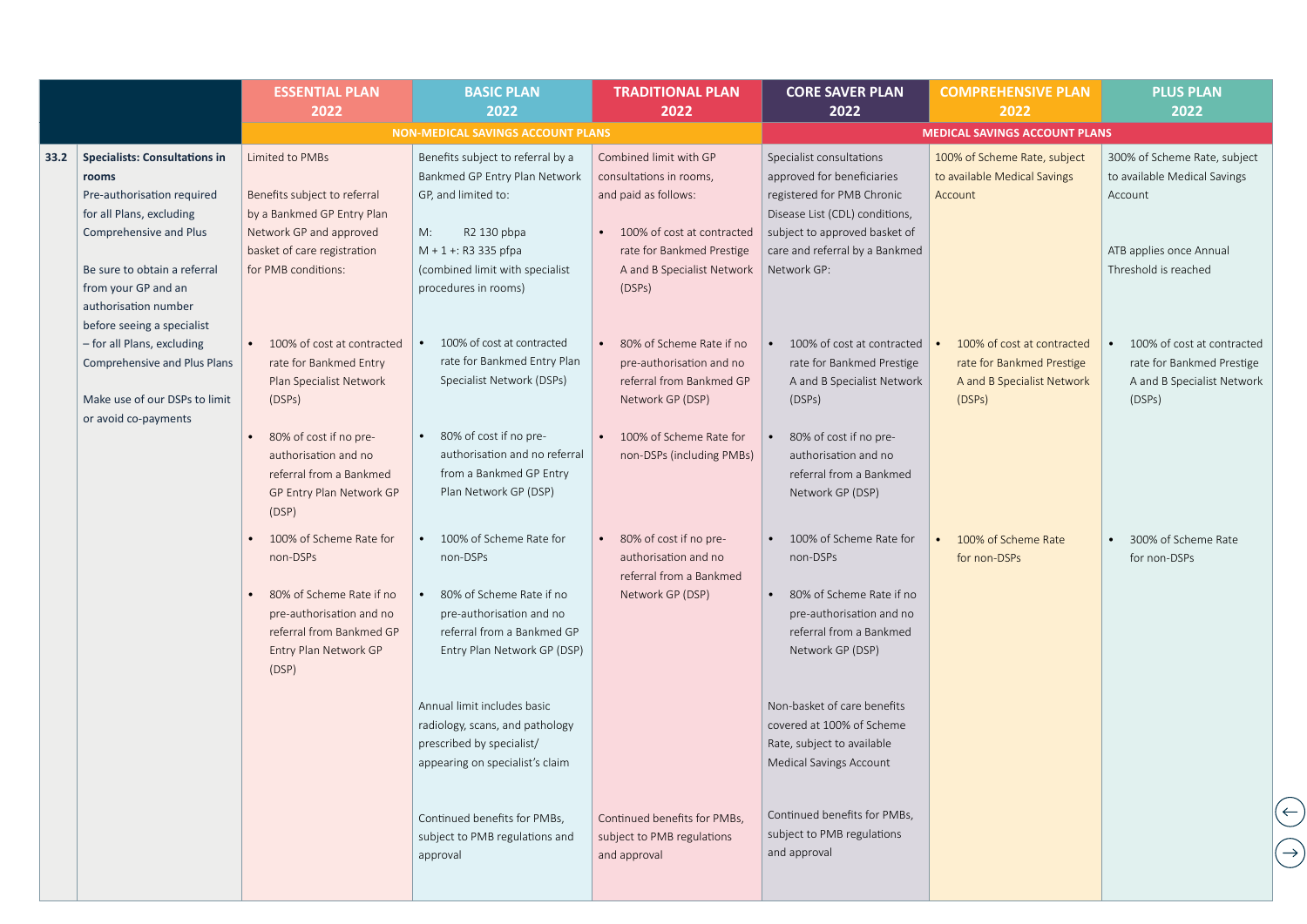|      |                                                   | <b>ESSENTIAL PLAN</b><br>2022                                                                                                                                                                                                                                                                       | <b>BASIC PLAN</b><br>2022                                              | <b>TRADITIONAL PLAN</b><br>2022                                                                                                                                 | <b>CORE SAVER PLAN</b><br>2022                                                                                                                                                                                                                                          | <b>COMPREHENSIVE PLAN</b><br>2022                                                                                                                                           | <b>PLUS PLAN</b><br>2022                                                                                                                                                                                                                                |
|------|---------------------------------------------------|-----------------------------------------------------------------------------------------------------------------------------------------------------------------------------------------------------------------------------------------------------------------------------------------------------|------------------------------------------------------------------------|-----------------------------------------------------------------------------------------------------------------------------------------------------------------|-------------------------------------------------------------------------------------------------------------------------------------------------------------------------------------------------------------------------------------------------------------------------|-----------------------------------------------------------------------------------------------------------------------------------------------------------------------------|---------------------------------------------------------------------------------------------------------------------------------------------------------------------------------------------------------------------------------------------------------|
|      |                                                   |                                                                                                                                                                                                                                                                                                     | <b>NON-MEDICAL SAVINGS ACCOUNT PLANS</b>                               |                                                                                                                                                                 |                                                                                                                                                                                                                                                                         | <b>MEDICAL SAVINGS ACCOUNT PLANS</b>                                                                                                                                        |                                                                                                                                                                                                                                                         |
| 33.3 | <b>Specialists:</b><br><b>Procedures in rooms</b> | Limited to PMBs<br>100% of cost of contracted<br>rate at Bankmed Entry Plan<br>Specialist Network (DSPs)<br>100% of Scheme Rate<br>for non-DSPs                                                                                                                                                     | See "Specialists: Consultations in<br>rooms" in section 33.2           | 100% of cost at contracted<br>rate, unlimited for<br>Bankmed Prestige A and B<br>Specialist Network (DSPs)<br>100% of Scheme Rate<br>for non-DSPs               | Limited to PMBs<br>100% of cost at contracted<br>rate, unlimited for<br>Bankmed Prestige A and B<br>Specialist Network (DSPs)<br>• 100% of Scheme Rate<br>for non-DSPs<br>80% of cost if no pre-<br>authorisation or no<br>referral from Bankmed<br>GP Network GP (DSP) | 100% of cost at contracted<br>rate, unlimited for<br>Bankmed Prestige A and B<br>Specialist Network (DSPs)<br>100% of Scheme Rate<br>for non-DSPs                           | 100% of cost at contracted<br>rate, unlimited for<br>Bankmed Prestige A and B<br>Specialist Network (DSPs)<br>300% of Scheme Rate<br>for non-DSPs                                                                                                       |
| 34   | REGISTERED PRIVATE NURSE PRACTITIONERS            |                                                                                                                                                                                                                                                                                                     |                                                                        |                                                                                                                                                                 |                                                                                                                                                                                                                                                                         |                                                                                                                                                                             |                                                                                                                                                                                                                                                         |
| 34.1 | <b>Consultations</b><br>and Procedures            | Limited to PMBs<br>Procedures:<br>100% of cost at a DSP<br>100% of Scheme Rate at a<br>non-DSP<br>Limited to PMBs<br>For procedures not<br>requiring admission to<br>a day clinic or hospital;<br>includes the cost of<br>vaccination and injection<br>material administered by<br>the Practitioner | Procedures:<br>• 100% of Scheme Rate,<br>unlimited                     | Procedures:<br>• 100% of Scheme Rate,<br>unlimited                                                                                                              | Procedures:<br>• 100% of Scheme Rate,<br>unlimited                                                                                                                                                                                                                      | Procedures:<br>• 100% of Scheme Rate,<br>unlimited                                                                                                                          | Procedures:<br>• 100% of Scheme Rate,<br>unlimited                                                                                                                                                                                                      |
|      |                                                   | Consultations:<br>100% of cost at a DSP<br>100% of Scheme Rate at a<br>non-DSP<br>Limited to PMBs<br>Three consultations pbpa<br>at 100% of Scheme Rate<br>for PMBs                                                                                                                                 | Consultations:<br>• Three consultations pbpa at<br>100% of Scheme Rate | Consultations:<br>• Three consultations pbpa<br>at 100% of Scheme Rate<br>Thereafter, 100% of Scheme<br>Rate, subject to out-of-hospital<br>GP/Specialist limit | Consultations:<br>• Three consultations pbpa<br>at 100% of Scheme Rate<br>from Insured Benefits<br>Thereafter subject to available<br>Medical Savings Account                                                                                                           | Consultations:<br>• Three consultations pbpa at<br>100% of Scheme Rate from<br><b>Insured Benefits</b><br>Thereafter subject to available<br><b>Medical Savings Account</b> | Consultations:<br>Three consultations pbpa<br>at 300% of Scheme Rate<br>from Insured Benefits<br>Thereafter subject to available<br>$(\leftarrow)$<br>Medical Savings Account<br>$(\rightarrow)$<br>ATB applies once the Annual<br>Threshold is reached |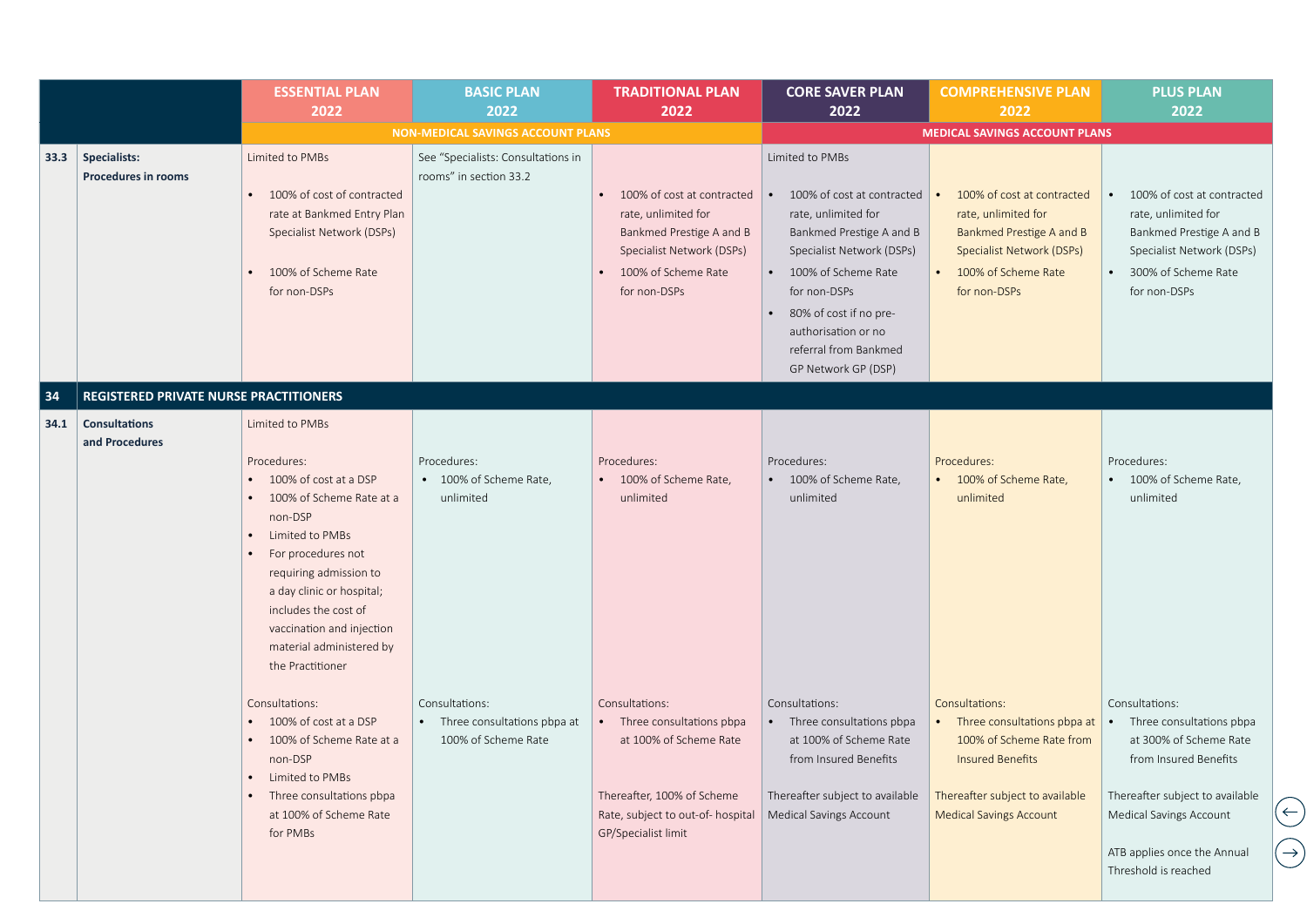|      |                                                                                                                                 | <b>ESSENTIAL PLAN</b><br>2022                                                                                                                                                                                                                                                                                                                                                                                                                                                                                                                                                                                          | <b>BASIC PLAN</b><br>2022                                                                                                        | <b>TRADITIONAL PLAN</b><br>2022                                                              | <b>CORE SAVER PLAN</b><br>2022                                                           | <b>COMPREHENSIVE PLAN</b><br>2022                                                            | <b>PLUS PLAN</b><br>2022                                                                                                                                                                                                                                                                                                                                                    |
|------|---------------------------------------------------------------------------------------------------------------------------------|------------------------------------------------------------------------------------------------------------------------------------------------------------------------------------------------------------------------------------------------------------------------------------------------------------------------------------------------------------------------------------------------------------------------------------------------------------------------------------------------------------------------------------------------------------------------------------------------------------------------|----------------------------------------------------------------------------------------------------------------------------------|----------------------------------------------------------------------------------------------|------------------------------------------------------------------------------------------|----------------------------------------------------------------------------------------------|-----------------------------------------------------------------------------------------------------------------------------------------------------------------------------------------------------------------------------------------------------------------------------------------------------------------------------------------------------------------------------|
|      |                                                                                                                                 |                                                                                                                                                                                                                                                                                                                                                                                                                                                                                                                                                                                                                        | <b>NON-MEDICAL SAVINGS ACCOUNT PLANS</b>                                                                                         |                                                                                              |                                                                                          | <b>MEDICAL SAVINGS ACCOUNT PLANS</b>                                                         |                                                                                                                                                                                                                                                                                                                                                                             |
| 35   |                                                                                                                                 | OPTOMETRY CONSULTATIONS, SPECTACLES, FRAMES, LENSES AND CONTACT LENSES                                                                                                                                                                                                                                                                                                                                                                                                                                                                                                                                                 |                                                                                                                                  |                                                                                              |                                                                                          |                                                                                              |                                                                                                                                                                                                                                                                                                                                                                             |
| 35.1 | <b>Optometry: Consultations</b><br>Subject to the Optometry<br><b>Benefit Management</b><br>Programme and clinical<br>necessity | No benefit                                                                                                                                                                                                                                                                                                                                                                                                                                                                                                                                                                                                             | 100% of cost, limited to one<br>consultation pb every two years,<br>via Iso Leso Optometry Network<br>Out-of-network: No benefit | 100% of Scheme Rate                                                                          | 100% of Scheme Rate, subject<br>to available Medical Savings<br>Account                  | 100% of Scheme Rate                                                                          | 100% of Scheme Rate,<br>subject to available Medical<br>Savings Account, however<br>accumulation to the Annual<br>Threshold is limited to 100% of                                                                                                                                                                                                                           |
|      |                                                                                                                                 |                                                                                                                                                                                                                                                                                                                                                                                                                                                                                                                                                                                                                        |                                                                                                                                  | Benefits limited to one eye<br>test or one re-examination or<br>one composite examination pb |                                                                                          | Benefits limited to one eye<br>test or one re-examination or<br>one composite examination pb | the Scheme Rate for spectacle<br>lenses, contact lenses, eye<br>tests and all other applicable                                                                                                                                                                                                                                                                              |
|      | Did you know?                                                                                                                   |                                                                                                                                                                                                                                                                                                                                                                                                                                                                                                                                                                                                                        |                                                                                                                                  | every 24 months from previous<br>date of service                                             |                                                                                          | every 24 months from previous<br>date of service                                             | services                                                                                                                                                                                                                                                                                                                                                                    |
|      |                                                                                                                                 | THE OPTICLEAR OPTOMETRY NETWORK AND HOW IT WORKS                                                                                                                                                                                                                                                                                                                                                                                                                                                                                                                                                                       |                                                                                                                                  |                                                                                              |                                                                                          |                                                                                              | ATB applies once the Annual<br>Threshold is reached                                                                                                                                                                                                                                                                                                                         |
| 35.2 | <b>Frames and Extras</b>                                                                                                        | Bankmed members receive optometry services and material,<br>like spectacles and contact lenses, at a preferred and discounted<br>rate from any Opticlear Network optometrist. This means that<br>by visiting an Opticlear Network optometrist, you will receive<br>services and items at a guaranteed reduced rate. The Opticlear<br>Network incorporates 97% of all optometry providers in South<br>Africa, making it more likely that your chosen optometrist is a<br>member of this network. To find your nearest Opticlear Network<br>optometrist, please visit their website at www.opticlear.co.za<br>No benefit | 100% of cost, limited to one                                                                                                     | 100% of Scheme Rate, limited                                                                 | 100% of Scheme Rate, subject                                                             | 100% of Scheme Rate, subject                                                                 | The maximum amount<br>that can jointly accumulate<br>towards reaching the Annual<br>Threshold and/or be paid<br>as an ATB (always subject to<br>available ATB), is R4 880 pbpa<br>for optometric consultations,<br>prescription lenses, readymade<br>readers, contact lenses, fitting<br>of contact lenses and other<br>optometric services<br>100% of Scheme Rate, subject |
|      |                                                                                                                                 |                                                                                                                                                                                                                                                                                                                                                                                                                                                                                                                                                                                                                        | frame pb every two years, via Iso<br>Leso Optometry Network                                                                      | to R1 025 per beneficiary every<br>24 months from previous date<br>of service                | to available Medical Savings<br>Account                                                  | to available Medical Savings<br>Account                                                      | to available Medical Savings<br>Account                                                                                                                                                                                                                                                                                                                                     |
|      |                                                                                                                                 |                                                                                                                                                                                                                                                                                                                                                                                                                                                                                                                                                                                                                        | Out-of-network: No benefit                                                                                                       | One frame per beneficiary<br>every 24 months from previous<br>date of service                | One frame per beneficiary<br>every 24 months from<br>previous date of service            | One frame per beneficiary every<br>24 months from previous date<br>of service                | Frames and extras do not<br>accumulate towards reaching<br>the Annual Threshold and are<br>not covered as an ATB benefit                                                                                                                                                                                                                                                    |
|      |                                                                                                                                 |                                                                                                                                                                                                                                                                                                                                                                                                                                                                                                                                                                                                                        |                                                                                                                                  | Extras subject to pre-<br>authorisation and PMB<br>regulations and clinical<br>necessity     | Extras subject to pre-<br>authorisation and PMB<br>regulations and clinical<br>necessity | Extras subject to pre-<br>authorisation and PMB<br>regulations and clinical<br>necessity     | Extras subject to pre-<br>authorisation and PMB<br>regulations and clinical<br>necessity                                                                                                                                                                                                                                                                                    |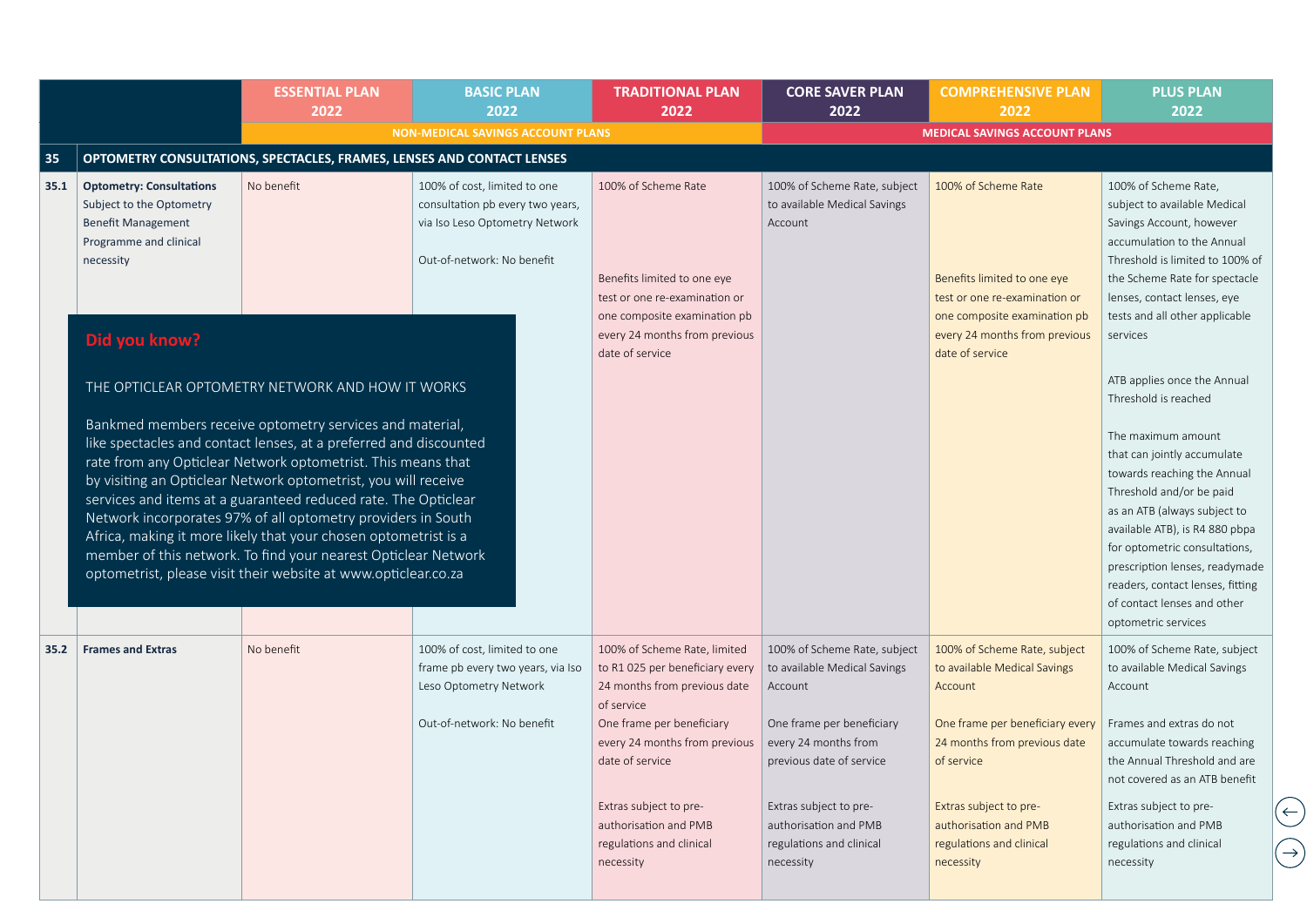|      |                                                                                                            | <b>ESSENTIAL PLAN</b><br>2022 | <b>BASIC PLAN</b><br>2022                                                                                                     | <b>TRADITIONAL PLAN</b><br>2022                                                                                                                                                                                                                                                | <b>CORE SAVER PLAN</b><br>2022                                                                                                                       | <b>COMPREHENSIVE PLAN</b><br>2022                                                                                                                                                                                                                                           | <b>PLUS PLAN</b><br>2022                                                |
|------|------------------------------------------------------------------------------------------------------------|-------------------------------|-------------------------------------------------------------------------------------------------------------------------------|--------------------------------------------------------------------------------------------------------------------------------------------------------------------------------------------------------------------------------------------------------------------------------|------------------------------------------------------------------------------------------------------------------------------------------------------|-----------------------------------------------------------------------------------------------------------------------------------------------------------------------------------------------------------------------------------------------------------------------------|-------------------------------------------------------------------------|
|      |                                                                                                            |                               | <b>NON-MEDICAL SAVINGS ACCOUNT PLANS</b>                                                                                      |                                                                                                                                                                                                                                                                                |                                                                                                                                                      | <b>MEDICAL SAVINGS ACCOUNT PLANS</b>                                                                                                                                                                                                                                        |                                                                         |
| 35.3 | <b>Prescription Lenses</b><br>Clear, standard/generic, single<br>vision, bifocal or multi- focal<br>lenses | No benefit                    | 100% of cost<br>Limited to one pair of<br>prescription lenses pb every<br>two years, via Iso Leso<br><b>Optometry Network</b> | Benefits for prescription lenses<br>limited to one pair of lenses<br>per beneficiary every 24<br>months from previous date of<br>service and covered as follows:                                                                                                               | 100% of Scheme Rate, subject<br>to available Medical Savings<br>Account                                                                              | Benefits for prescription lenses<br>limited to one pair of lenses per<br>beneficiary every 24 months<br>from previous date of service<br>and covered as follows:                                                                                                            | 100% of Scheme Rate, subject<br>to available Medical Savings<br>Account |
|      |                                                                                                            |                               | Out-of-network: No benefit<br>for readymade readers                                                                           | 100% of Scheme Rate for<br>Clear, standard/generic,<br>single vision, bifocal or<br>multi-focal lenses from an<br>Opticlear optometrist                                                                                                                                        |                                                                                                                                                      | 100% of Scheme Rate for<br>Clear, standard/generic,<br>single vision, bifocal or<br>multi-focal lenses from an<br>Opticlear optometrist                                                                                                                                     |                                                                         |
| 35.4 | <b>Readymade Readers</b>                                                                                   | No benefit                    | No benefit                                                                                                                    | 100% of Scheme Rate, subject<br>to available benefits<br>Two pairs at R110 a pair, pb<br>every two years                                                                                                                                                                       | 100% of Scheme Rate, subject<br>to available benefits                                                                                                | 100% of Scheme Rate, subject to available Medical Savings<br>Account<br>Two pairs at R110 a pair, pb every two years paid from<br>available Savings                                                                                                                         |                                                                         |
|      |                                                                                                            |                               |                                                                                                                               | Readymade readers via<br>optometrists and pharmacies<br>as an OTC benefit subject to<br>benefit availability                                                                                                                                                                   | Readymade readers via<br>optometrists and pharmacies<br>as an OTC benefit subject to<br>benefit availability                                         | Readymade readers via optometrists and pharmacies as an OTC<br>benefit subject to benefit availability                                                                                                                                                                      |                                                                         |
| 35.5 | <b>Contact Lenses</b>                                                                                      | No benefit                    | No benefit                                                                                                                    | 100% of Scheme Rate, limited<br>to R1 605 pbpa for an Opticlear<br>optometrist                                                                                                                                                                                                 | 100% of Scheme Rate, subject<br>to available Medical Savings<br>Account                                                                              | 100% of Scheme Rate, limited<br>to R1 785 pbpa for an Opticlear<br>optometrist, paid from Insured<br><b>Benefits</b>                                                                                                                                                        | See "Optometry:<br>Consultations" in the Benefit<br>Table               |
|      |                                                                                                            |                               |                                                                                                                               | Limited to clear contact lenses<br>A beneficiary may not claim for<br>spectacles (lenses or frame)<br>AND contact lenses in the<br>same benefit year OR contact<br>lenses within 24 months from<br>previous date of service after<br>receiving spectacles (lenses or<br>frame) | Limited to clear contact lenses<br>A beneficiary may not claim for<br>spectacles (lenses or frame)<br>AND contact lenses in the<br>same benefit year | Limited to clear contact lenses<br>A beneficiary may not claim for<br>spectacles (lenses or frame)<br>AND contact lenses in the same<br>benefit year OR contact lenses<br>within 24 months from previous<br>date of service after receiving<br>spectacles (lenses or frame) |                                                                         |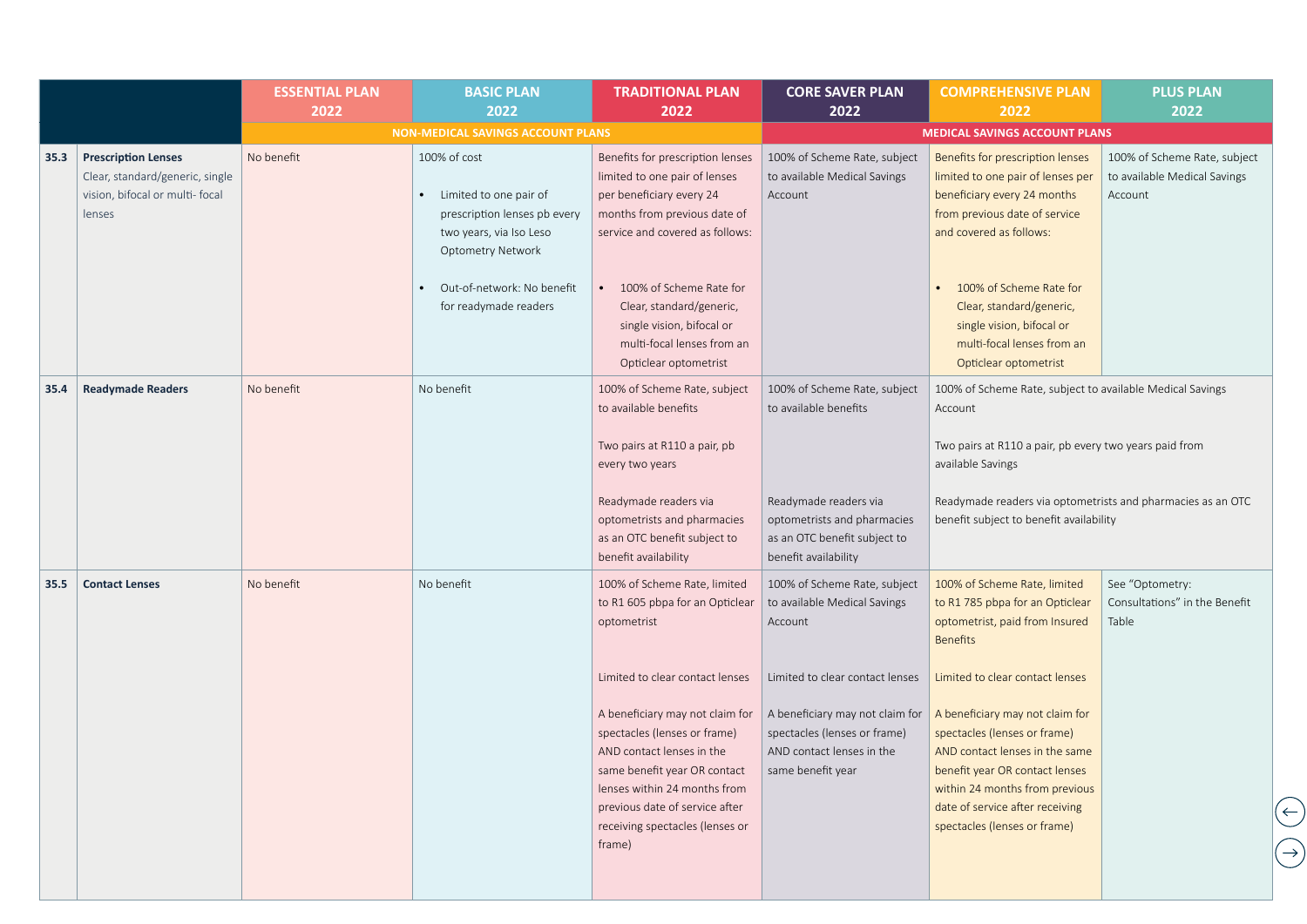|      |                                                                                                                               | <b>ESSENTIAL PLAN</b><br>2022                                                                                                                                                                                                          | <b>BASIC PLAN</b><br>2022                                                                                                                                                                                                                                                                                          | <b>TRADITIONAL PLAN</b><br>2022                                                                                                              | <b>CORE SAVER PLAN</b><br>2022                                                         | <b>COMPREHENSIVE PLAN</b><br>2022                                                                          | <b>PLUS PLAN</b><br>2022                                                                                                                                                                                  |
|------|-------------------------------------------------------------------------------------------------------------------------------|----------------------------------------------------------------------------------------------------------------------------------------------------------------------------------------------------------------------------------------|--------------------------------------------------------------------------------------------------------------------------------------------------------------------------------------------------------------------------------------------------------------------------------------------------------------------|----------------------------------------------------------------------------------------------------------------------------------------------|----------------------------------------------------------------------------------------|------------------------------------------------------------------------------------------------------------|-----------------------------------------------------------------------------------------------------------------------------------------------------------------------------------------------------------|
|      |                                                                                                                               |                                                                                                                                                                                                                                        | <b>NON-MEDICAL SAVINGS ACCOUNT PLANS</b>                                                                                                                                                                                                                                                                           |                                                                                                                                              |                                                                                        | <b>MEDICAL SAVINGS ACCOUNT PLANS</b>                                                                       |                                                                                                                                                                                                           |
| 35.6 | <b>Fitting of Contact Lenses</b>                                                                                              | No benefit                                                                                                                                                                                                                             |                                                                                                                                                                                                                                                                                                                    | 100% of Scheme Rate<br>One contact lens dispensing<br>and/or assessment per<br>beneficiary every 12 months                                   | 100% of Scheme Rate, subject<br>to available Medical Savings<br>Account                | 100% of Scheme Rate<br>One contact lens dispensing<br>and/or assessment per<br>beneficiary every 12 months | See "Optometry:<br>Consultations" in the Benefit<br>Table                                                                                                                                                 |
| 35.7 | <b>Sunglasses</b>                                                                                                             | No benefit                                                                                                                                                                                                                             |                                                                                                                                                                                                                                                                                                                    |                                                                                                                                              | No benefit for sunglasses / prescription sunglasses / spectacles with a tint > 35%     |                                                                                                            |                                                                                                                                                                                                           |
| 36   |                                                                                                                               | REFRACTIVE SURGERY AND ASSOCIATED COSTS (INCLUDING HOSPITALISATION)                                                                                                                                                                    |                                                                                                                                                                                                                                                                                                                    |                                                                                                                                              |                                                                                        |                                                                                                            |                                                                                                                                                                                                           |
| 36.1 | <b>Other Optometric Services</b><br>Refractive surgery<br>excimer laser treatment,<br>hospitalisation and associated<br>costs | No benefit, including the cost of hospitalisation, medication and all<br>other associated services                                                                                                                                     |                                                                                                                                                                                                                                                                                                                    | 100% of Scheme Rate, limited<br>to R4 280 pfpa, including<br>the cost of hospitalisation,<br>medication and all other<br>associated services | 100% of Scheme Rate, subject to available Medical Savings<br>other associated services | Account, including the cost of hospitalisation, medication and all                                         | See "Optometry:<br>Consultations"<br>Limit on accumulation to<br>Annual Threshold and/or<br>payment as an ATB includes<br>the cost of hospitalisation,<br>medication and all other<br>associated services |
|      | $\bullet$<br>$\bullet$                                                                                                        | <b>Be a better-informed Bankmed member</b><br>You can make a difference to your healthcare costs, so next time<br>you receive eye care keep the following in mind:<br>your benefits.<br>these services and/or materials are necessary. | Always confirm your available benefits with the optometrists<br>as well as with Bankmed before you have your consultation.<br>Bankmed will be able to assist you with questions regarding<br>Make 100% certain of the cost of the items that will not be<br>covered by Bankmed and check with your optometrist why |                                                                                                                                              |                                                                                        |                                                                                                            |                                                                                                                                                                                                           |
|      |                                                                                                                               |                                                                                                                                                                                                                                        |                                                                                                                                                                                                                                                                                                                    |                                                                                                                                              |                                                                                        |                                                                                                            |                                                                                                                                                                                                           |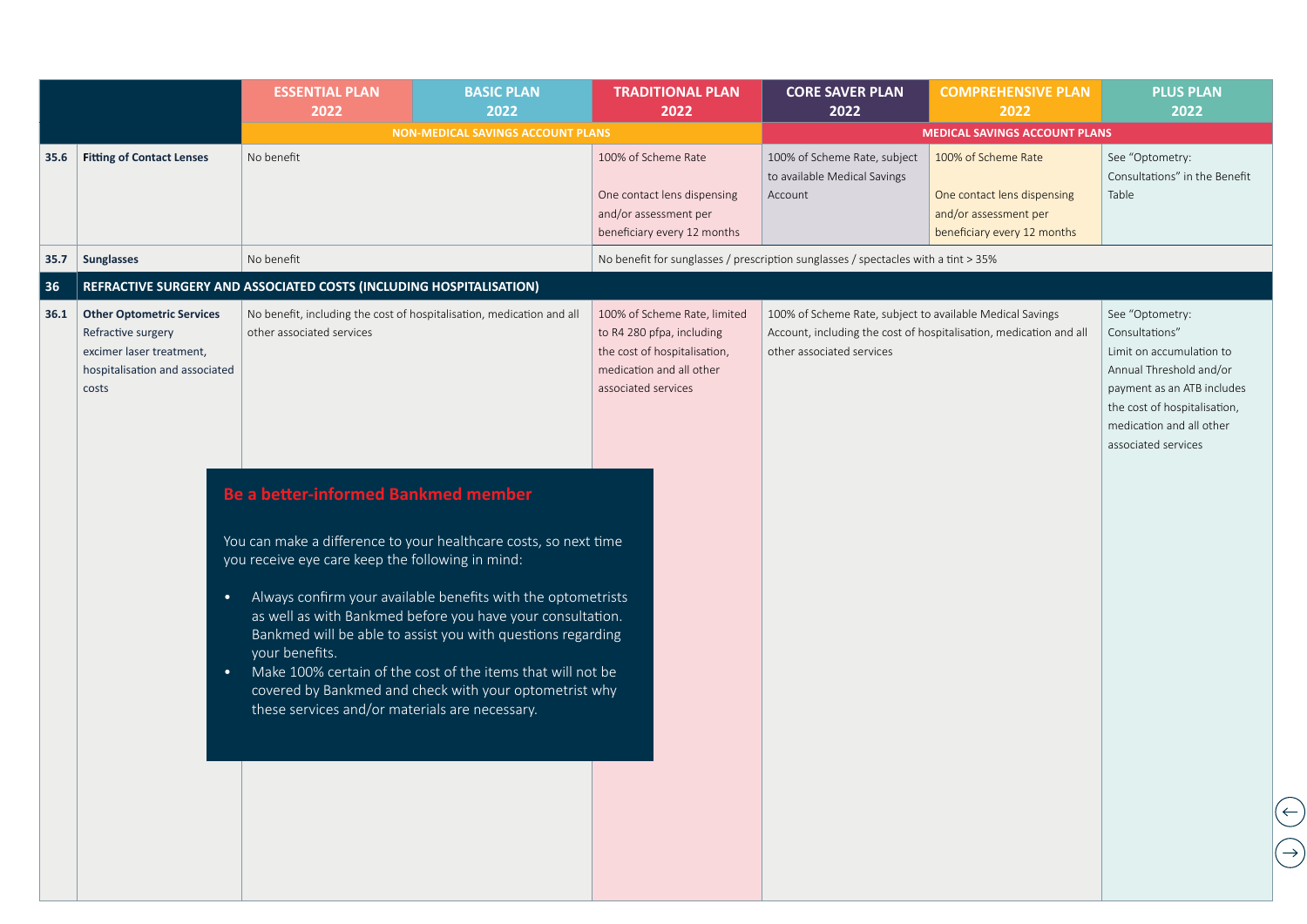|      |                                                                                                                                                        | <b>ESSENTIAL PLAN</b><br>2022                                                                                                                                                                                                                                        | <b>BASIC PLAN</b><br>2022                                                                                                                                                                                                                                                                                                                                       | <b>TRADITIONAL PLAN</b><br>2022                                                                                                                                                                                                                                                                                                                                        | <b>CORE SAVER PLAN</b><br>2022                                                           | <b>COMPREHENSIVE PLAN</b><br>2022    | <b>PLUS PLAN</b><br>2022                                                                                                                                                                                                     |
|------|--------------------------------------------------------------------------------------------------------------------------------------------------------|----------------------------------------------------------------------------------------------------------------------------------------------------------------------------------------------------------------------------------------------------------------------|-----------------------------------------------------------------------------------------------------------------------------------------------------------------------------------------------------------------------------------------------------------------------------------------------------------------------------------------------------------------|------------------------------------------------------------------------------------------------------------------------------------------------------------------------------------------------------------------------------------------------------------------------------------------------------------------------------------------------------------------------|------------------------------------------------------------------------------------------|--------------------------------------|------------------------------------------------------------------------------------------------------------------------------------------------------------------------------------------------------------------------------|
|      |                                                                                                                                                        |                                                                                                                                                                                                                                                                      | <b>NON-MEDICAL SAVINGS ACCOUNT PLANS</b>                                                                                                                                                                                                                                                                                                                        |                                                                                                                                                                                                                                                                                                                                                                        |                                                                                          | <b>MEDICAL SAVINGS ACCOUNT PLANS</b> |                                                                                                                                                                                                                              |
| 37   | <b>MEDICATION NB</b>                                                                                                                                   |                                                                                                                                                                                                                                                                      |                                                                                                                                                                                                                                                                                                                                                                 |                                                                                                                                                                                                                                                                                                                                                                        |                                                                                          |                                      |                                                                                                                                                                                                                              |
|      |                                                                                                                                                        |                                                                                                                                                                                                                                                                      | NB: In the case of qualifying prescribed acute and chronic medication, each prescription or repeat prescription shall be limited to one month's supply per beneficiary per month                                                                                                                                                                                |                                                                                                                                                                                                                                                                                                                                                                        |                                                                                          |                                      |                                                                                                                                                                                                                              |
| 37.1 | <b>Prescribed Acute Medication</b><br>See "Contraception: Oral<br>contraceptives, devices and<br>injectables" for additional<br>Insured Benefits under | Limited to PMBs<br>100% of cost for PMBs at<br>contracted rate, unlimited<br>via Bankmed GP Entry Plan                                                                                                                                                               | Medication via DSP (Bankmed<br>GP Entry Plan Network GP and<br>Bankmed Pharmacy Network):<br>• 100% of cost plus contracted                                                                                                                                                                                                                                     | Limited to:<br>R4 260 pbpa<br>$\bullet$ M:<br>• $M + 1$ : R7 840 pfpa<br>$M + 2 + 1$ : R8 510 pfpa                                                                                                                                                                                                                                                                     | 100% of Scheme Medicine Reference Price, subject to available<br>Medical Savings Account |                                      | 100% of the Scheme Medicine<br>Reference Price plus contracted<br>dispensing fee as applicable<br>to Bankmed Network GPs or<br>Bankmed Pharmacy Network                                                                      |
|      | section 3.18                                                                                                                                           | Network GP (DSP) and subject<br>to Scheme-approved formulary                                                                                                                                                                                                         | dispensing fee, unlimited<br>Medication via non-DSP<br>(voluntary):                                                                                                                                                                                                                                                                                             | The above limits include<br>a maximum allowance<br>of R1 690 pfpa towards<br>self- medication/ PAT                                                                                                                                                                                                                                                                     |                                                                                          |                                      | (DSPs), subject to available<br>Medical Savings Account<br>ATB applies once Annual<br>Threshold is reached<br>The maximum amount that                                                                                        |
|      | <b>Important Information</b><br>Pre-authorisation is required for<br>of the PMB Chronic Disease List<br>has not been prescribed for your<br>condition. | PMB funding of treatment and care<br>(CDL) conditions. Have your doctor<br>and pharmacist call 0800 132 345 to<br>register your chronic medication or<br>send a motivation confirming your<br>PMB diagnosis to pmb_app_forms@<br>bankmed.co.za if chronic medication | 100% of Scheme Medicine<br>Reference Price<br>Subject to out-of-network<br>GP consultations and<br>procedures limit<br>of R2 345 pfpa<br>Medication via non-DSP<br>(involuntary):<br>100% of cost plus contracted<br>dispensing fee, unlimited<br>Important note:<br>Medication obtained from a DSP<br>or non-DSP, if prescribed by a<br>non-DSP provider, will | Bankmed Network GPs/<br><b>Bankmed Pharmacy Network</b><br>(DSPs):<br>100% of the Scheme<br>Medicine Reference Price<br>plus contracted dispensing<br>fee for generic medication<br>80% of Scheme Medicine<br>Reference Price plus<br>contracted dispensing fee<br>for original medication<br>(medication where a<br>generic alternative is<br>available)<br>Non-DSPs: |                                                                                          |                                      | can jointly accumulate towards<br>reaching the Annual Threshold<br>(at 100% of Scheme Rate) and/<br>or be paid as an ATB (always<br>subject to available ATB), is R19<br>315 for a single member and<br>R29 255 for a family |
|      |                                                                                                                                                        |                                                                                                                                                                                                                                                                      | accumulate to the out-of-<br>network GP consultations and<br>procedures limit of<br>R2 345 pfpa<br>Subject to Scheme-approved<br>formulary                                                                                                                                                                                                                      | 80% of Scheme Medicine<br>Reference Price for generic<br>medication and original<br>medication (medication<br>where a generic<br>alternative is available)                                                                                                                                                                                                             |                                                                                          |                                      |                                                                                                                                                                                                                              |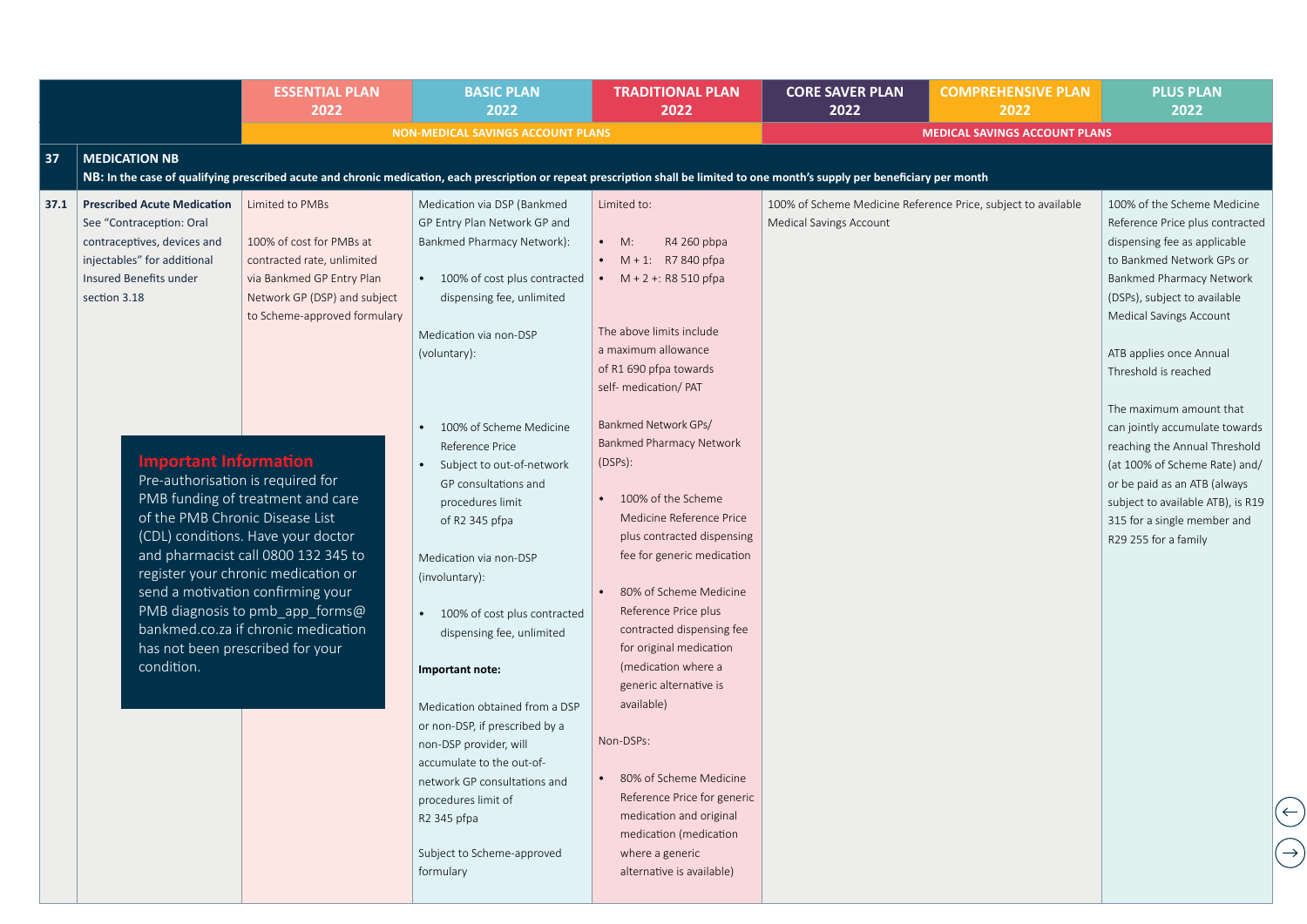|      |                                                                                                    | <b>ESSENTIAL PLAN</b><br>2022                                                                                                                                                              | <b>BASIC PLAN</b><br>2022                                                                                                                                                                                                                                                                                                                                         | <b>TRADITIONAL PLAN</b><br>2022                                                                                                                                                                                                                                                                                      | <b>CORE SAVER PLAN</b><br>2022                                                                                                                                                                                                                                                                                                                                     | <b>COMPREHENSIVE PLAN</b><br>2022                                                                                                                                                                                                                                                                                                          | <b>PLUS PLAN</b><br>2022                                                                                                                                                                                                                                                                                                                   |
|------|----------------------------------------------------------------------------------------------------|--------------------------------------------------------------------------------------------------------------------------------------------------------------------------------------------|-------------------------------------------------------------------------------------------------------------------------------------------------------------------------------------------------------------------------------------------------------------------------------------------------------------------------------------------------------------------|----------------------------------------------------------------------------------------------------------------------------------------------------------------------------------------------------------------------------------------------------------------------------------------------------------------------|--------------------------------------------------------------------------------------------------------------------------------------------------------------------------------------------------------------------------------------------------------------------------------------------------------------------------------------------------------------------|--------------------------------------------------------------------------------------------------------------------------------------------------------------------------------------------------------------------------------------------------------------------------------------------------------------------------------------------|--------------------------------------------------------------------------------------------------------------------------------------------------------------------------------------------------------------------------------------------------------------------------------------------------------------------------------------------|
|      |                                                                                                    |                                                                                                                                                                                            | <b>NON-MEDICAL SAVINGS ACCOUNT PLANS</b>                                                                                                                                                                                                                                                                                                                          |                                                                                                                                                                                                                                                                                                                      |                                                                                                                                                                                                                                                                                                                                                                    | <b>MEDICAL SAVINGS ACCOUNT PLANS</b>                                                                                                                                                                                                                                                                                                       |                                                                                                                                                                                                                                                                                                                                            |
| 37.2 | Self-medication:<br>Over-the-counter<br><b>Medication/Pharmacy</b><br><b>Advised Therapy (PAT)</b> | No benefit                                                                                                                                                                                 |                                                                                                                                                                                                                                                                                                                                                                   | 100% of the Scheme Medicine<br>Reference Price for Bankmed<br>Pharmacy Network (DSP)<br>80% of the Scheme Medicine<br>Reference Price for non-DSPs                                                                                                                                                                   | 100% of Scheme Medicine<br>Reference Price paid from<br>Insured Benefits for acute<br>medication prescribed and<br>dispensed by a pharmacist<br>(PAT) for a limited number of<br>conditions and events, subject<br>to the Core Saver medicine list<br>(formulary) for PAT                                                                                          | 100% of Scheme Medicine<br>Reference Price, subject to<br>available Medical Savings<br>Account                                                                                                                                                                                                                                             | 100% of Scheme Medicine<br>Reference Price, subject to<br>available Medical Savings<br>Account                                                                                                                                                                                                                                             |
|      |                                                                                                    |                                                                                                                                                                                            |                                                                                                                                                                                                                                                                                                                                                                   | Limited to R1 690 pfpa, and<br>further subject to the annual<br>limit for prescribed acute<br>medication                                                                                                                                                                                                             | All other acute and over-the-<br>counter medication subject<br>to available Medical Savings<br>Account                                                                                                                                                                                                                                                             |                                                                                                                                                                                                                                                                                                                                            | Self-medication/PAT does not<br>accumulate towards the Annual<br>Threshold and is not covered as<br>an ATB benefit                                                                                                                                                                                                                         |
| 37.3 | <b>Homeopathic Medication</b><br>On prescription only, and limited<br>to items with NAPPI codes    | No benefit                                                                                                                                                                                 |                                                                                                                                                                                                                                                                                                                                                                   | Benefits as for prescribed acute/chronic medication<br>No self-medication benefit for homeopathic medication                                                                                                                                                                                                         |                                                                                                                                                                                                                                                                                                                                                                    |                                                                                                                                                                                                                                                                                                                                            |                                                                                                                                                                                                                                                                                                                                            |
| 37.4 | <b>Chronic Medication</b><br>Subject to prior application<br>and approval                          | Limited to PMBs<br>100% of cost for PMBs at<br>contracted rate, unlimited<br>via Bankmed GP Entry<br>Plan Network (DSP)<br>and subject to Scheme-<br>approved medicine list<br>(formulary) | 100% of cost at contracted<br>rate, unlimited via Bankmed<br>GP Entry Plan Network<br>GP (DSP) and subject to<br>Scheme- approved medicine<br>list (formulary)<br>Medication via non-DSP<br>(voluntary use of non-DSP):<br>• 80% of Scheme Medicine<br>Reference Price<br>Subject to out of network<br>GP consultations and<br>procedures limit of R2 345<br>pfpa | Limited to R22 515 pbpa and<br>paid as follows:<br>100% of the Scheme<br>Medicine Reference Price<br>for Bankmed Network<br>GPs (DSPs) or Bankmed<br>Pharmacy Network (DSP)<br>80% of Scheme Medicine<br>Reference Price for non-DSP<br>100% of cost for medication<br>via non-DSP (involuntary<br>use of a non-DSP) | Limited to Core Saver medicine<br>list (formulary) for PMB<br>conditions and paid as follows:<br>100% of the Scheme<br>Medicine Reference Price<br>for Bankmed Network<br>GPs (DSPs) or Bankmed<br>Pharmacy Network (DSP)<br>80% of Scheme Medicine<br>Reference Price for non-DSP<br>100% of cost for medication<br>via non-DSP (involuntary<br>use of a non-DSP) | Limited to R24 380 pbpa<br>(Insured Benefits) and paid as<br>follows:<br>100% of the Scheme<br>Medicine Reference Price<br>for Bankmed Network<br>GPs (DSPs) or Bankmed<br>Pharmacy Network (DSP)<br>80% of Scheme Medicine<br>Reference Price for non-DSP<br>100% of cost for medication<br>via non-DSP (involuntary<br>use of a non-DSP) | Limited to R29 070 pbpa<br>(Insured Benefits) and paid as<br>follows:<br>100% of the Scheme<br>Medicine Reference Price<br>for Bankmed Network<br>GPs (DSPs) or Bankmed<br>Pharmacy Network (DSP)<br>80% of Scheme Medicine<br>Reference Price for non-DSP<br>100% of cost for medication<br>via non-DSP (involuntary<br>use of a non-DSP) |
|      |                                                                                                    |                                                                                                                                                                                            | Medication via non-DSP<br>(involuntary use of non-DSP):<br>• 100% of cost plus contracted<br>dispensing fee                                                                                                                                                                                                                                                       | Continued benefits for PMBs<br>after depletion of annual limit,<br>subject to PMB regulations                                                                                                                                                                                                                        |                                                                                                                                                                                                                                                                                                                                                                    | <b>Continued benefits for PMBs</b><br>after depletion of annual limit,<br>subject to PMB regulations                                                                                                                                                                                                                                       | Continued benefits for PMBs<br>after depletion of annual limit,<br>subject to PMB regulations                                                                                                                                                                                                                                              |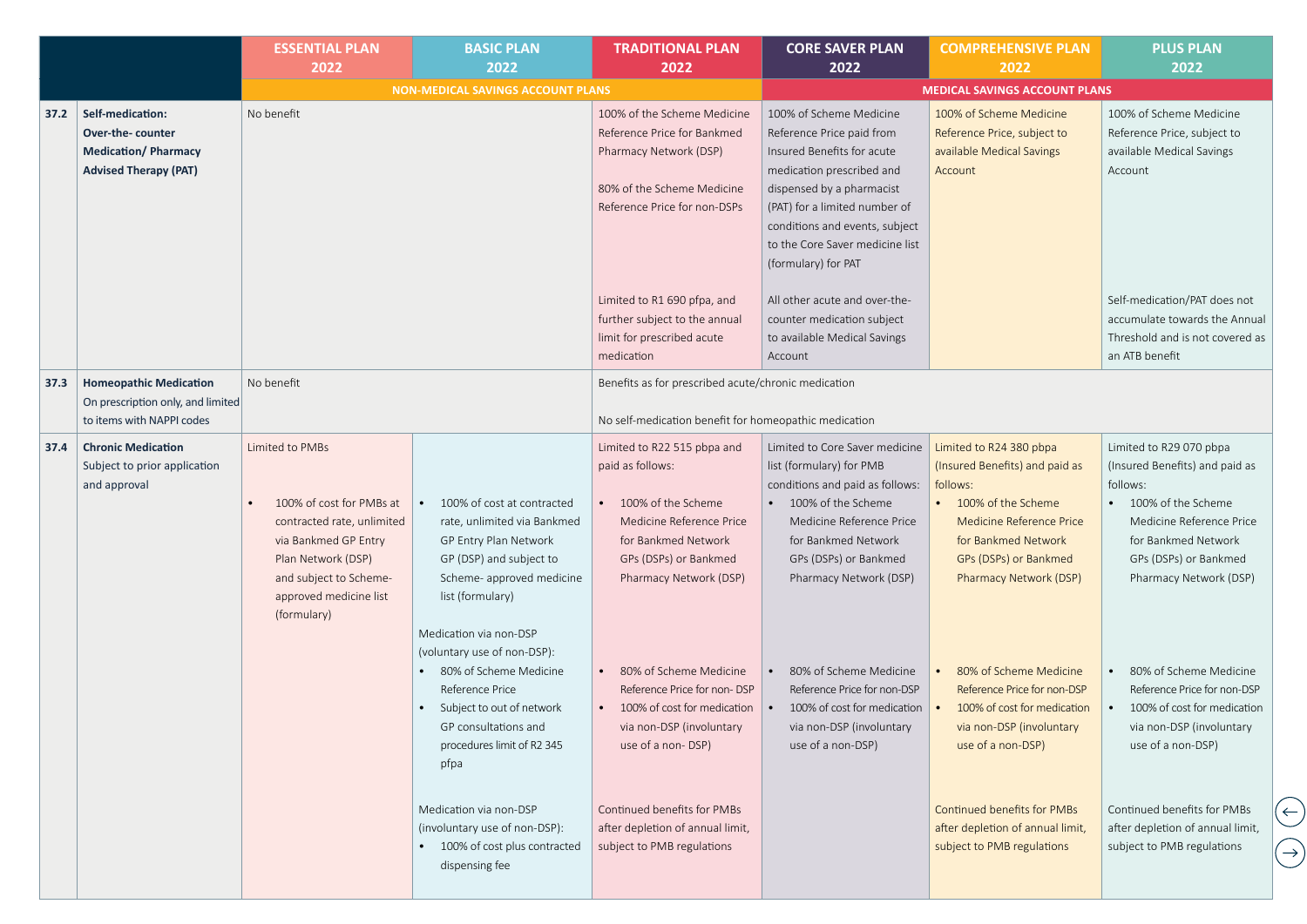|      |                                 | <b>ESSENTIAL PLAN</b><br>2022                                | <b>BASIC PLAN</b><br>2022                                                                                                                          | <b>TRADITIONAL PLAN</b><br>2022 | <b>CORE SAVER PLAN</b><br>2022 | <b>COMPREHENSIVE PLAN</b><br>2022    | <b>PLUS PLAN</b><br>2022   |
|------|---------------------------------|--------------------------------------------------------------|----------------------------------------------------------------------------------------------------------------------------------------------------|---------------------------------|--------------------------------|--------------------------------------|----------------------------|
|      |                                 |                                                              | <b>NON-MEDICAL SAVINGS ACCOUNT PLANS</b>                                                                                                           |                                 |                                | <b>MEDICAL SAVINGS ACCOUNT PLANS</b> |                            |
| 37.5 | <b>Biologics and High-cost</b>  | PMB only                                                     | PMB only                                                                                                                                           |                                 |                                |                                      |                            |
|      | <b>Specialised Medication</b>   | Subject to PMB regulations                                   | Subject to PMB regulations                                                                                                                         | Subject to PMB regulations      | Subject to PMB regulations     | Subject to PMB regulations           | Subject to PMB regulations |
|      | Utilised in the management      |                                                              |                                                                                                                                                    |                                 |                                |                                      |                            |
|      | of PMB CDL and non-PMB          |                                                              |                                                                                                                                                    |                                 |                                |                                      |                            |
|      | chronic conditions              |                                                              |                                                                                                                                                    |                                 |                                |                                      |                            |
|      | Includes all off-label drugs    |                                                              |                                                                                                                                                    |                                 |                                |                                      |                            |
|      | (request for a drug not         |                                                              |                                                                                                                                                    |                                 |                                |                                      |                            |
|      | registered for the condition    |                                                              |                                                                                                                                                    |                                 |                                |                                      |                            |
|      | by the Medicines Control        |                                                              |                                                                                                                                                    |                                 |                                |                                      |                            |
|      | Council (MCC)                   |                                                              |                                                                                                                                                    |                                 |                                |                                      |                            |
|      | Includes all Section 21 drugs   |                                                              |                                                                                                                                                    |                                 |                                |                                      |                            |
|      | (drugs not registered by MCC    |                                                              |                                                                                                                                                    |                                 |                                |                                      |                            |
|      | for use in SA)                  |                                                              |                                                                                                                                                    |                                 |                                |                                      |                            |
|      |                                 |                                                              |                                                                                                                                                    |                                 |                                |                                      |                            |
|      | <b>PMB Algorithm Medication</b> | 100% of cost                                                 | 100% of cost                                                                                                                                       | 100% of cost                    | 100% of cost                   | 100% of cost                         | 100% of cost               |
|      |                                 |                                                              |                                                                                                                                                    |                                 |                                |                                      |                            |
|      | <b>PMB Non-Algorithm</b>        | No benefit                                                   | No benefit                                                                                                                                         | 70% of Scheme Rate              | 70% of Scheme Rate             | 100% of Scheme Rate                  | 100% of Scheme Rate        |
|      | <b>Medication</b>               |                                                              |                                                                                                                                                    |                                 |                                |                                      |                            |
|      |                                 |                                                              |                                                                                                                                                    |                                 |                                |                                      |                            |
|      | <b>Non-PMB Non-Algorithm</b>    | No benefit                                                   | No benefit                                                                                                                                         | 70% of Scheme Rate              | No benefit                     | 100% of Scheme Rate                  | 100% of Scheme Rate        |
|      | <b>Medication</b>               |                                                              |                                                                                                                                                    |                                 |                                |                                      |                            |
| 38   |                                 | WORLD HEALTH ORGANISATION (WHO) RECOGNISED DISEASE OUTBREAKS |                                                                                                                                                    |                                 |                                |                                      |                            |
|      |                                 |                                                              | Benefit for out-of-hospital management and appropriate supportive treatment of global World Health Organisation (WHO) recognised disease outbreaks |                                 |                                |                                      |                            |
| 38.1 | Out-of-hospital healthcare      |                                                              |                                                                                                                                                    |                                 |                                |                                      |                            |
|      | services related to COVID-19:   |                                                              |                                                                                                                                                    |                                 |                                |                                      |                            |

• Screening consultation with a nurse or GP

**BENEFITS & LIMITATIONS**

**Over and above the PMB requirements.** Up to a maximum of 100% of the Scheme Rate.

Cover for testing is subject to NICD protocol and referral by a Healthcare Professional. Subject to the Scheme's preferred provider (where applicable), protocols and the condition and treatment meeting the Scheme's entry criteria and guidelines.

- Defined basket of pathology
- Defined basket of x-rays and scans
- Consultations with a nurse or GP
- Supportive treatment
- Contact tracing

## **BENEFITS & LIMITATIONS**

## **Basket of care as set by the Scheme**

Out-of-hospital healthcare services related to COVID-19:

Screening consultation with a nurse or GP: unlimited

Defined basket of pathology: unlimited tests per person per year subject to appropriate clinical referral for testing for registered Healthcare Professionals except where covered as PMB.

 $\bigoplus$ 

 $(\rightarrow)$